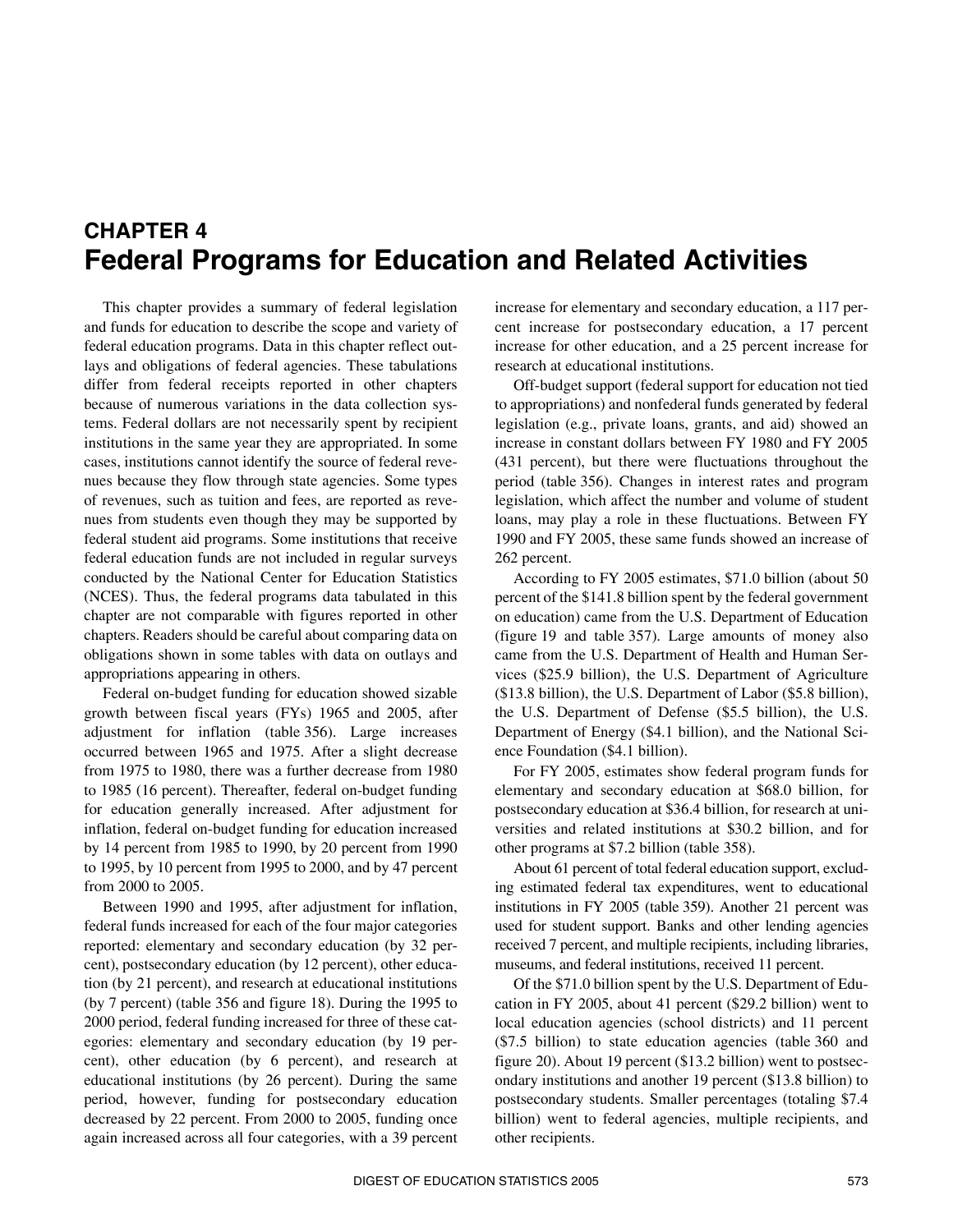## **Chronology of Federal Education Legislation**

A capsule view of the history of federal education activities is provided in the following list of selected legislation:

- **1787** *Northwest Ordinance* authorized land grants for the establishment of educational institutions.
- **1802** *An Act Fixing the Military Peace Establishment of the United States* established the U.S. Military Academy. (The U.S. Naval Academy was established in 1845 by the Secretary of the Navy.)
- **1862** *First Morrill Act* authorized public land grants to the states for the establishment and maintenance of agricultural and mechanical colleges.
- **1867** *Department of Education Act* authorized the establishment of the U.S. Department of Education.<sup>1</sup>
- **1876** *Appropriation Act*, U.S. Department of the Treasury, established the U.S. Coast Guard Academy.
- **1890** *Second Morrill Act* provided for money grants for support of instruction in the agricultural and mechanical colleges.
- **1911** *State Marine School Act* authorized federal funds to be used for the benefit of any nautical school in any of 11 specified state seaport cities.
- **1917** *Smith-Hughes Act* provided for grants to states for support of vocational education.
- **1918** *Vocational Rehabilitation Act* provided for grants for rehabilitation through training of World War I veterans.
- **1919** *An Act to Provide for Further Educational Facilities* authorized the sale by the federal government of surplus machine tools to educational institutions at 15 percent of acquisition cost.
- **1920** *Smith-Bankhead Act* authorized grants to states for vocational rehabilitation programs.
- **1935** *Bankhead-Jones Act* (Public Law 74-182) authorized grants to states for agricultural experiment stations.
	- *Agricultural Adjustment Act* (Public Law 74-320) authorized 30 percent of the annual customs receipts to be used to encourage the exportation and domestic consumption of agricultural commodities. Commodities purchased under this authorization began to be used in school lunch programs in 1936. The National School Lunch Act of 1946 continued and expanded this assistance.
- **1936** *An Act to Further the Development and Maintenance of an Adequate and Well-Balanced American Merchant Marine* (Public Law 74-415) established the U.S. Merchant Marine Academy.
- **1937** *National Cancer Institute Act* established the Public Health Service fellowship program.
- **1941** *Amendment to Lanham Act of 1940* authorized federal aid for construction, maintenance, and operation of schools in federally impacted areas. Such assistance was continued under Public Law 815 and Public Law 874, 81st Congress, in 1950.
- **1943** *Vocational Rehabilitation Act* (Public Law 78-16) provided assistance to disabled veterans.

*School Lunch Indemnity Plan* (Public Law 78-129) provided funds for local lunch food purchases.

**1944** *Servicemen's Readjustment Act* (Public Law 78-346), known as the GI Bill, provided assistance for the education of veterans.

*Surplus Property Act* (Public Law 78-457) authorized transfer of surplus property to educational institutions.

**1946** *National School Lunch Act* (Public Law 79-396) authorized assistance through grants-in-aid and other means to states to assist in providing adequate foods and facilities for the establishment, maintenance, operation, and expansion of nonprofit school lunch programs.

*George-Barden Act* (Public Law 80-402) expanded federal support of vocational education.

- **1948** *United States Information and Educational Exchange Act* (Public Law 80-402) provided for the interchange of persons, knowledge, and skills between the United States and other countries.
- **1949** *Federal Property and Administrative Services Act* (Public Law 81-152) provided for donation of surplus property to educational institutions and for other public purposes.
- **1950** *Financial Assistance for Local Educational Agencies Affected by Federal Activities* (Public Law 81-815 and Public Law 81-874) provided assistance for construction (Public Law 815) and operation (Public Law 874) of schools in federally affected areas.

*Housing Act* (Public Law 81-475) authorized loans for construction of college housing facilities.

**1954** *An Act for the Establishment of the United States Air Force Academy and Other Purposes* (Public Law 83- 325) established the U.S. Air Force Academy.

*Educational Research Act* (Public Law 83-531) authorized cooperative arrangements with universities, colleges, and state educational agencies for educational research.

*School Milk Program Act* (Public Law 83-597) provided funds for purchase of milk for school lunch programs.

- **1956** *Library Services Act* (Public Law 84-597) provided grants to states for extension and improvement of rural public library services.
- **1957** *Practical Nurse Training Act* (Public Law 84-911) provided grants to states for practical nurse training.

<sup>&</sup>lt;sup>1</sup>The U.S. Department of Education as established in 1867 was later known as the Office of Education. In 1980, under Public Law 96-88, it became a cabinet-level department. Therefore, for purposes of consistency, it is referred to as the "U.S. Department of Education" even in those tables covering years when it was officially the Office of Education.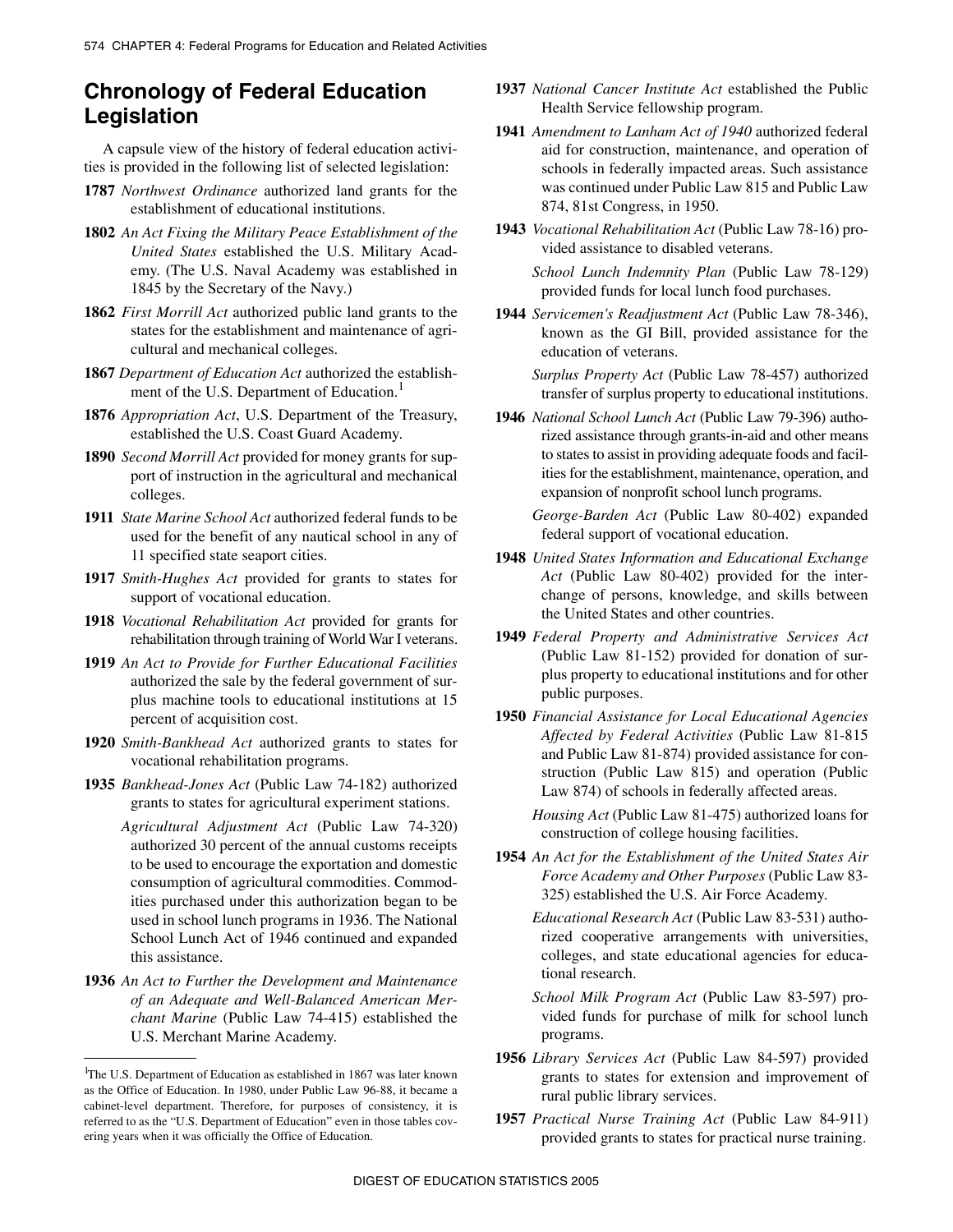- **1958** *National Defense Education Act* (Public Law 85-864) provided assistance to state and local school systems for strengthening instruction in science, mathematics, modern foreign languages, and other critical subjects; improvement of state statistical services; guidance, counseling, and testing services and training institutes; higher education student loans and fellowships; foreign language study and training provided by colleges and universities; experimentation and dissemination of information on more effective utilization of television, motion pictures, and related media for educational purposes; and vocational education for technical occupations necessary to the national defense.
	- *Education of Mentally Retarded Children Act* (Public Law 85-926) authorized federal assistance for training teachers of the handicapped.
	- *Captioned Films for the Deaf Act* (Public Law 85-905) authorized a loan service of captioned films for the deaf.
- **1961** *Area Redevelopment Act* (Public Law 87-27) included provisions for training or retraining of persons in redevelopment areas.
- **1962** *Manpower Development and Training Act* (Public Law 87-415) provided training in new and improved skills for the unemployed and underemployed.
	- *Migration and Refugee Assistance Act of 1962* (Public Law 87-510) authorized loans, advances, and grants for education and training of refugees.
- **1963** *Health Professions Educational Assistance Act of 1963* (Public Law 88-129) provided funds to expand teaching facilities and for loans to students in the health professions.
	- *Vocational Education Act of 1963* (Part of Public Law 88-210) increased federal support of vocational education schools; vocational work-study programs; and research, training, and demonstrations in vocational education.
	- *Higher Education Facilities Act of 1963* (Public Law 88-204) authorized grants and loans for classrooms, libraries, and laboratories in public community colleges and technical institutes, as well as undergraduate and graduate facilities in other institutions of higher education.
- **1964** *Civil Rights Act of 1964* (Public Law 88-352) authorized the Commissioner of Education to arrange for support for institutions of higher education and school districts to provide inservice programs for assisting instructional staff in dealing with problems caused by desegregation.
	- *Economic Opportunity Act of 1964* (Public Law 88- 452) authorized grants for college work-study programs for students from low-income families; established a Job Corps program and authorized support for work-training programs to provide education and

vocational training and work experience opportunities in welfare programs; authorized support of education and training activities and of community action programs, including Head Start, Follow Through, and Upward Bound; and authorized the establishment of Volunteers in Service to America (VISTA).

- **1965** *Elementary and Secondary Education Act of 1965* (Public Law 89-10) authorized grants for elementary and secondary school programs for children of lowincome families; school library resources, textbooks, and other instructional materials for school children; supplementary educational centers and services; strengthening state education agencies; and educational research and research training.
	- *Health Professions Educational Assistance Amendments of 1965* (Public Law 89-290) authorized scholarships to aid needy students in the health professions.
	- *Higher Education Act of 1965* (Public Law 89-329) provided grants for university community service programs, college library assistance, library training and research, strengthening developing institutions, teacher training programs, and undergraduate instructional equipment. Authorized insured student loans, established a National Teacher Corps, and provided for graduate teacher training fellowships.
	- *National Foundation on the Arts and the Humanities Act* (Public Law 89-209) authorized grants and loans for projects in the creative and performing arts and for research, training, and scholarly publications in the humanities.
	- *National Technical Institute for the Deaf Act* (Public Law 89-36) provided for the establishment, construction, equipping, and operation of a residential school for postsecondary education and technical training of the deaf.
	- *School Assistance in Disaster Areas Act* (Public Law 89-313) provided for assistance to local education agencies to help meet exceptional costs resulting from a major disaster.
- **1966** *International Education Act* (Public Law 89-698) provided grants to institutions of higher education for the establishment, strengthening, and operation of centers for research and training in international studies and the international aspects of other fields of study.
	- *National Sea Grant College and Program Act* (Public Law 89-688) authorized the establishment and operation of Sea Grant Colleges and programs by initiating and supporting programs of education and research in the various fields relating to the development of marine resources.
	- *Adult Education Act* (Public Law 89-750) authorized grants to states for the encouragement and expansion of educational programs for adults, including training of teachers of adults and demonstrations in adult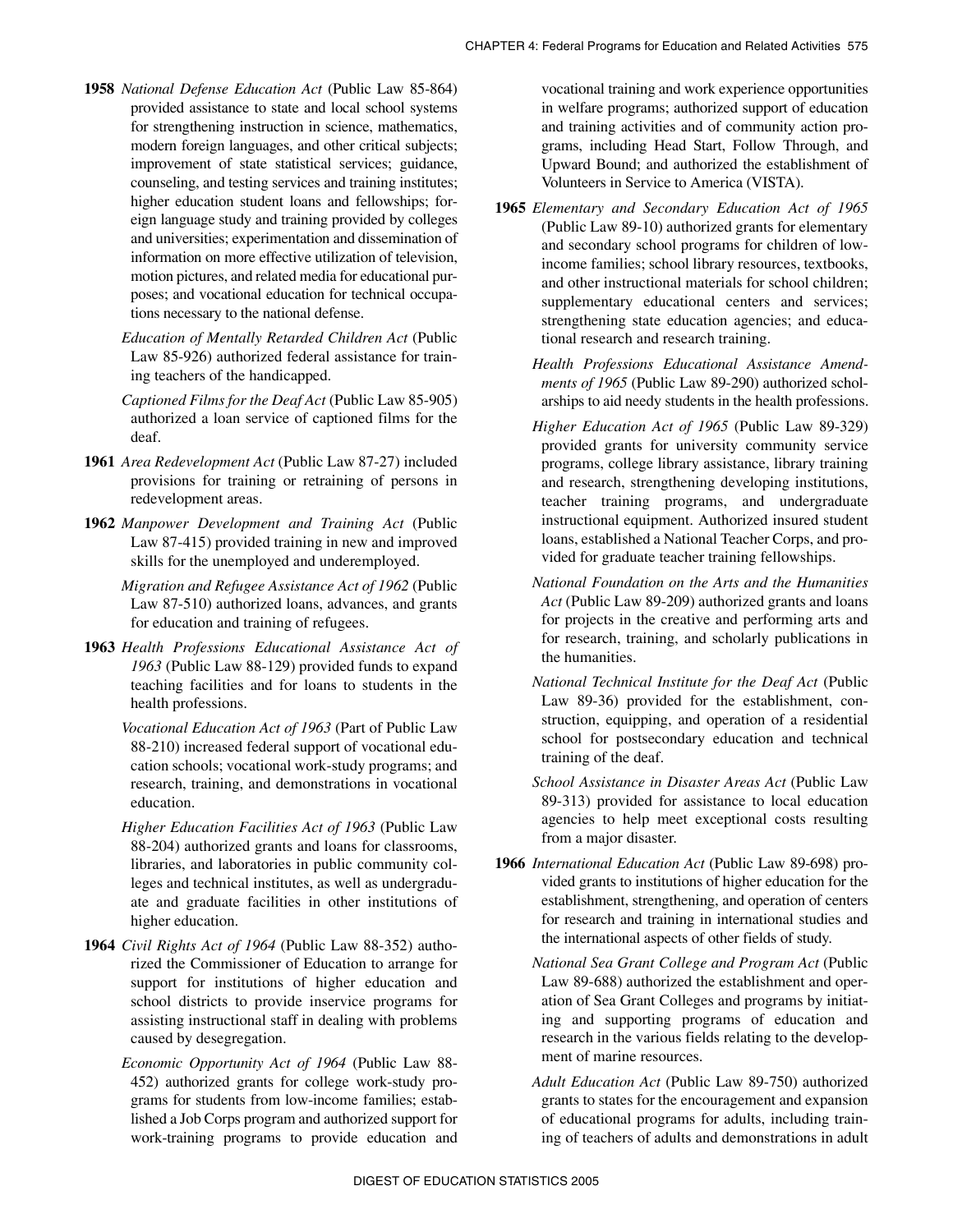education (previously part of Economic Opportunity Act of 1964).

- *Model Secondary School for the Deaf Act* (Public Law 89-694) authorized the establishment and operation, by Gallaudet College, of a model secondary school for the deaf.
- **1967** *Education Professions Development Act* (Public Law 90-35) amended the Higher Education Act of 1965 for the purpose of improving the quality of teaching and to help meet critical shortages of adequately trained educational personnel.
	- *Public Broadcasting Act of 1967* (Public Law 90-129) established a Corporation for Public Broadcasting to assume major responsibility in channeling federal funds to noncommercial radio and television stations, program production groups, and ETV networks; conduct research, demonstration, or training in matters related to noncommercial broadcasting; and award grants for construction of educational radio and television facilities.
- **1968** *Elementary and Secondary Education Amendments of 1968* (Public Law 90-247) modified existing programs, authorized support of regional centers for education of handicapped children, model centers and services for deaf-blind children, recruitment of personnel and dissemination of information on education of the handicapped; technical assistance in education to rural areas; support of dropout prevention projects; and support of bilingual education programs.
	- *Handicapped Children's Early Education Assistance Act* (Public Law 90-538) authorized preschool and early education programs for handicapped children.
	- *Vocational Education Amendments of 1968* (Public Law 90-576) modified existing programs and provided for a National Advisory Council on Vocational Education and collection and dissemination of information for programs administered by the Commissioner of Education.
- **1970** *Elementary and Secondary Education Assistance Programs, Extension* (Public Law 91-230) authorized comprehensive planning and evaluation grants to state and local education agencies; provided for the establishment of a National Commission on School Finance.
	- *National Commission on Libraries and Information Services Act* (Public Law 91-345) established a National Commission on Libraries and Information Science to effectively utilize the nation's educational resources.
	- *Office of Education Appropriation Act* (Public Law 91-380) provided emergency school assistance to desegregating local education agencies.
	- *Environmental Education Act* (Public Law 91-516) established an Office of Environmental Education to develop curriculum and initiate and maintain envi-

ronmental education programs at the elementarysecondary levels; disseminate information; provide training programs for teachers and other educational, public, community, labor, and industrial leaders and employees; provide community education programs; and distribute material dealing with the environment and ecology.

*Drug Abuse Education Act of 1970* (Public Law 91- 527) provided for development, demonstration, and evaluation of curricula on the problems of drug abuse.

- **1971** *Comprehensive Health Manpower Training Act of 1971* (Public Law 92-257) amended Title VII of the Public Health Service Act, increasing and expanding provisions for health manpower training and training facilities.
- **1972** *Drug Abuse Office and Treatment Act of 1972* (Public Law 92-255) established a Special Action Office for Drug Abuse Prevention to provide overall planning and policy for all federal drug-abuse prevention functions; a National Advisory Council for Drug Abuse Prevention; community assistance grants for community mental health centers for treatment and rehabilitation of persons with drug-abuse problems; and, in December 1974, a National Institute on Drug Abuse.
	- *Education Amendments of 1972* (Public Law 92-318) established the Education Division in the U.S. Department of Health, Education, and Welfare and the National Institute of Education; general aid for institutions of higher education; federal matching grants for state Student Incentive Grants; a National Commission on Financing Postsecondary Education; State Advisory Councils on Community Colleges; a Bureau of Occupational and Adult Education and State Grants for the design, establishment, and conduct of postsecondary occupational education; and a bureau-level Office of Indian Education. Amended current U.S. Department of Education programs to increase their effectiveness and better meet special needs. Prohibited sex bias in admission to vocational, professional, and graduate schools, and public institutions of undergraduate higher education.
- **1973** *Older Americans Comprehensive Services Amendment of 1973* (Public Law 93-29) made available to older citizens comprehensive programs of health, education, and social services.
	- *Comprehensive Employment and Training Act of 1973* (Public Law 93-203) provided for opportunities for employment and training to unemployed and underemployed persons. Extended and expanded provisions in the Manpower Development and Training Act of 1962, Title I of the Economic Opportunity Act of 1962, Title I of the Economic Opportunity Act of 1964, and the Emergency Employment Act of 1971 as in effect prior to June 30, 1973.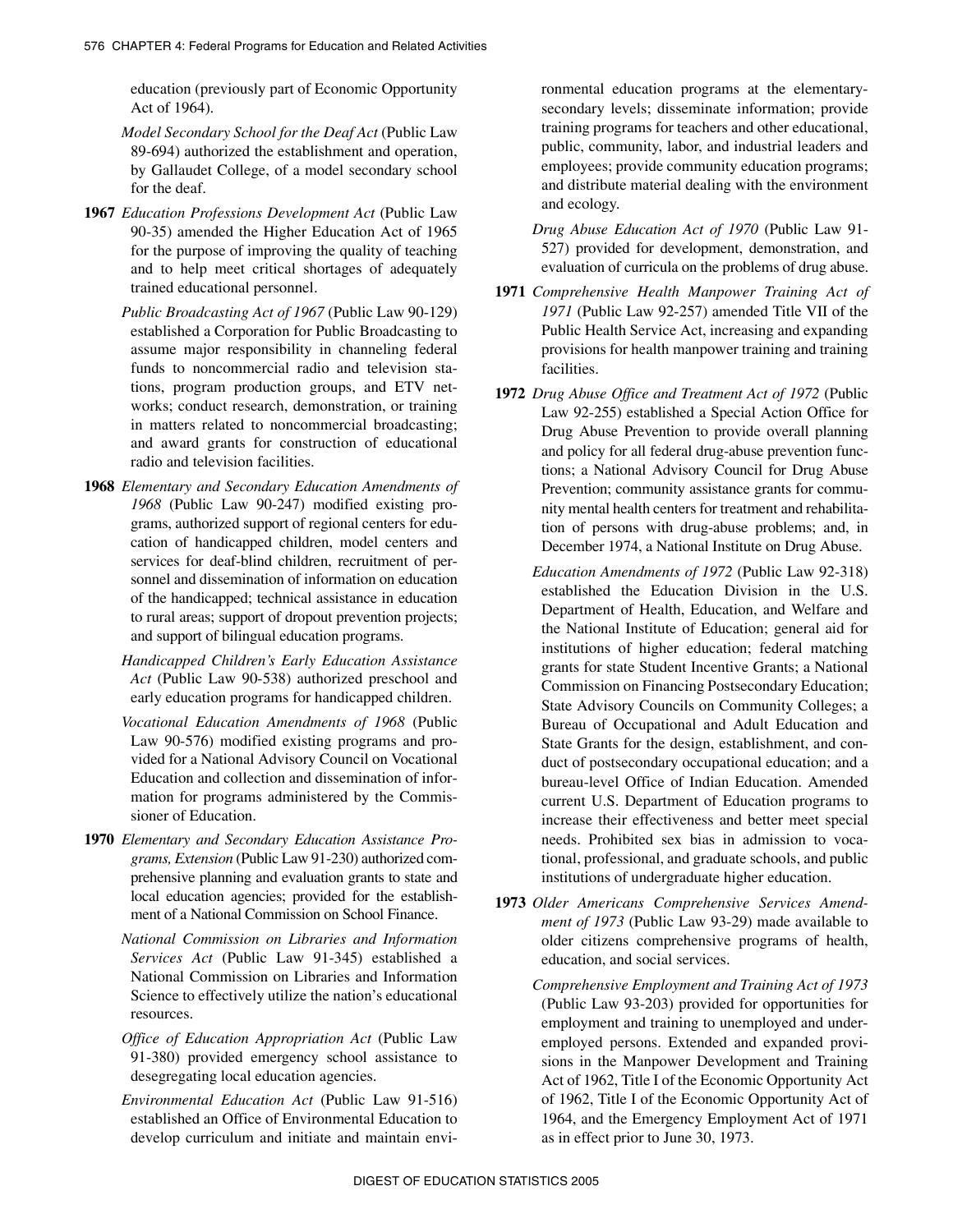- **1974** *Education Amendments of 1974* (Public Law 93-380) provided for the consolidation of certain programs; and established a National Center for Education Statistics.
	- *Juvenile Justice and Delinquency Prevention Act of 1974* (Public Law 93-415) provided for technical assistance, staff training, centralized research, and resources to develop and implement programs to keep students in elementary and secondary schools; and established, in the U.S. Department of Justice, a National Institute for Juvenile Justice and Delinquency Prevention.
- **1975** *Indian Self-Determination and Education Assistance Act* (Public Law 93-638) provided for increased participation of Indians in the establishment and conduct of their education programs and services.
	- *Harry S. Truman Memorial Scholarship Act* (Public Law 93-642) established the Harry S. Truman Scholarship Foundation and created a perpetual education scholarship fund for young Americans to prepare and pursue careers in public service.
	- *Indochina Migration and Refugee Assistance Act of 1975* (Public Law 94-23) authorized funds to be used for education and training of aliens who have fled from Cambodia or Vietnam.
	- *Education for All Handicapped Children Act* (Public Law 94-142) provided that all handicapped children have available to them a free appropriate education designed to meet their unique needs.
- **1976** *Educational Broadcasting Facilities and Telecommunications Demonstration Act of 1976* (Public Law 94- 309) established a telecommunications demonstration program to promote the development of nonbroadcast telecommunications facilities and services for the transmission, distribution, and delivery of health, education, and public or social service information.
- **1977** *Youth Employment and Demonstration Projects Act of 1977* (Public Law 95-93) established a youth employment training program that includes, among other activities, promoting education-to-work transition, literacy training and bilingual training, and attainment of certificates of high school equivalency.
	- *Career Education Incentive Act* (Public Law 95-207) authorized the establishment of a career education program for elementary and secondary schools.
- **1978** *Tribally Controlled Community College Assistance Act of 1978* (Public Law 95-471) provided federal funds for the operation and improvement of tribally controlled community colleges for Indian students.
	- *Education Amendments of 1978* (Public Law 95-561) established a comprehensive basic skills program aimed at improving pupil achievement (replaced the existing National Reading Improvement program); and established a community schools program to provide for the use of public buildings.

*Middle Income Student Assistance Act* (Public Law 95-566) modified the provisions for student financial assistance programs to allow middle-income as well as low-income students attending college or other postsecondary institutions to qualify for federal education assistance.

- **1979** *Department of Education Organization Act* (Public Law 96-88) established a U.S. Department of Education containing functions from the Education Division of the U.S. Department of Health, Education, and Welfare along with other selected education programs from HEW, the U.S. Department of Justice, U.S. Department of Labor, and the National Science Foundation.
- **1980** *Asbestos School Hazard Detection and Control Act of 1980* (Public Law 96-270) established a program for inspection of schools for detection of hazardous asbestos materials and provided loans to assist educational agencies to contain or remove and replace such materials.
- **1981** *Education Consolidation and Improvement Act of 1981* (Part of Public Law 97-35) consolidated 42 programs into 7 programs to be funded under the elementary and secondary block grant authority.
- **1983** *Student Loan Consolidation and Technical Amendments Act of 1983* (Public Law 98-79) established an 8 percent interest rate for Guaranteed Student Loans and an extended Family Contribution Schedule.
	- *Challenge Grant Amendments of 1983* (Public Law 98-95) amended Title III, Higher Education Act, and added authorization of Challenge Grant program. The Challenge Grant program provides funds to eligible institutions on a matching basis as an incentive to seek alternative sources of funding.
	- *Education of the Handicapped Act Amendments of 1983* (Public Law 98-199) added the Architectural Barrier amendment and clarified participation of handicapped children in private schools.
- **1984** *Education for Economic Security Act* (Public Law 98- 377) added new science and mathematics programs for elementary, secondary, and postsecondary education. The new programs included magnet schools, excellence in education, and equal access.
	- *Carl D. Perkins Vocational Education Act* (Public Law 98-524) continued federal assistance for vocational education through FY 1989. The act replaced the Vocational Education Act of 1963. It provided aid to the states to make vocational education programs accessible to all persons, including handicapped and disadvantaged, single parents and homemakers, and the incarcerated.
	- *Human Services Reauthorization Act* (Public Law 98- 558) created a Carl D. Perkins scholarship program, a National Talented Teachers Fellowship program, a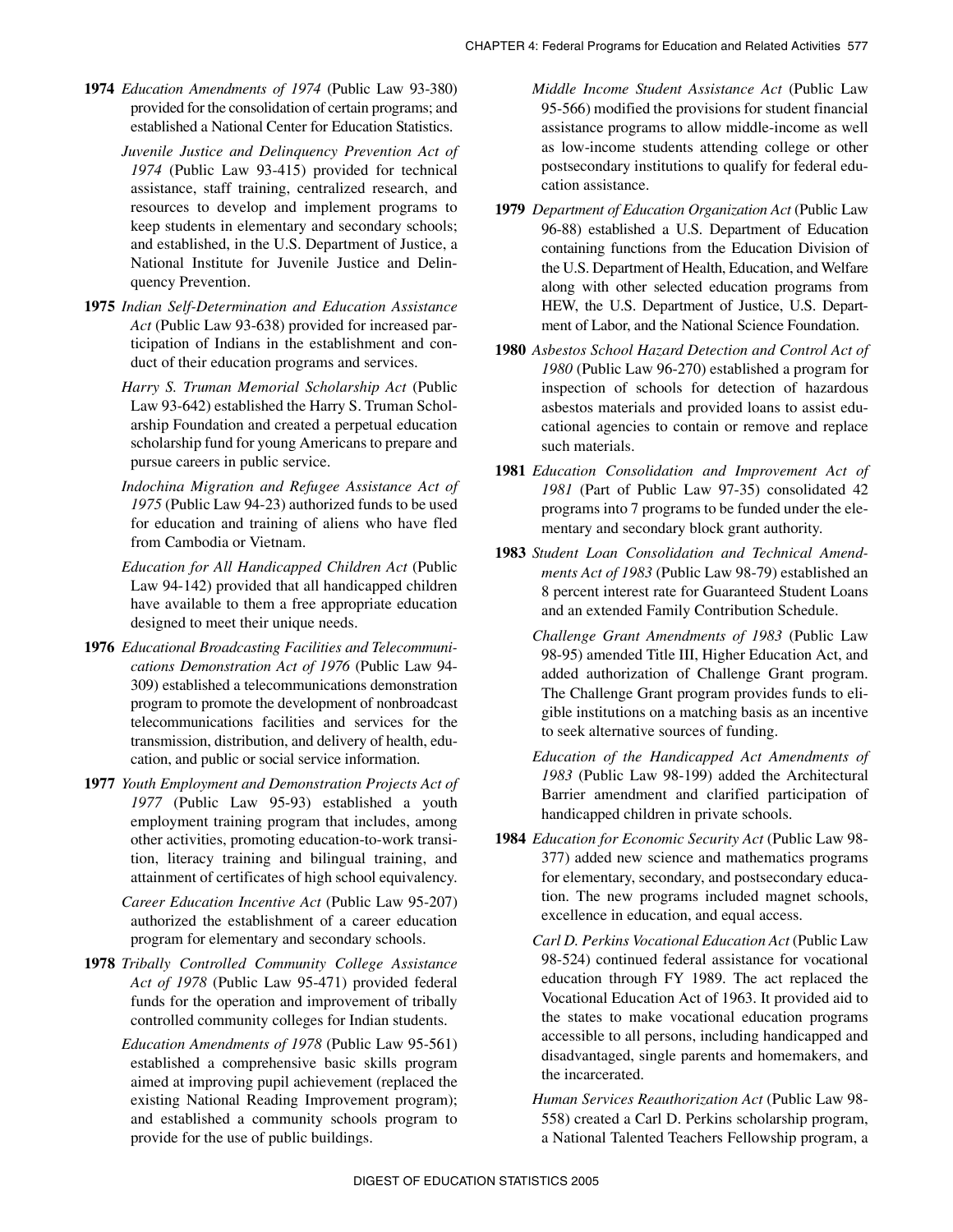Federal Merit Scholarships program, and a Leadership in Educational Administration program.

- **1985** *Montgomery GI Bill*—Active Duty (Public Law 98- 525), brought about a new GI Bill for individuals who initially entered active military duty on or after July 1, 1985.
	- *Montgomery GI Bill*—Selected Reserve (Public Law 98-525), established an education program for members of the Selected Reserve (which includes the National Guard) who enlist, reenlist, or extend an enlistment after June 30, 1985, for a 6-year period.
- **1986** *Handicapped Children's Protection Act of 1986* (Public Law 99-372) allowed parents of handicapped children to collect attorneys' fees in cases brought under the Education of the Handicapped Act and provided that the Education of the Handicapped Act does not preempt other laws, such as Section 504 of the Rehabilitation Act.
	- *Drug-Free Schools and Communities Act of 1986* (Part of Public Law 99-570), part of the Anti-Drug Abuse Act of 1986, authorized funding for FYs 1987–89. Established programs for drug abuse education and prevention, coordinated with related community efforts and resources, through the use of federal financial assistance.
- **1987** *Higher Education Act Amendments of 1987* (Public Law 100-50) made technical corrections, clarifications, or conforming amendments related to the enactment of the Higher Education Amendments of 1986.
- **1988** *Augustus F. Hawkins-Robert T. Stafford Elementary and Secondary School Improvement Amendments of 1988* (Public Law 100-297) reauthorized through 1993 major elementary and secondary education programs including: Chapter 1, Chapter 2, Bilingual Education, Math-Science Education, Magnet Schools, Impact Aid, Indian Education, Adult Education, and other smaller education programs.
	- *Technology-Related Assistance for Individuals with Disabilities Act of 1988* (Public Law 100-407) provided financial assistance to states to develop and implement consumer-responsive statewide programs of technology-related assistance for persons of all ages with disabilities.
	- *Stewart B. McKinney Homeless Assistance Amendments Act of 1988* (Public Law 100-628) extended for 2 additional years programs providing assistance to the homeless, including literacy training for homeless adults and education for homeless youths.
	- *Tax Reform Technical Amendments* (Public Law 100- 647) authorized an Education Savings Bond for the purpose of postsecondary educational expenses. The bill grants tax exclusion for interest earned on regular series EE savings bonds.
- **1989** *Children with Disabilities Temporary Care Reauthorization Act of 1989* (Public Law 101-127) revised and extended the programs established in the Temporary Child Care for Handicapped Children and Crises Nurseries Act of 1986.
	- *Childhood Education and Development Act of 1989* (Part of Public Law 101-239) authorized the appropriations to expand Head Start Programs and programs carried out under the Elementary and Secondary Education Act of 1965 to include child care services.
- **1990** *Excellence in Mathematics, Science and Engineering Education Act of 1990* (Public Law 101-589) was established to promote excellence in American mathematics, science, and engineering education by creating a national mathematics and science clearinghouse, and creating several other mathematics, science, and engineering education programs.
	- *Student Right-To-Know and Campus Security Act* (Public Law 101-542) required institutions of higher education receiving federal financial assistance to provide certain information with respect to the graduation rates of student-athletes at such institutions. The act also requires the institution to certify that it has a campus security policy and will annually submit a uniform crime report to the Federal Bureau of Investigation (FBI).
	- *Americans with Disabilities Act of 1990* (Public Law 101-336) prohibited discrimination against persons with disabilities.
	- *National and Community Service Act of 1990* (Public Law 101-610) increased school and college-based community service opportunities and authorized the President's Points of Light Foundation.
	- *School Dropout Prevention and Basic Skills Improvement Act of 1990* (Public Law 101-600) was established to improve secondary school programs for basic skills improvements and dropout reduction.
	- *Asbestos School Hazard Abatement Reauthorization Act of 1990* (Public Law 101-637) reauthorized the Asbestos School Hazard Abatement Act of 1984, which provided financial support to elementary and secondary schools to inspect for asbestos and to develop and implement an asbestos management plan.
	- *Eisenhower Exchange Fellowship Act of 1990* (Public Law 101-454) provided a permanent endowment for the Eisenhower Exchange Fellowship Program.
	- *Omnibus Budget Reconciliation Act of 1990* (Public Law 101-508) included a set of student aid provisions that were estimated to yield a savings of \$2 billion over 5 years. These provisions included delayed Guaranteed Student Loan disbursements, tightened ability-to-benefit eligibility, expanded pro rata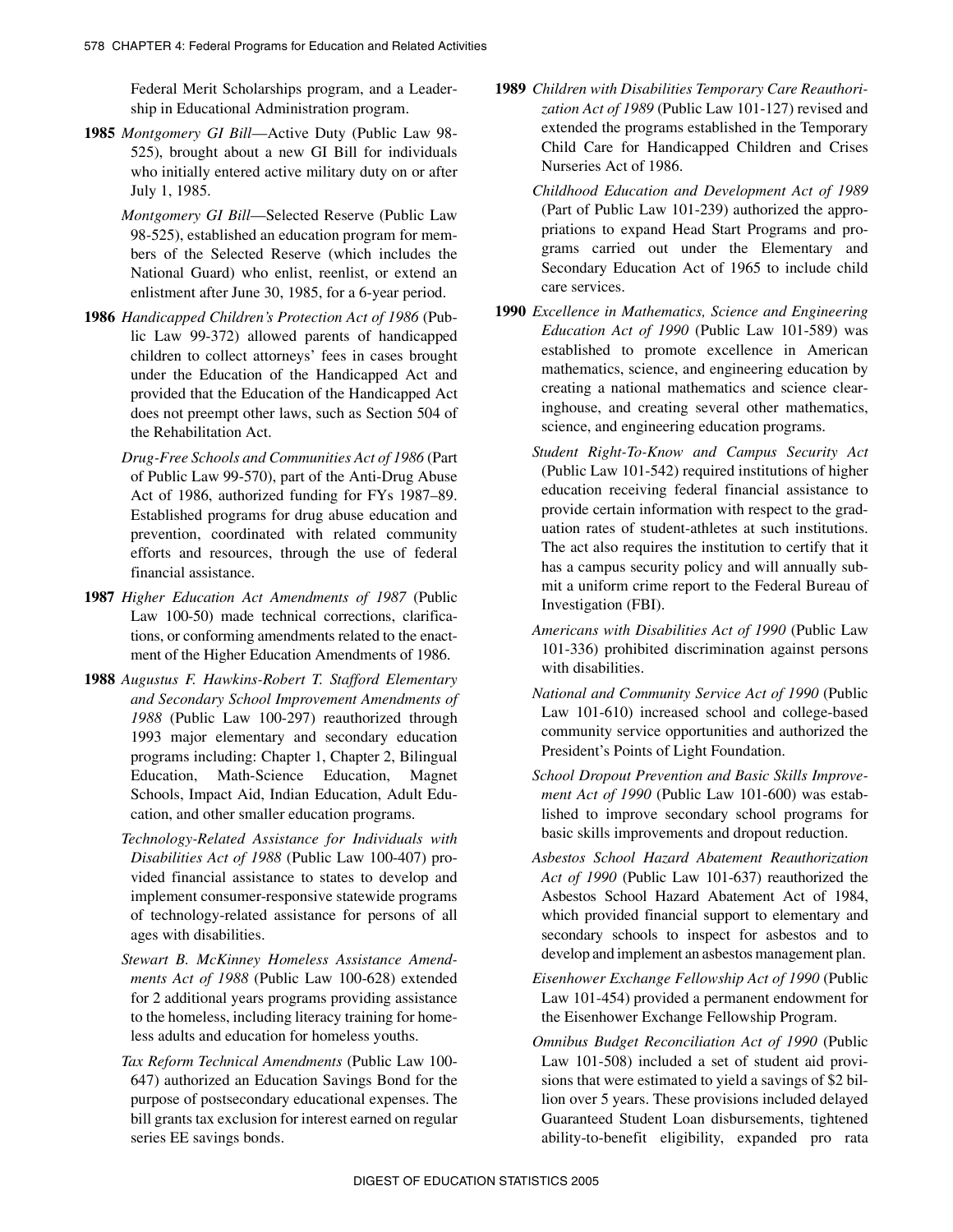refund policy, and the elimination of student aid eligibility at high default schools.

- **1991** *National Literacy Act of 1991* (Public Law 102-73) established the National Institute for Literacy, the National Institute Board, and the Interagency Task Force on Literacy. Amended various federal laws to establish and extend various literacy programs.
	- *High-Performance Computing Act of 1991* (Public Law 102-194) directed the President to implement a National High-Performance Computing Program. Provided for: (1) establishment of a National Research and Education Network; (2) standards and guidelines for high-performance networks; and (3) the responsibility of certain federal departments and agencies with regard to the Network.
	- *Veterans' Educational Assistance Amendments of 1991* (Public Law 102-127) restored certain educational benefits available to reserve and active-duty personnel under the Montgomery GI Bill to students whose course of studies were interrupted by the Persian Gulf War.
	- *Civil Rights Act of 1991* (Public Law 102-166) amended the Civil Rights Act of 1964, the Age Discrimination in Employment Act of 1967, and the Americans with Disabilities Act of 1990, with regard to employment discrimination. Established the Technical Assistance Training Institute.
- **1992** *Ready-To-Learn Act* (Public Law 102-545) amended the General Education Provisions Act to establish Ready-To-Learn Television programs to support educational programming and support materials for preschool and elementary school children and their parents, child care providers, and educators.
	- *National Commission on Time and Learning, Extension* (Public Law 102-359) amended the National Education Commission on Time and Learning Act to extend the authorization of appropriations for such Commission; amended the Elementary and Secondary Education Act of 1965 to revise provisions for (1) a specified civic education program; and (2) schoolwide projects for educationally disadvantaged children; and provided for additional Assistant Secretaries of Education.
- **1993** *Student Loan Reform Act* (Public Law 103-66) reformed the student aid process by phasing in a system of direct lending designed to provide savings for taxpayers and students. Allows students to choose among a variety of repayment options, including income contingency.
	- *National Service Trust Act* (Public Law 103-82) amended the National and Community Service Act of 1990 to establish a Corporation for National Service and enhance opportunities for national service. In addition, the Act provided education grants up to \$4,725 per year for 2 years to people age 17 years or

older who perform community service before, during, or after postsecondary education.

*NAEP Assessment Authorization* (Public Law 103-33) authorized the use of NAEP for state-by-state comparisons.

- **1994** *Goals 2000: Educate America Act* (Public Law 103- 227) established a new federal partnership through a system of grants to states and local communities to reform the nation's education system. The Act formalized the national education goals and established the National Education Goals Panel. It also created a National Education Standards and Improvement Council (NESIC) to provide voluntary national certification of state and local education standards and assessments and established the National Skill Standards Board to develop voluntary national skill standards.
	- *School-to-Work Opportunities Act of 1994* (Public Law 103-239) established a national framework within which states and communities can develop School-to-Work Opportunities systems to prepare young people for first jobs and continuing education. The Act also provided money to states and communities to develop a system of programs that include work-based learning, school-based learning, and connecting activities components. School-to-Work programs will provide students with a high school diploma (or its equivalent), a nationally recognized skill certificate, or an associate's degree (if appropriate) and may lead to a first job or further education.
	- *Safe Schools Act of 1994* (Part of Public Law 103-227) authorized the award of competitive grants to local educational agencies with serious crime to implement violence prevention activities such as conflict resolution and peer mediation.
	- *Educational Research, Development, Dissemination, and Improvement Act of 1994* (Part of Public Law 103-227) authorized the educational research and dissemination activities of the Office of Educational Research and Improvement. The regional educational laboratories and university-based research and development centers are authorized under this act.
	- *Student Loan Default Exemption Extension* (Public Law 103-235) amended the Higher Education Act of 1965 to extend until July 1, 1998, the effective date for cohort default rate extension for Historically Black Colleges and Universities, tribally controlled community colleges, and Navajo community colleges.
	- *Improving America's Schools Act* (Public Law 103- 382) reauthorized and revamped the Elementary and Secondary Education Act. The legislation includes Title I, the federal government's largest program providing educational assistance to disadvantaged children; professional development and technical assistance programs; a safe and drug-free schools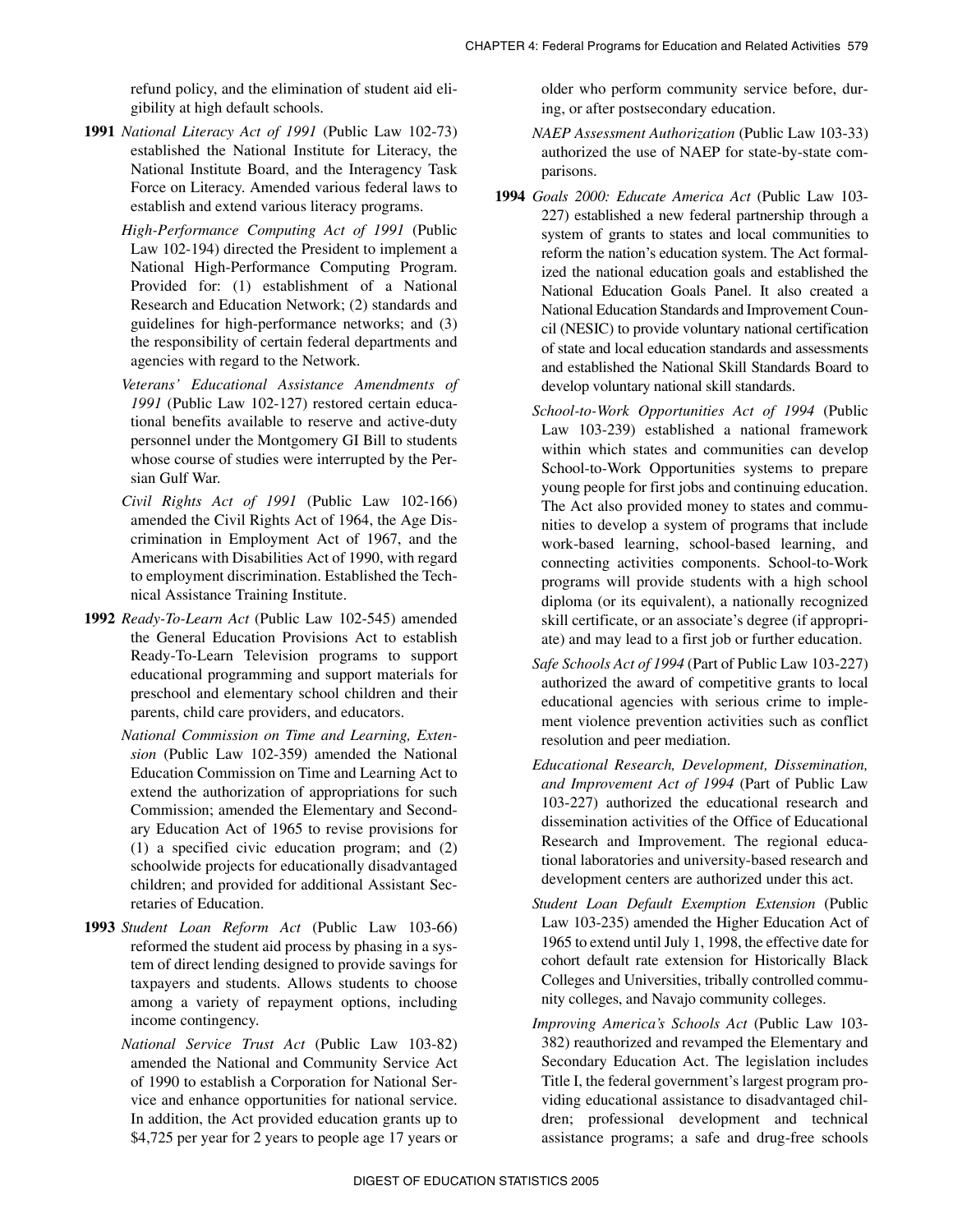and communities provision; and provisions promoting school equity.

- **1995** *Amendment to the Elementary and Secondary Education Act of 1965* (Public Law 104-5) amended a provision of Part A of Title IX of the Elementary and Secondary Education Act of 1965 relating to Indian education, to provide a technical amendment and for other purposes.
- **1996** *Contract With America: Unfunded Mandates* (Public Law 104-4) curbed the practice of imposing unfunded federal mandates on states and local governments; strengthened the partnership between the federal government and state, local, and tribal governments; ended the imposition, in the absence of full consideration by Congress, of federal mandates on state, local, and tribal governments without adequate funding, in a manner that may displace other essential governmental priorities; and ensured that the federal government pays the costs incurred by those governments in complying with certain requirements under federal statutes and regulations.
	- *Developmental Disabilities Assistance and Bill of Rights Act Amendments of 1996* (Public Law 104- 1834) amended the Developmental Disabilities Assistance and Bill of Rights Act to extend the act, and for other purposes.
	- *Remove Grant Limits on Historically Black Colleges* (Public Law 104-141) amended section 326 of the Higher Education Act of 1965 to permit continued participation by historically black graduate and professional schools in the grant program authorized by that section.
	- *Correct Impact-Aid Payments* (Public Law 104-195) amended the Impact Aid Program to provide for a hold-harmless provision with respect to amounts for payments relating to the federal acquisition of real property, and for other purposes.
	- *Human Rights, Refugee, and Other Foreign Relations Provisions Act of 1996* (Public Law 104-319) made certain provisions with respect to internationally recognized human rights, refugees, and foreign relations to revise U.S. human rights policy.
- **1997** *Need-Based Educational Aid Antitrust Protection Act of 1997* (Public Law 105-43) amended the Improving America's Schools Act of 1994 to clarify the financial information exchanged between institutions of higher education.
	- *The Taxpayer Relief Act of 1997* (Public Law 105-34) enacted the Hope Scholarship and Life-Long Learning Tax Credit provisions into law.
	- *Individuals with Disabilities Education Act Amendments of 1997* (Public Law 105-17) amended the Individuals with Disabilities Education Act (IDEA) to

revise its provisions and extend through FY 2002 the authorization of appropriations for IDEA programs.

- *Emergency Student Loan Consolidation Act of 1997* (Public Law 105-78) amended the Higher Education Act to provide for improved student loan consolidation services.
- **1998** *Workforce Investment Act of 1998* (Public Law 105- 220) enacted the Adult Education and Family Literacy Act, and substantially revised and extended, through FY 2003, the Rehabilitation Act of 1973.
	- *Omnibus Consolidated and Emergency Supplemental Appropriations Act, 1999* (Public Law 105-277) enacted the Reading Excellence Act, to promote the ability of children to read independently by the third grade; and earmarked funds to help states and school districts reduce class sizes in the early grades.
	- *Charter School Expansion Act* (Public Law 105-278) amended the charter school program, enacted in 1994 as Title X, Part C of the Elementary and Secondary Education Act of 1965.
	- *Carl D. Perkins Vocational and Applied Technology Education Amendments of 1998* (Public Law 105- 332) revised, in its entirety, the Carl D. Perkins Vocational and Applied Technology Education Act, and reauthorized the Act through FY 2003.
	- *Assistive Technology Act of 1998* (Public Law 105-394) replaced the Technology-Related Assistance for Individuals with Disabilities Act of 1988 with a new Act, authorized through FY 2004, to address the assistivetechnology needs of individuals with disabilities.
- **1999** *Education Flexibility Partnership Act of 1999* (Public Law 106-25) authorized the Secretary of Education to allow all states to participate in the Education Flexibility Partnership program.
	- *District of Columbia College Access Act of 1999* (Public Law 106-98) established a program to afford high school graduates from the District of Columbia the benefits of in-state tuition at state colleges and universities outside the District of Columbia.
	- *Ticket to Work and Work Incentives Improvement Act of 1999* (Public Law 106-170) amended the Social Security Act to expand the availability of health care coverage for working individuals with disabilities and established a Ticket to Work and Self-Sufficiency Program in the Social Security Administration to provide such individuals with meaningful opportunities to work.
- **2000** *The National Defense Authorization Act for Fiscal Year 2001* (Public Law 106-398) included, as Title XVIII, the Impact Aid Reauthorization Act of 2000, which extended the Impact Aid programs through FY 2003.
	- *College Scholarship Fraud Prevention Act of 2000* (Public Law 106-420) enhanced federal penalties for offenses involving scholarship fraud; required an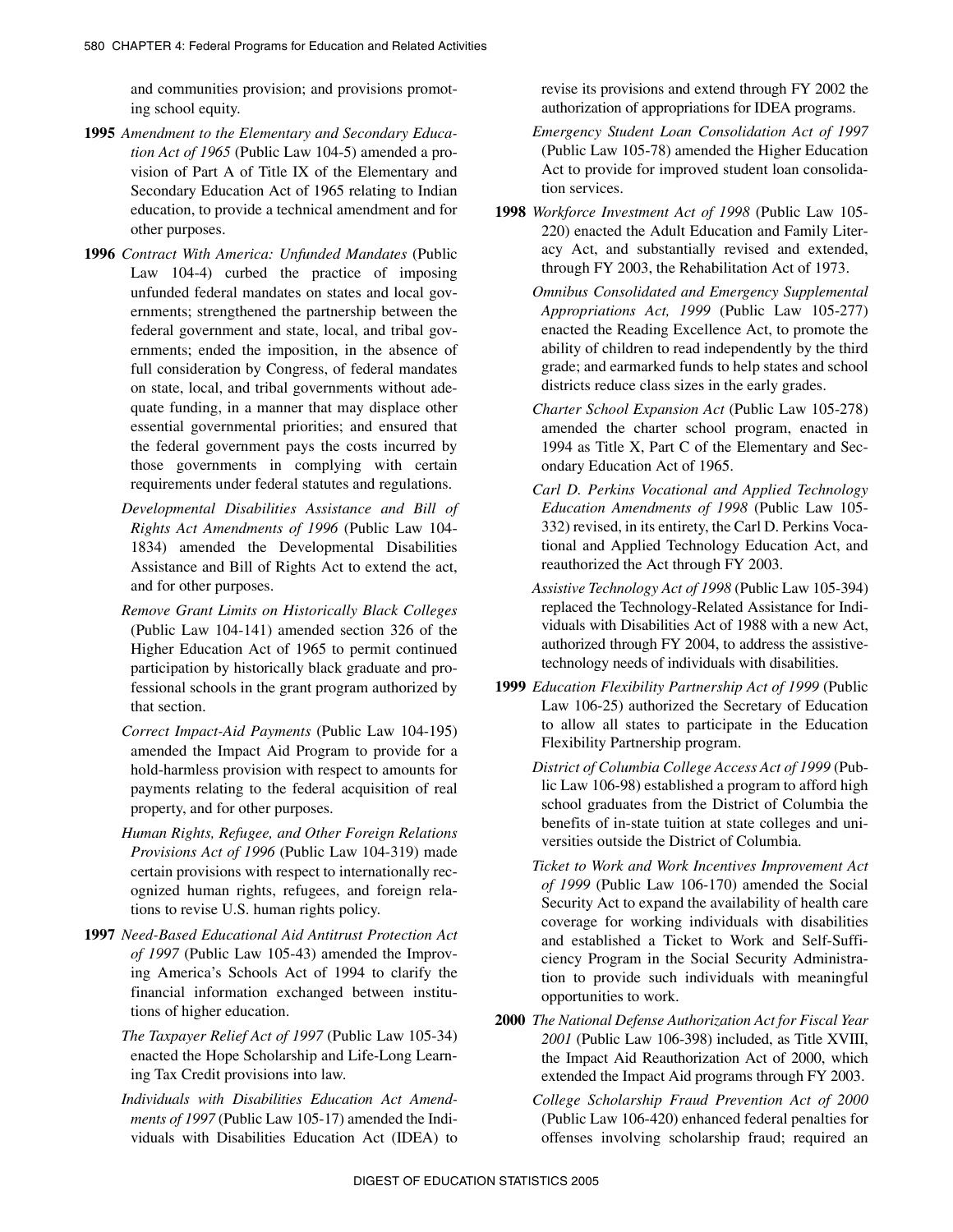annual scholarship fraud report by the Attorney General, the Secretary of Education, and the Federal Trade Commission (FTC); and required the Secretary of Education, in conjunction with the FTC, to maintain a scholarship fraud awareness website.

- *Consolidated Appropriations Act 2001* (Public Law 106-554) created a new program of assistance for school repair and renovation, and amended the Elementary and Secondary Education Act of 1965 to authorize credit enhancement initiatives to help charter schools obtain, construct, or repair facilities; reauthorized the Even Start program; and enacted the "Children's Internet Protection Act."
- **2001** *50th Anniversary of Brown v. the Board of Education* (Public Law 107-41) established a commission for the purpose of encouraging and providing for the commemoration of the 50th anniversary of the 1954 Supreme Court decision Brown v. Board of Education.
- **2002** *No Child Left Behind Act of 2001* (Public Law 107-110) provided for the comprehensive reauthorization of the Elementary and Secondary Education Act of 1965, incorporating specific proposals in such areas as testing, accountability, parental choice, and early reading.
	- *The Department of Labor, Health and Human Services, and Education, and Related Agencies Appropriations Act of 2002* (Public Law 107-116) provided FY 2002 funds for Department of Education programs.
	- *Reauthorization of the National Center for Education Statistics and the Creating of the Institute of Education Sciences of 2002* (Public Law 107-279) established the Institute of Education Sciences within the U.S. Department of Education to carry out a coordinated, focused agenda of high-quality research, statistics, and evaluation that is relevant to the educational challenges of the nation. The Institute is administered by a Director, appointed by the President, and is comprised of three National Education Centers, each headed by a Commissioner.
	- *The Higher Education Relief Opportunities for Students Act of 2001* (Public Law 107-122) provided the Secretary of Education with waiver authority under student financial aid programs under Title IV of the Higher Education Act of 1965, to deal with student and family situations resulting from the September 11, 2001, terrorist attacks.
	- *Established fixed interest rates for student and parent borrowers* (Public Law 107-139) under Title IV of the Higher Education Act of 1965.
- **2003** *Consolidated Appropriations Resolution, 2003* (Public Law 108-7) provided FY 2003 funds for the Department of Education (and other agencies).
	- *The Higher Education Relief Opportunities for Students Act of 2003* (Public Law 108-76) provided the

Secretary of Education with waiver authority under student financial aid programs under Title IV of the Higher Education Act of 1965, to deal with student and family situations resulting from wars or national emergencies.

- **2004** *Assistive Technology Act of 2004* (Public Law 108- 364) reauthorized the Assistive Technology program, administered by the Department of Education.
	- *Higher Education Extension Act of 2004* (Public Law 108-366) provided a 1-year extension of the Higher Education Act of 1965.
	- *Taxpayer-Teacher Protection Act of 2004* (Public Law 108-409) temporarily stopped excessive special allowance payments to certain lenders under the Federal Family Education Loan (FFEL) Program and increases the amount of loans that can be forgiven for certain borrowers who are highly qualified mathematics, science, and special education teachers who serve in high-poverty schools for 5 years.
	- *Individuals with Disabilities Education Improvement Act of 2004* (Public Law 108-446) provided a comprehensive reauthorization of the Individuals with Disabilities Education Act.
	- *District of Columbia College Access Act of 1999* (Public Law 108-457) extended the authorization of the District of Columbia College Access Act of 1999 through FY 2007.
- **2005** *Student Grant Hurricane and Disaster Relief Act* (Public Law 109-67) authorized the Secretary of Education to waive certain repayment requirements for students receiving campus-based federal grant assistance if they were residing in, employed in, or attending an institution of higher education located in a major disaster area, or their attendance was interrupted because of the disaster.
	- *Natural Disaster Student Aid Fairness Act* (Public Law 109-86) authorized the Secretary of Education during FY 2006 to reallocate campus-based student aid funds to institutions of higher learning in Louisiana, Mississippi, Alabama, and Texas, or institutions that have accepted students displaced by Hurricanes Katrina or Rita. The law also waives requirements for matching funds that are normally imposed on institutions and students.
	- *Hurricane Education Recovery Act (HERA)* (Public Law 109-148, provision in the Defense Department Appropriations Act for FY 2006) provided funds for states affected by Hurricane Katrina to restart school operations, provide temporary emergency aid for displaced students, and assist homeless youth. The law also permits the Secretary of Education to extend deadlines under the Individuals with Disabilities Education Act for those affected by Katrina or Rita.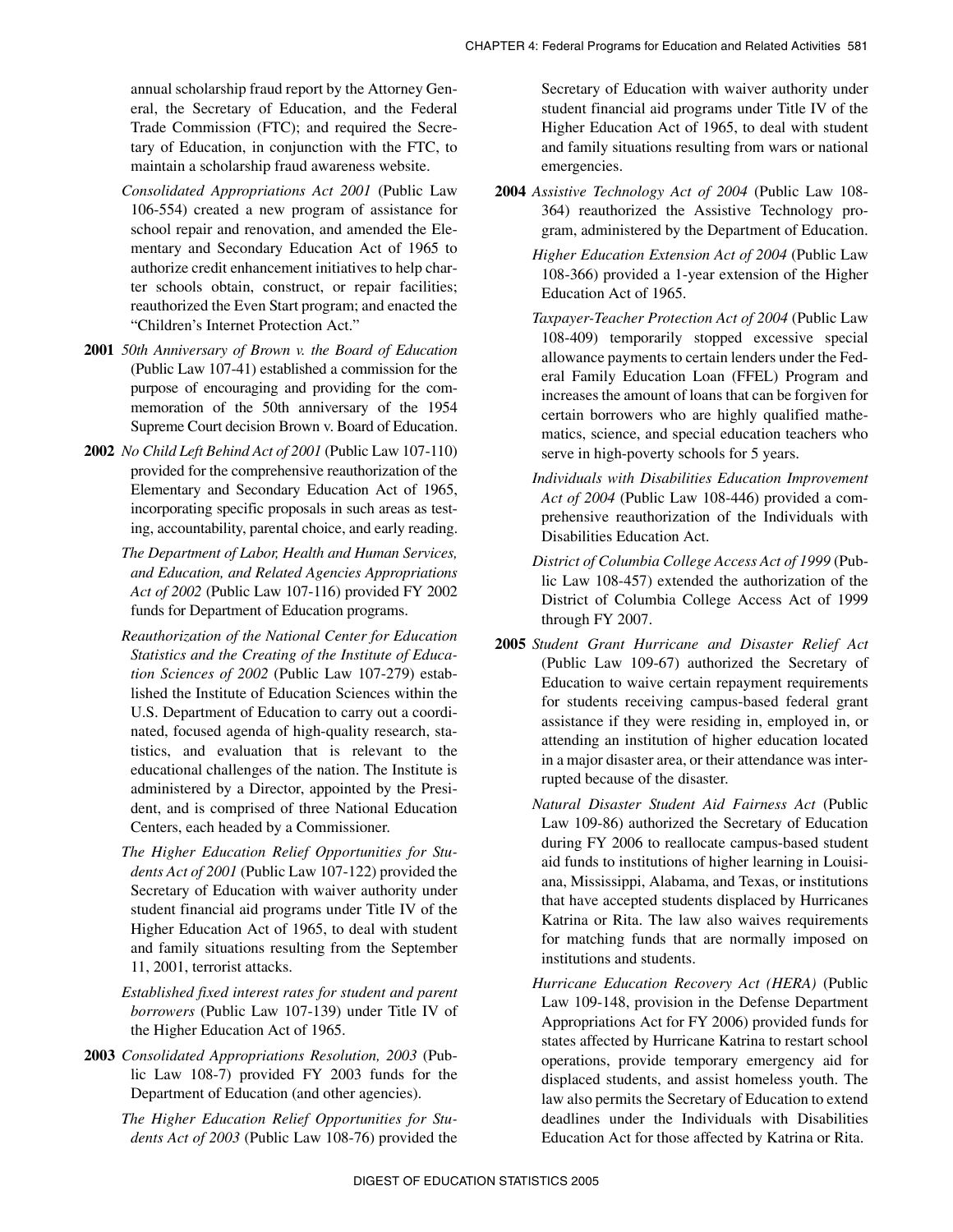



SOURCE: U.S. Department of Education, Budget Service, unpublished tabulations. U.S. Department of Education, National Center for Education Statistics, *Federal Support for Educa-*<br>*tion, 2004*, and unpublished tabulations. *tion, Federal Funds for Research and Development*, fiscal years 1965 through 2004.





**Total = \$141.8 billion (FY 2005 dollars)**

NOTE: Detail may not sum to totals because of rounding.<br>SOURCE: U.S. Office of Management and Budget, *Budget of the U.S. Government, Appendix, Fiscal Year 2006*. National Science Foundation, *Federal Funds for Research and Development, Fiscal Years 2002, 2003, and 2004*.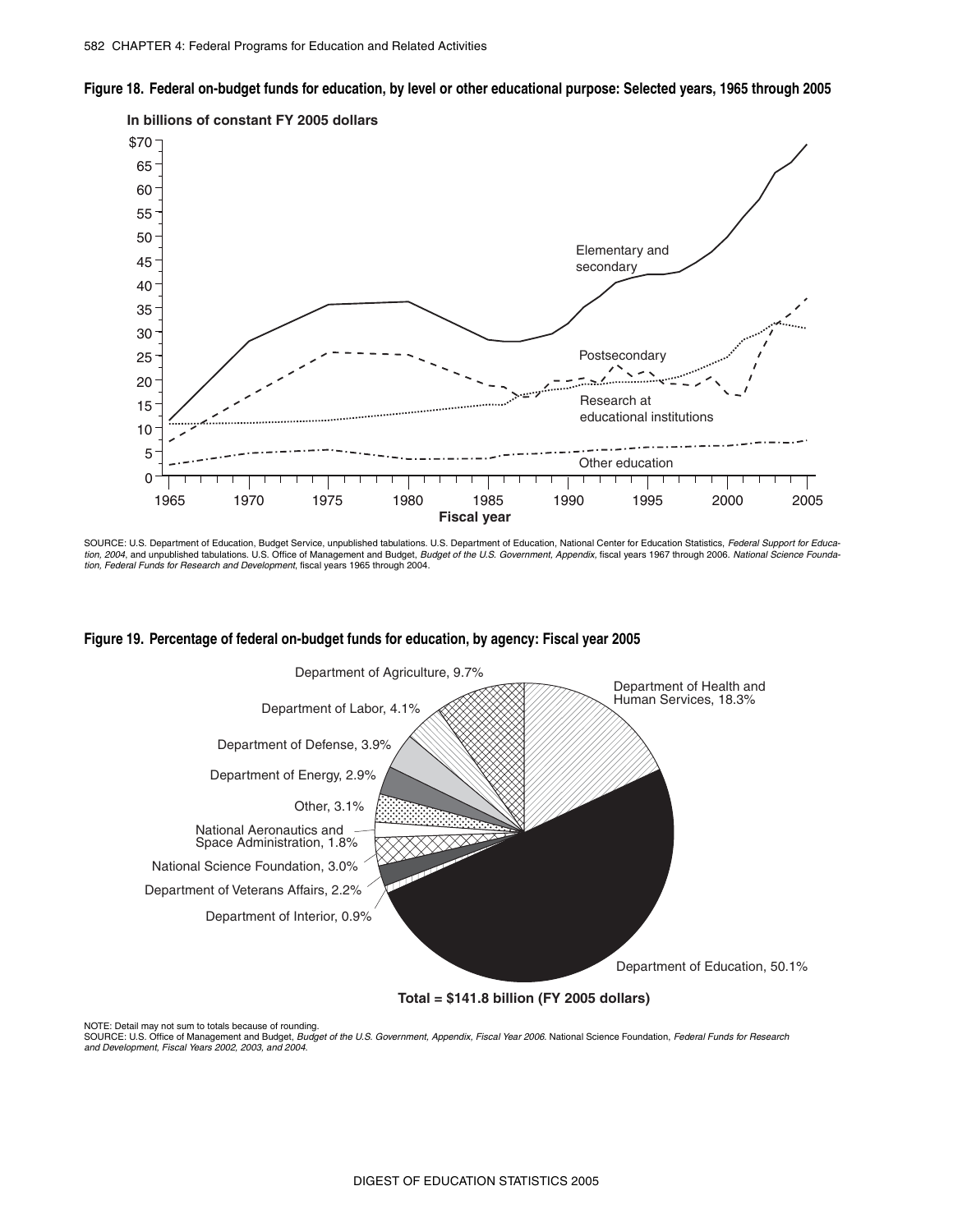

### **Figure 20. Department of Education outlays, by type of recipient: Fiscal year 2005**

NOTE: Detail may not sum to totals because of rounding.<br>SOURCE: U.S. Office of Management and Budget, *Budget of the U.S. Government, Fiscal Year 2006.* U.S. Department of Education, Office of the Deputy Secretary, Budget Office, unpublished tabulations.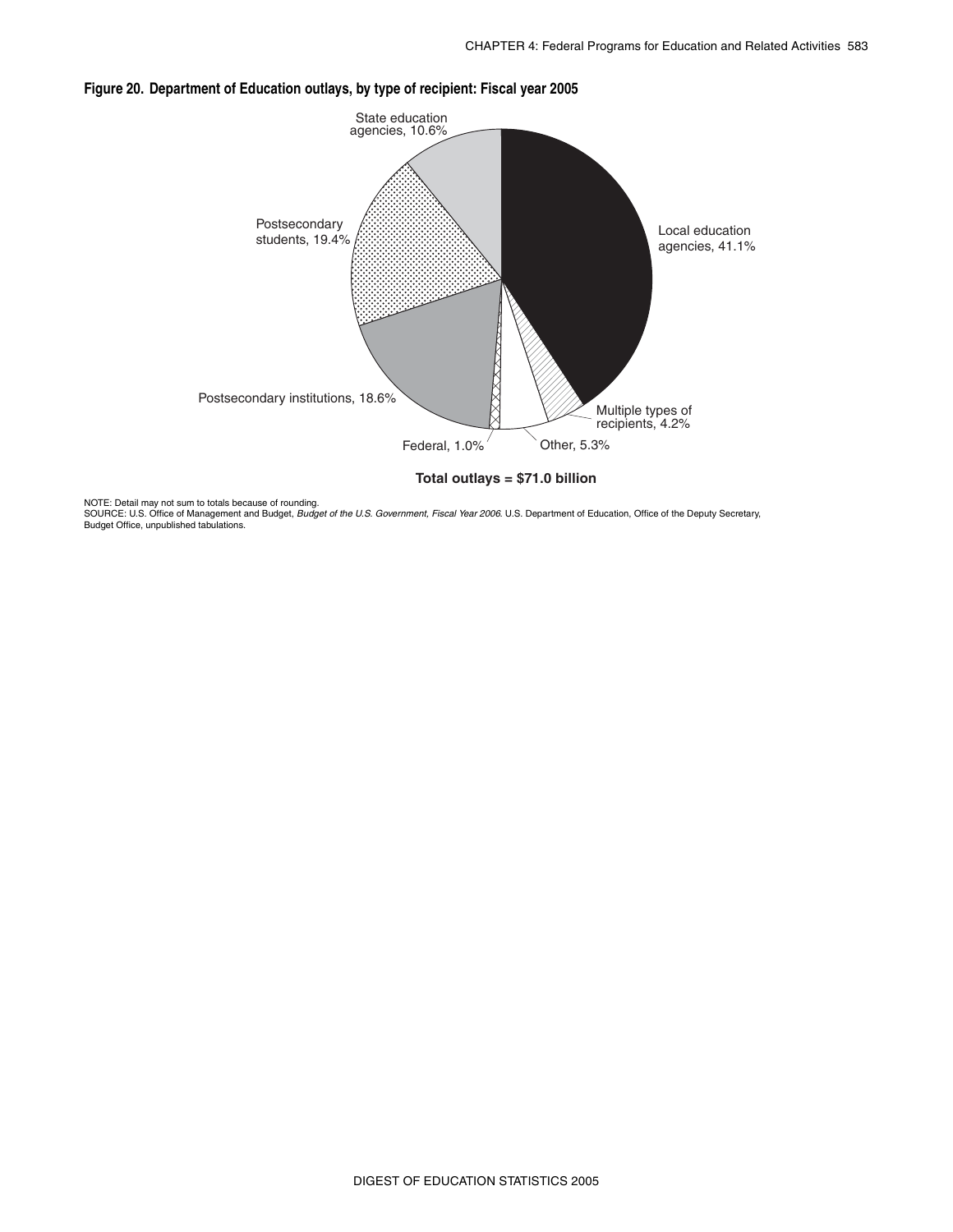|                                                            |                                                                            |                                                                          |                                                                      | On-budget support                                                    |                                                                |                                                                      |                                                                      | Off-budget support and nonfederal funds generated by federal legislation<br>Off-budget<br>Nonfederal funds<br>support<br><b>Federal Family</b><br>Supplemental<br>Leveraging<br>Education<br>Income<br>Educational<br>Educational<br>Assistance<br>Direct Loan<br>Perkins<br>Contingent<br>Opportunity<br>Loan<br>Loans <sup>6</sup><br>Loans <sup>7</sup><br>Partnerships <sup>8</sup><br>Grants <sup>9</sup><br>Program <sup>4</sup><br>Program <sup>5</sup><br>8<br>12<br>9<br>10<br>11<br>13<br>14<br>Current dollars<br>\$16.1<br>\$770.0<br>21.0<br>1.233.0<br>35.7<br>\$20.0<br>76.8<br>4,598.0<br>31.8<br>21.4<br>76.0<br>8,467.0<br>8.142.0<br>20.2<br>72.7<br>9,272.0<br>20.9<br>\$0.6<br>76.0 |                                                                      |                                              |                     |                                                  |                                                    |                                                    |                                                          |
|------------------------------------------------------------|----------------------------------------------------------------------------|--------------------------------------------------------------------------|----------------------------------------------------------------------|----------------------------------------------------------------------|----------------------------------------------------------------|----------------------------------------------------------------------|----------------------------------------------------------------------|----------------------------------------------------------------------------------------------------------------------------------------------------------------------------------------------------------------------------------------------------------------------------------------------------------------------------------------------------------------------------------------------------------------------------------------------------------------------------------------------------------------------------------------------------------------------------------------------------------------------------------------------------------------------------------------------------------|----------------------------------------------------------------------|----------------------------------------------|---------------------|--------------------------------------------------|----------------------------------------------------|----------------------------------------------------|----------------------------------------------------------|
|                                                            | Total on-budget<br>support, off-                                           |                                                                          |                                                                      |                                                                      |                                                                |                                                                      |                                                                      |                                                                                                                                                                                                                                                                                                                                                                                                                                                                                                                                                                                                                                                                                                          |                                                                      |                                              |                     |                                                  |                                                    |                                                    |                                                          |
|                                                            | budget support.<br>and nonfederal<br>funds generated                       |                                                                          | Elementary<br>and                                                    | Post-                                                                | Other                                                          | Research at<br>educational                                           |                                                                      |                                                                                                                                                                                                                                                                                                                                                                                                                                                                                                                                                                                                                                                                                                          |                                                                      |                                              |                     |                                                  |                                                    | Work-Study                                         | Estimated<br>federal tax<br>expenditures                 |
| Fiscal year                                                | by federal legislation                                                     | Total                                                                    | secondary                                                            | secondary                                                            | education <sup>3</sup>                                         | institutions                                                         | Total                                                                |                                                                                                                                                                                                                                                                                                                                                                                                                                                                                                                                                                                                                                                                                                          |                                                                      |                                              |                     |                                                  |                                                    | Aid <sup>10</sup>                                  | for education <sup>2</sup>                               |
|                                                            |                                                                            | 3                                                                        |                                                                      | 5                                                                    | 6                                                              | $\overline{7}$                                                       |                                                                      |                                                                                                                                                                                                                                                                                                                                                                                                                                                                                                                                                                                                                                                                                                          |                                                                      |                                              |                     |                                                  |                                                    | 15                                                 | 16                                                       |
|                                                            |                                                                            |                                                                          |                                                                      |                                                                      |                                                                |                                                                      |                                                                      |                                                                                                                                                                                                                                                                                                                                                                                                                                                                                                                                                                                                                                                                                                          |                                                                      |                                              |                     |                                                  |                                                    |                                                    |                                                          |
| 1965<br>1970                                               | \$5,354.7<br>13,359.1<br>24,691.5                                          | \$5,331.0<br>12,526.5<br>23,288.1                                        | \$1,942.6<br>5,830.4<br>10,617.2                                     | \$1,197.5<br>3,447.7<br>7.644.0                                      | \$374.7<br>964.7<br>1.608.5                                    | \$1,816.3<br>2,283.6<br>3,418.4                                      | \$23.7<br>832.6<br>1.403.4                                           |                                                                                                                                                                                                                                                                                                                                                                                                                                                                                                                                                                                                                                                                                                          |                                                                      |                                              |                     |                                                  |                                                    | \$7.6<br>41.6<br>114.7                             | \$8,605.0                                                |
|                                                            | 39,349.5                                                                   | 34,493.5                                                                 | 16,027.7                                                             | 11,115.9                                                             | 1,548.7                                                        | 5,801.2                                                              | 4,856.0                                                              |                                                                                                                                                                                                                                                                                                                                                                                                                                                                                                                                                                                                                                                                                                          |                                                                      |                                              |                     |                                                  |                                                    | 149.4                                              | 13,320.0                                                 |
| 1986<br>1987<br>1988<br>1989                               | 47,753.4<br>48.357.3<br>50,724.6<br>54,078.7<br>59,537.4                   | 39,027.9<br>39,962.9<br>41,194.7<br>43,454.4<br>48,269.6                 | 16,901.3<br>17,049.9<br>17,535.7<br>18,564.9<br>19,809.5             | 11,174.4<br>11.283.6<br>10,300.0<br>10,657.5<br>13,269.9             | 2,107.6<br>2.620.0<br>2,820.4<br>2,981.6<br>3,180.3            | 8,844.6<br>9.009.4<br>10,538.6<br>11,250.5<br>12,009.8               | 8,725.5<br>8.394.4<br>9,529.8<br>10,624.3<br>11,267.8                |                                                                                                                                                                                                                                                                                                                                                                                                                                                                                                                                                                                                                                                                                                          | 10,380.0<br>10,938.0                                                 | 20.6<br>20.4                                 | 0.5<br>0.5          | 72.8<br>71.9                                     | \$22.0                                             | 161.1<br>159.5<br>160.4<br>150.4<br>215.0          | 19,105.0<br>20,425.0<br>20,830.0<br>17,025.0<br>17,755.0 |
| 1990<br>1991<br>1992<br>1993<br>1994                       | 62,811.5<br>70,375.6<br>74,481.1<br>84,741.5<br>92,781.5                   | 51,624.3<br>57,599.5<br>60,483.1<br>67,740.6<br>68,254.2                 | 21,984.4<br>25,418.0<br>27,926.9<br>30,834.3<br>32,304.4             | 13,650.9<br>14,707.4<br>14,387.4<br>17.844.0<br>16,177.1             | 3,383.0<br>3,698.6<br>3,992.0<br>4,107.2<br>4,483.7            | 12,606.0<br>13,775.4<br>14,176.9<br>14,955.1<br>15,289.1             | 11,187.2<br>12,776.1<br>13,998.0<br>17,000.8<br>24,527.3             | 813.0                                                                                                                                                                                                                                                                                                                                                                                                                                                                                                                                                                                                                                                                                                    | 10,826.0<br>12,372.0<br>13,568.0<br>16,524.0<br>23,214.0             | 15.0<br>17.3<br>17.3<br>29.3<br>52.7         | 0.5<br>0.5<br>0.5   | 59.2<br>63.5<br>72.0<br>72.4<br>72.4             | 48.8<br>87.7<br>97.2<br>184.6<br>184.6             | 237.7<br>235.0<br>242.9<br>190.5<br>190.5          | 19,040.0<br>18,995.0<br>19,950.0<br>21,010.0<br>22,630.0 |
| $1995$<br>1997<br>1998                                     | 95,810.8<br>96,833.0<br>103,259.8<br>107,810.5<br>113,417.2                | 71,639.5<br>71,327.4<br>73,731.8<br>76,909.2<br>82,863.6                 | 33,623.8<br>34,391.5<br>35,478.9<br>37,486.2<br>39,937.9             | 17,618.1<br>15,775.5<br>15,959.4<br>15,799.6<br>17,651.2             | 4,719.7<br>4,828.0<br>5,021.2<br>5,148.5<br>5,318.0            | 15,677.9<br>16,332.3<br>17,272.4<br>18,475.0<br>19,956.5             | 24,171.2<br>25,505.6<br>29,528.0<br>30,901.3<br>30,553.6             | 5,161.0<br>8,357.0<br>9,838.0<br>10,400.1<br>9,953.0                                                                                                                                                                                                                                                                                                                                                                                                                                                                                                                                                                                                                                                     | 18,519.0<br>16,711.0<br>19,163.0<br>20,002.5<br>20,107.0             | 52.7<br>31.1<br>52.7<br>45.0<br>33.3         |                     | 63.4<br>31.4<br>50.0<br>25.0<br>25.0             | 184.6<br>184.6<br>184.6<br>194.3<br>195.9          | 190.5<br>190.5<br>239.7<br>234.4<br>239.4          | 24,600.0<br>26,340.0<br>28,125.0<br>29,540.0<br>37,360.0 |
| $2000$<br>2001<br>2002<br>2003<br>.<br>2004<br>200511<br>. | 119,541.6<br>130,668.5<br>150,034.5<br>170,671.5<br>184,476.6<br>199,249.7 | 85,944.2<br>94,846.5<br>109,211.5<br>124,374.5<br>131,720.1<br>141,788.2 | 43,790.8<br>48,530.1<br>52,754.1<br>59,274.2<br>62,653.2<br>67,959.2 | 15,008.7<br>14,938.3<br>22,964.2<br>29,499.7<br>32,433.0<br>36,405.1 | 5,484.6<br>5,880.0<br>6,297.7<br>6,532.5<br>6,576.8<br>7,207.5 | 21,660.1<br>25,498.1<br>27,195.5<br>29,068.1<br>30,057.1<br>30,216.3 | 33,597.4<br>35,822.0<br>40,823.0<br>46,297.0<br>52,756.0<br>57,461.0 | 10,347.0<br>10,635.0<br>11,689.0<br>11,969.0<br>12,840.0<br>13,860.0                                                                                                                                                                                                                                                                                                                                                                                                                                                                                                                                                                                                                                     | 22,711.0<br>24,694.0<br>28,606.0<br>33,791.0<br>39,266.0<br>42.953.0 | 33.3<br>25.0<br>25.0<br>33.0<br>33.0<br>33.0 |                     | 50.0<br>80.0<br>104.0<br>103.0<br>102.0<br>101.0 | 199.7<br>184.0<br>192.0<br>202.0<br>244.0<br>246.0 | 256.4<br>204.0<br>207.0<br>199.0<br>271.0<br>268.0 | 39,475.0<br>41,460.0                                     |
|                                                            |                                                                            |                                                                          |                                                                      |                                                                      |                                                                |                                                                      |                                                                      | Constant fiscal year 2005 dollars <sup>12</sup>                                                                                                                                                                                                                                                                                                                                                                                                                                                                                                                                                                                                                                                          |                                                                      |                                              |                     |                                                  |                                                    |                                                    |                                                          |
| 1965<br>1970<br>1975<br>1980                               | \$31,103.5<br>63,312.9<br>81,713.9<br>87,626.7                             | \$30,965.8<br>59,367.0<br>77,069.6<br>76,813.0                           | \$11,283.7<br>27,632.3<br>35,136.5<br>35,691.8                       | \$6.955.9<br>16,339.7<br>25,297.2<br>24,753.8                        | \$2,176.2<br>4,572.1<br>5,323.1<br>3,448.8                     | \$10,550.0<br>10,822.9<br>11,312.9<br>12,918.6                       | \$137.7<br>3,945.8<br>4,644.3<br>10,813.7                            |                                                                                                                                                                                                                                                                                                                                                                                                                                                                                                                                                                                                                                                                                                          | \$3,649.3<br>4,080.5<br>10,239.2                                     | \$93.6<br>99.4<br>118.0<br>70.8              |                     | \$66.2<br>171.0                                  |                                                    | \$44.1<br>197.2<br>379.6<br>332.7                  | \$28,477.4<br>29,662.1                                   |
| 1985<br>1986<br>1987<br>1988<br>1989                       | 78,865.9<br>77,955.0<br>79,527.4<br>82,297.6<br>87,375.1                   | 64,455.6<br>64,422.7<br>64,586.3<br>66,129.4<br>70,838.8                 | 27,913.0<br>27,485.6<br>27,493.0<br>28,252.2<br>29,071.8             | 18,454.8<br>18,189.9<br>16,148.6<br>16,218.7<br>19,474.4             | 3.480.7<br>4,223.6<br>4,421.9<br>4,537.4<br>4,667.4            | 14.607.0<br>14,523.6<br>16,522.7<br>17,121.1<br>17,625.2             | 14,410.4<br>13,532.3<br>14,941.2<br>16,168.2<br>16,536.3             | $\mathbf +$                                                                                                                                                                                                                                                                                                                                                                                                                                                                                                                                                                                                                                                                                              | 13,983.5<br>13,125.4<br>14,536.9<br>15,796.4<br>16,052.2             | 35.3<br>32.6<br>32.8<br>31.4<br>29.9         | \$0.9<br>0.7<br>0.8 | 125.5<br>117.2<br>119.2<br>110.8<br>105.5        | \$32.3                                             | 266.1<br>257.1<br>251.5<br>228.9<br>315.5          | 31,552.4<br>32,926.4<br>32,657.9<br>25,908.8<br>26,056.6 |

### **Table 356. Federal support and estimated federal tax expenditures for education, by category: Selected fiscal years, 1965 through 2005**

[In millions of dollars]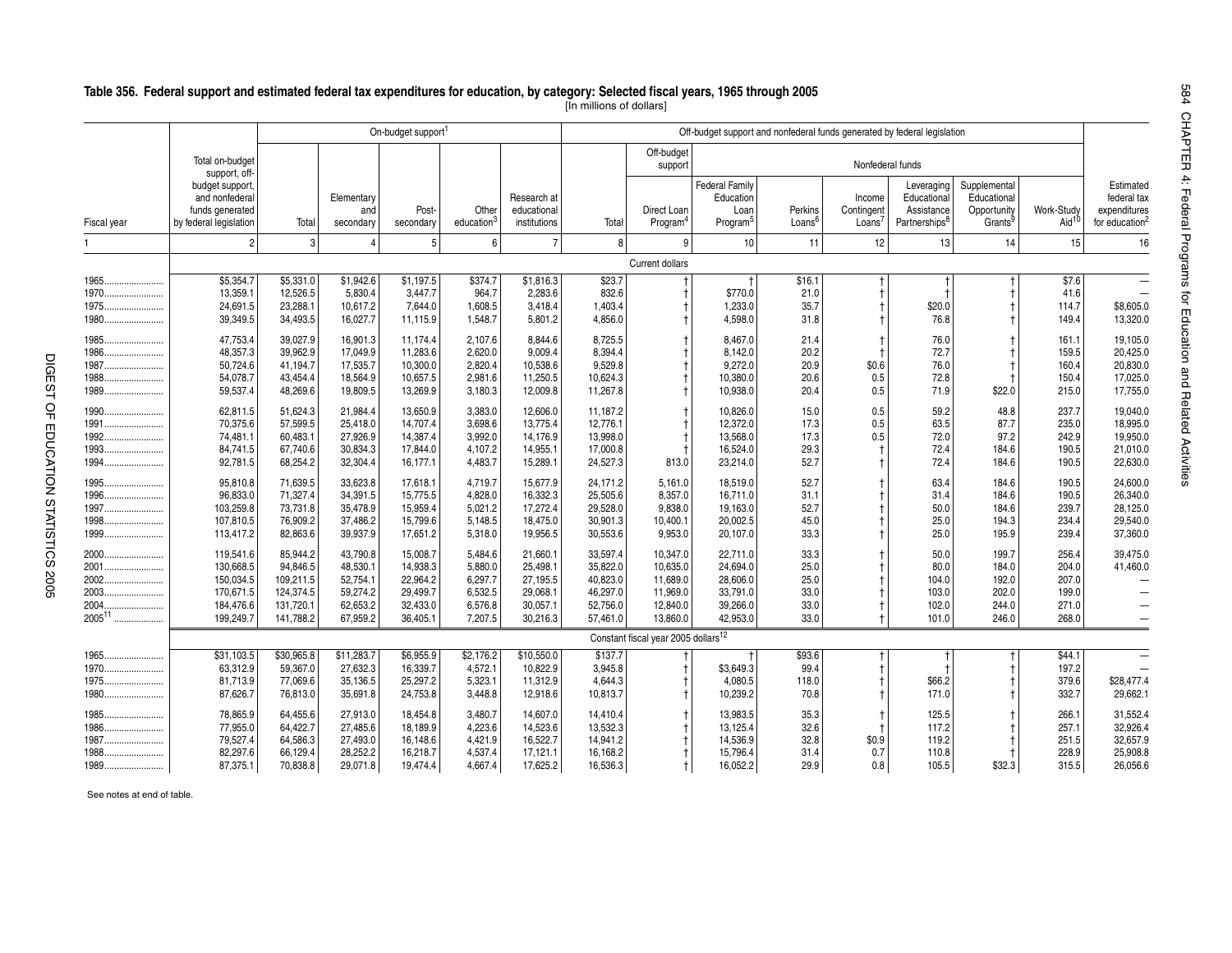#### **Table 356. Federal support and estimated federal tax expenditures for education, by category: Selected fiscal years, 1965 through 2005—Continued**

[In millions of dollars]

|                                                                             |                                                                                                                                                                                                                                                                                                                                                                                                                                                                                                                                                                                                                                                  |                                                                           |                                                                      | On-budget support <sup>1</sup>                                       |                                                                |                                                                      |                                                                      |                                                                      | Off-budget support and nonfederal funds generated by federal legislation                                                                                                                                                                                                                                                                                                                                                                                                                                                                                                                                                                                                                                              |                                              |                                            |                                                                      |                                                                   |                                                    |                                                                        |
|-----------------------------------------------------------------------------|--------------------------------------------------------------------------------------------------------------------------------------------------------------------------------------------------------------------------------------------------------------------------------------------------------------------------------------------------------------------------------------------------------------------------------------------------------------------------------------------------------------------------------------------------------------------------------------------------------------------------------------------------|---------------------------------------------------------------------------|----------------------------------------------------------------------|----------------------------------------------------------------------|----------------------------------------------------------------|----------------------------------------------------------------------|----------------------------------------------------------------------|----------------------------------------------------------------------|-----------------------------------------------------------------------------------------------------------------------------------------------------------------------------------------------------------------------------------------------------------------------------------------------------------------------------------------------------------------------------------------------------------------------------------------------------------------------------------------------------------------------------------------------------------------------------------------------------------------------------------------------------------------------------------------------------------------------|----------------------------------------------|--------------------------------------------|----------------------------------------------------------------------|-------------------------------------------------------------------|----------------------------------------------------|------------------------------------------------------------------------|
|                                                                             | Total on-budget<br>support, off-                                                                                                                                                                                                                                                                                                                                                                                                                                                                                                                                                                                                                 |                                                                           |                                                                      |                                                                      |                                                                |                                                                      |                                                                      | Off-budget<br>support                                                |                                                                                                                                                                                                                                                                                                                                                                                                                                                                                                                                                                                                                                                                                                                       |                                              | Nonfederal funds                           |                                                                      |                                                                   |                                                    |                                                                        |
| Fiscal year                                                                 | budget support<br>and nonfederal<br>funds generated<br>by federal legislation                                                                                                                                                                                                                                                                                                                                                                                                                                                                                                                                                                    | Total                                                                     | Elementary<br>and<br>secondary                                       | Post-<br>secondary                                                   | Other<br>education <sup>3</sup>                                | Research at<br>educational<br>institutions                           | Total                                                                | Direct Loan<br>Program <sup>4</sup>                                  | <b>Federal Family</b><br>Education<br>Loan<br>Program <sup>5</sup>                                                                                                                                                                                                                                                                                                                                                                                                                                                                                                                                                                                                                                                    | Perkins<br>Loans <sup>6</sup>                | Income<br>Contingent<br>Loans <sup>7</sup> | Leveraging<br>Educational<br>Assistance<br>Partnerships <sup>8</sup> | Supplemental<br>Educational<br>Opportunity<br>Grants <sup>9</sup> | Work-Study<br>Aid <sup>11</sup>                    | Estimated<br>federal tax<br>expenditures<br>for education <sup>2</sup> |
|                                                                             |                                                                                                                                                                                                                                                                                                                                                                                                                                                                                                                                                                                                                                                  | 3                                                                         |                                                                      |                                                                      |                                                                |                                                                      |                                                                      |                                                                      | 10                                                                                                                                                                                                                                                                                                                                                                                                                                                                                                                                                                                                                                                                                                                    | 11                                           | 12                                         | 13                                                                   | 14                                                                | 15                                                 | 16                                                                     |
| 1990<br>1991<br>1992.<br>1993                                               | 89,244.7<br>95,810.3<br>98,038.8<br>108,770.2                                                                                                                                                                                                                                                                                                                                                                                                                                                                                                                                                                                                    | 73,349.5<br>78,416.8<br>79,613.3<br>86,948.7                              | 31,236.1<br>34,604.5<br>36,759.9<br>39,577.5                         | 19,395.7<br>20,022.9<br>18,938.0<br>22,903.7                         | 4,806.7<br>5,035.4<br>5,254.6<br>5,271.8                       | 17,911.1<br>18,754.1<br>18.660.9<br>19,195.6                         | 15.895.1<br>17.393.5<br>18,425.5<br>21.821.5                         |                                                                      | 15,381.9<br>16,843.4<br>17.859.4<br>21,209.4                                                                                                                                                                                                                                                                                                                                                                                                                                                                                                                                                                                                                                                                          | 21.3<br>23.6<br>22.8<br>37.6                 | 0.7<br>0.7<br>0.7                          | 84.1<br>86.5<br>94.8<br>93.0                                         | 69.3<br>119.4<br>128.0<br>237.0                                   | 337.7<br>319.9<br>319.8<br>244.6                   | 27,052.6<br>25,860.1<br>26,260.0<br>26,967.4                           |
| 1994                                                                        | 116,722.0                                                                                                                                                                                                                                                                                                                                                                                                                                                                                                                                                                                                                                        | 85,866.0                                                                  | 40,639.9                                                             | 20,351.2                                                             | 5,640.6                                                        | 19,234.2                                                             | 30,856.1                                                             | \$1,022.8                                                            | 29,204.0                                                                                                                                                                                                                                                                                                                                                                                                                                                                                                                                                                                                                                                                                                              | 66.3                                         |                                            | 91.1                                                                 | 232.3                                                             | 239.7                                              | 28,469.3                                                               |
| 1995<br>1996<br>1997<br>1998<br>$1999$                                      | 117,651.8<br>116,255.6<br>121,624.6<br>125,728.4<br>130,299.5                                                                                                                                                                                                                                                                                                                                                                                                                                                                                                                                                                                    | 87,970.5<br>85,634.1<br>86,845.1<br>89,691.4<br>95,197.9                  | 41,288.7<br>41,289.7<br>41,788.8<br>43,716.3<br>45,882.7             | 21,634.4<br>18,939.7<br>18,797.8<br>18,425.4<br>20,278.6             | 5,795.6<br>5,796.4<br>5,914.2<br>6,004.2<br>6,109.6            | 19,251.9<br>19,608.2<br>20,344.2<br>21,545.5<br>22,927.0             | 29,681.3<br>30,621.5<br>34,779.6<br>36,037.0<br>35,101.5             | 6,337.5<br>10,033.2<br>11,587.7<br>12,128.6<br>11,434.5              | 22.740.6<br>20.062.9<br>22,571.1<br>23,326.9<br>23,099.9                                                                                                                                                                                                                                                                                                                                                                                                                                                                                                                                                                                                                                                              | 64.7<br>37.3<br>62.1<br>52.5<br>38.3         |                                            | 77.9<br>37.7<br>58.9<br>29.2<br>28.7                                 | 226.7<br>221.6<br>217.4<br>226.6<br>225.1                         | 234.0<br>228.7<br>282.3<br>273.4<br>275.0          | 30,207.8<br>31,623.2<br>33,127.0<br>34,449.5<br>42,921.1               |
| 2000<br>2001<br>2002<br>2003<br>2004<br>200511                              | 133.874.6<br>143,003.6<br>161,266.5<br>178,965.4<br>189,241.4<br>199,249.2                                                                                                                                                                                                                                                                                                                                                                                                                                                                                                                                                                       | 96,248.9<br>103,800.0<br>117,387.4<br>130,418.5<br>135,122.6<br>141,788.2 | 49,041.3<br>53.111.3<br>56,703.5<br>62,154.7<br>64,271.6<br>67,959.2 | 16,808.3<br>16,348.5<br>24,683.3<br>30,933.2<br>33,270.8<br>36,405.1 | 6.142.2<br>6.435.1<br>6.769.2<br>6,850.0<br>6,746.7<br>7,207.5 | 24,257.2<br>27,905.2<br>29,231.4<br>30,480.7<br>30,833.5<br>30,216.3 | 37.625.7<br>39.203.6<br>43.879.1<br>48.546.8<br>54,118.8<br>57.461.0 | 11.587.6<br>11.638.9<br>12.564.1<br>12,550.6<br>13,171.7<br>13,860.0 | 25.434.0<br>27.025.1<br>30.747.5<br>35,433.1<br>40,280.3<br>42,953.0                                                                                                                                                                                                                                                                                                                                                                                                                                                                                                                                                                                                                                                  | 37.3<br>27.4<br>26.9<br>34.6<br>33.9<br>33.0 |                                            | 56.0<br>87.6<br>111.8<br>108.0<br>104.6<br>101.0                     | 223.6<br>201.4<br>206.4<br>211.8<br>250.3<br>246.0                | 287.1<br>223.3<br>222.5<br>208.7<br>278.0<br>268.0 | 44,208.1<br>45,373.8                                                   |
| -Not available.<br>+Not applicable.<br>or corporate income tax liabilities. | <sup>1</sup> On-budget support includes federal funds for education programs tied to appropriations.<br><sup>2</sup> Losses of tax revenue attributable to provisions of the federal income tax laws that allow a special exclusion, exemption, or<br>deduction from gross income or provide a special credit, preferential rate of tax, or a deferral of tax liability affecting individual<br><sup>3</sup> Other education includes libraries, museums, cultural activities, and miscellaneous research.<br><sup>4</sup> The William D. Ford Direct Program (commonly referred to as the Direct Loan Program), provides students with the same |                                                                           |                                                                      |                                                                      |                                                                |                                                                      |                                                                      | total grant.<br><sup>11</sup> Estimated.                             | <sup>8</sup> Formerly the State Student Incentive Grant program. Provides dollar-for-dollar required state matching contributions. Starting<br>in fiscal year 2000, under \$30.0 million was dollar-for-dollar required state matching contributions, and over \$30.0 million, the<br>state matching was two-to-one.<br><sup>9</sup> Institutions award grants to undergraduate students, and the federal share of such grants may not exceed 75 percent of the<br><sup>10</sup> Employer contributions to student earnings are generally one-third of federal allocation.<br><sup>12</sup> Data adjusted by the federal funds composite deflator reported in the U.S. Office of Management and Budget, Budget of the |                                              |                                            |                                                                      |                                                                   |                                                    |                                                                        |

4The William D. Ford Direct Program (commonly referred to as the Direct Loan Program), provides students with the same benefits they are currently eligible to receive under the Federal Family Education Loan (FFEL) program, but provides loans to students through federal capital rather than through private lenders.

<sup>5</sup>Formerly the Guaranteed Student Loan program. New student loans guaranteed by the federal government and disbursed to borrowers.

6Student loans created from institutional matching funds (since 1993 one-third of federal capital contributions). Excludes repayments of outstanding loans.

7Student loans created from institutional matching funds (one-ninth of the federal contribution). This was a demonstration project that involved only 10 institutions and had unsubsidized interest rates. Program repealed in fiscal year 1992.

12Data adjusted by the federal funds composite deflator reported in the U.S. Office of Management and Budget, *Budget of the U.S. Government, Historical Tables, Fiscal Year 2006*.

NOTE: To the extent possible, federal education funds data represent outlays rather than obligations. Some data have been revised from previously published figures. Detail may not sum to totals because of rounding.

SOURCE: U.S. Department of Education, Budget Service, unpublished tabulations. U.S. Department of Education, National Center for Education Statistics, *Federal Support for Education, 2004*, and unpublished tabulations. U.S. Office of Management and Budget, *Budget of the U.S. Government, Appendix*, fiscal years 1967 through 2006. National Science Foundation, *Federal Funds for Research and Development*, fiscal years 1965 through 2005. (This table was prepared November 2005.)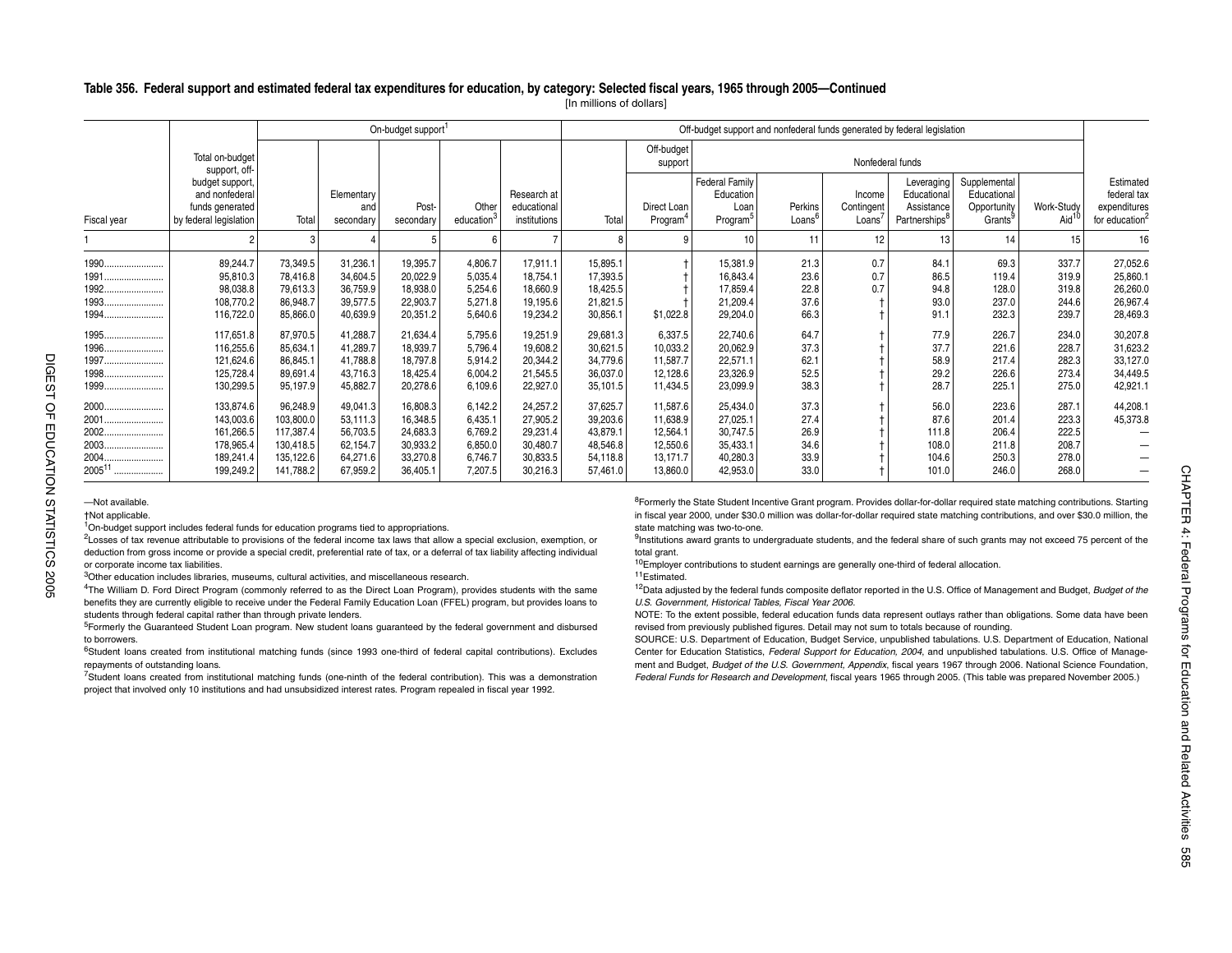#### **Table 357. Federal on-budget funds for education and related programs, by agency: Selected fiscal years, 1970 through 2005** [In thousands of current dollars]

| Agency                                                             | 1970             | 1975                 | 1980                 | 1985                 | 1990                | 1995                 | 2000                | 2003                       | 2004                | 2005               |
|--------------------------------------------------------------------|------------------|----------------------|----------------------|----------------------|---------------------|----------------------|---------------------|----------------------------|---------------------|--------------------|
|                                                                    | $\mathfrak{p}$   | 3                    |                      | 5                    |                     | 7                    | 8                   | 9                          | 10                  | 11                 |
|                                                                    | \$12,526,499     | \$23,288,120         | \$34,493,502         | \$39,027,876         | \$51,624,342        | \$71,639,520         |                     | \$85,944,203 \$124,374,489 | \$131,720,129       | \$141,788,214      |
|                                                                    | 4,625,224        | 7,350,355            | 13, 137, 785         | 16,701,065           | 23,198,575          | 31,403,000           | 34,106,697          | 57,442,854                 | 62,903,421          | 71,013,428         |
| Department of Agriculture                                          | 960,910          | 2,219,352            | 4,562,467            | 4,782,274            | 6,260,843           | 9,092,089            | 11,080,031          | 12,423,631                 | 13,009,615          | 13,808,319         |
| Department of Commerce                                             | 13,990           | 38,967               | 135,561              | 55,114               | 53,835              | 88,929               | 114,575             | 166,000                    | 176,500             | 155,800            |
|                                                                    | 821,388          | 1,009,229            | 1,560,301            | 3,119,213            | 3,605,509           | 3,879,002            | 4,525,080           | 5,639,857                  | 5,684,278           | 5,500,008          |
|                                                                    | 551,527          | 764,676              | 1,605,558            | 2,247,822            | 2,561,950           | 2,692,314            | 3,577,004           | 4,053,579                  | 4,116,387           | 4,145,927          |
| Department of Health and Human Services                            | 1,796,854        | 3,675,225            | 5,613,930            | 5,322,356            | 7,956,011           | 12,469,563           | 17,670,867          | 24,704,292                 | 25,426,845          | 25,922,738         |
| Department of Homeland Security                                    | t                |                      |                      |                      | Ť                   |                      | Ť                   | 226,722                    | 246,970             | 226,056            |
| Department of Housing and Urban                                    |                  |                      |                      |                      |                     |                      |                     |                            |                     |                    |
|                                                                    | 114,709          | $-52,768$            | 5,314                | 438                  | 118                 | 1,613                | 1,400               | 1,200                      | 1,500               | 1,300              |
| Department of the Interior                                         | 190,975          | 300,191              | 440,547              | 549,479              | 630,537             | 702,796              | 959,802             | 1,251,392                  | 1,275,344           | 1,332,750          |
|                                                                    | 15,728           | 61,542               | 60,721               | 66,802               | 99,775              | 172,350              | 278,927             | 503,089                    | 525,270             | 541,916            |
|                                                                    | 424,494          | 1,103,935            | 1,862,738            | 1,948,685            | 2,511,380           | 3,967,914            | 4,696,100           | 5,977,300                  | 5,687,600           | 5,789,100          |
|                                                                    | 59,742           | 89,433               | 25,188               | 23,820               | 51,225              | 54,671               | 388,349             | 494,747                    | 490,017             | 620,715            |
| Department of Transportation                                       | 27,534           | 52,290               | 54,712               | 82,035               | 76,186              | 135,816              | 117,054             | 130,300                    | 129,090             | 124,800            |
| Department of the Treasury                                         | 18               | 1,118,840            | 1,247,463            | 290,276              | 41,715              | 49,496               | 83,000              | 300                        | $\mathbf{0}$        |                    |
| Department of Veterans Affairs                                     | 1,032,918        | 4,402,212            | 2,351,233            | 1,289,849            | 757,476             | 1,324,382            | 1,577,374           | 2,519,896                  | 2,844,965           | 3,137,329          |
|                                                                    |                  |                      |                      |                      |                     |                      |                     |                            |                     |                    |
| Other agencies and programs                                        |                  |                      |                      |                      |                     |                      |                     |                            |                     |                    |
| Agency for International Development                               | $^\dagger$       | 7,081                | 2,833                | 1,761                | 8,472               | t                    | 332,500             |                            |                     |                    |
| Appalachian Regional Commission                                    | 88,034<br>37,838 | 78,896<br>45,786     | 176,770<br>19,032    | 198,807<br>4,745     | 249,786<br>93       | 290,580<br>10,623    | 7,243               | 525,400<br>13,204          | 571,000<br>8,237    | 550,100<br>8,100   |
| Barry Goldwater Scholarship and                                    |                  |                      |                      |                      |                     |                      |                     |                            |                     |                    |
| Excellence in Education Foundation                                 | t                | t                    |                      |                      | 1,033               | 3,000                | 3,000               | 3,000                      | 3,000               | 5,000              |
| Corporation for National and Community                             |                  |                      |                      |                      |                     |                      |                     |                            |                     |                    |
|                                                                    |                  |                      |                      |                      | Ť                   | 214,600              | 386,000             | 498,000                    | 493,000             | 569,000            |
| Environmental Protection Agency                                    | 19,446           | 33,875               | 41,083               | 60,521               | 87,481              | 125,721              | 98,900              | 115,400                    | 123,600             | 175,200            |
| Estimated education share of federal aid to                        |                  |                      |                      |                      |                     |                      |                     |                            |                     |                    |
| the District of Columbia                                           | 33,019           | 55,487               | 81,847               | 107,340              | 104,940             | 78,796               | 127,127             | 161,470                    | 184,749             | 210,513            |
| Federal Emergency Management Agency                                | 290              | 290                  | 1,946                | 1,828                | 215                 | 170,400              | 14,894              |                            |                     |                    |
| General Services Administration<br>Harry S Truman Scholarship fund | 14,775<br>Ť      | 22,532<br>$\ddagger$ | 34,800<br>$-1,895$   | Ť<br>1,332           | Ť<br>2,883          | 3,000                | Ť<br>3,000          | 3,000                      | 4,000               | 3,000              |
| Institute of American Indian and Alaska                            |                  |                      |                      |                      |                     |                      |                     |                            |                     |                    |
| Native Culture and Arts Development                                | t                |                      |                      |                      | 4,305               | 13,000               | 2,000               | 5,000                      | 6,000               | 6,000              |
| Institute of Museum and Library Services                           |                  |                      |                      |                      | Ť                   | t                    | 166,000             | 249,000                    | 207,000             | 290,000            |
| James Madison Memorial Fellowship                                  |                  |                      |                      |                      |                     |                      |                     |                            |                     |                    |
| Foundation                                                         |                  |                      |                      |                      | 191                 | 2,000                | 7,000               | 2,000                      | 2,000               | 2,000              |
| Japanese-United States Friendship                                  |                  |                      |                      |                      |                     |                      |                     |                            |                     |                    |
|                                                                    | 29,478           | 63,766               | 2,294<br>151,871     | 2,236<br>169,310     | 2,299<br>189,827    | 2,000<br>241,000     | 3,000<br>299,000    | 3,000<br>389,000           | 3,000<br>402,000    | 3,000<br>405,000   |
| National Aeronautics and Space                                     |                  |                      |                      |                      |                     |                      |                     |                            |                     |                    |
|                                                                    | 258,366          | 197,901              | 255.511              | 487,624              | 1,093,303           | 1,757,900            | 2,077,830           | 2,479,036                  | 2,629,900           | 2,528,600          |
| National Archives and Records                                      |                  |                      |                      |                      |                     |                      |                     |                            |                     |                    |
|                                                                    | t                | t                    |                      | 52,118               | 77,397              | 105,172              | 121,879             | 243,000                    | 244,000             | 260,000            |
| National Commission on Libraries and                               |                  |                      |                      |                      |                     |                      |                     |                            |                     |                    |
|                                                                    | t                | 449                  | 2,090                | 723                  | 3,281               | 1,000                | 2,000               | 2,000                      | 1,000               | 1,000              |
| National Endowment for the Arts                                    | 340              | 4,754                | 5,220                | 5,536                | 5,577               | 9,421                | 10,048              | 11,583                     | 10,531              | 11,139             |
| National Endowment for the Humanities                              | 8,459            | 63,955               | 142,586<br>808,392   | 125,671<br>1,147,115 | 141,048             | 151,727<br>2,086,195 | 100,014             | 100,934                    | 125,071             | 119,325            |
| National Science Foundation<br>Nuclear Regulatory Commission       | 295,628          | 535,294<br>7,093     | 32,590               | 30,261               | 1,588,891<br>42,328 | 22,188               | 2,955,244<br>12,200 | 3,954,505<br>13,400        | 4,104,589<br>11,800 | 4,224,180<br>8,600 |
| Office of Economic Opportunity                                     | t<br>1,092,410   | 16,619               | Ť                    | Ť                    | Ť                   | Ť                    | Ť                   | Ť                          | Ť                   |                    |
|                                                                    | 2,461            | 5,509                | 5,153                | 7,886                | 5,779               | 9,961                | 25,764              | 40,799                     | 41,850              | 49,826             |
| United States Arms Control Agency                                  | 100              | 0                    | 661                  | 395                  | 25                  | t                    |                     |                            |                     |                    |
| United States Information Agency                                   | 8,423            | 9,405                | 66,210               | 143,007              | 201,547             | 294,800              | $\ddagger$          | t                          | Ť                   |                    |
| United States Institute of Peace                                   | Ť                |                      | $\ddot{\phantom{1}}$ | Ť                    | 7,621               | 12,000               | 13,000              | 17,000                     | 16,000              | 28,000             |
|                                                                    | 1,421            | 5,949                | 990                  | 432                  | 885                 | 500                  | 300                 | 9,600                      | 10,000              | 10,445             |
|                                                                    |                  |                      |                      |                      |                     |                      |                     |                            |                     |                    |

†Not applicable.<br><sup>1</sup>Estimated except U.S. Department of Education, which are actual budget reports. NOTE: To the extent possible, amounts reported represent outlays, rather than obligations. Some data have been revised from previously published figures. Detail may not sum to totals because of rounding. Negative amounts occur when program receipts exceed outlays.

SOURCE: U.S. Department of Education, National Center for Education Statistics, unpublished tabulations. U.S. Office of Management and Budget, *Budget of the U.S. Government, Appendix*, fiscal years 1972 through 2006. National Science Foundation, *Federal Funds for Research and Development*, fiscal years 1970 through 2005. (This table was prepared November 2005.)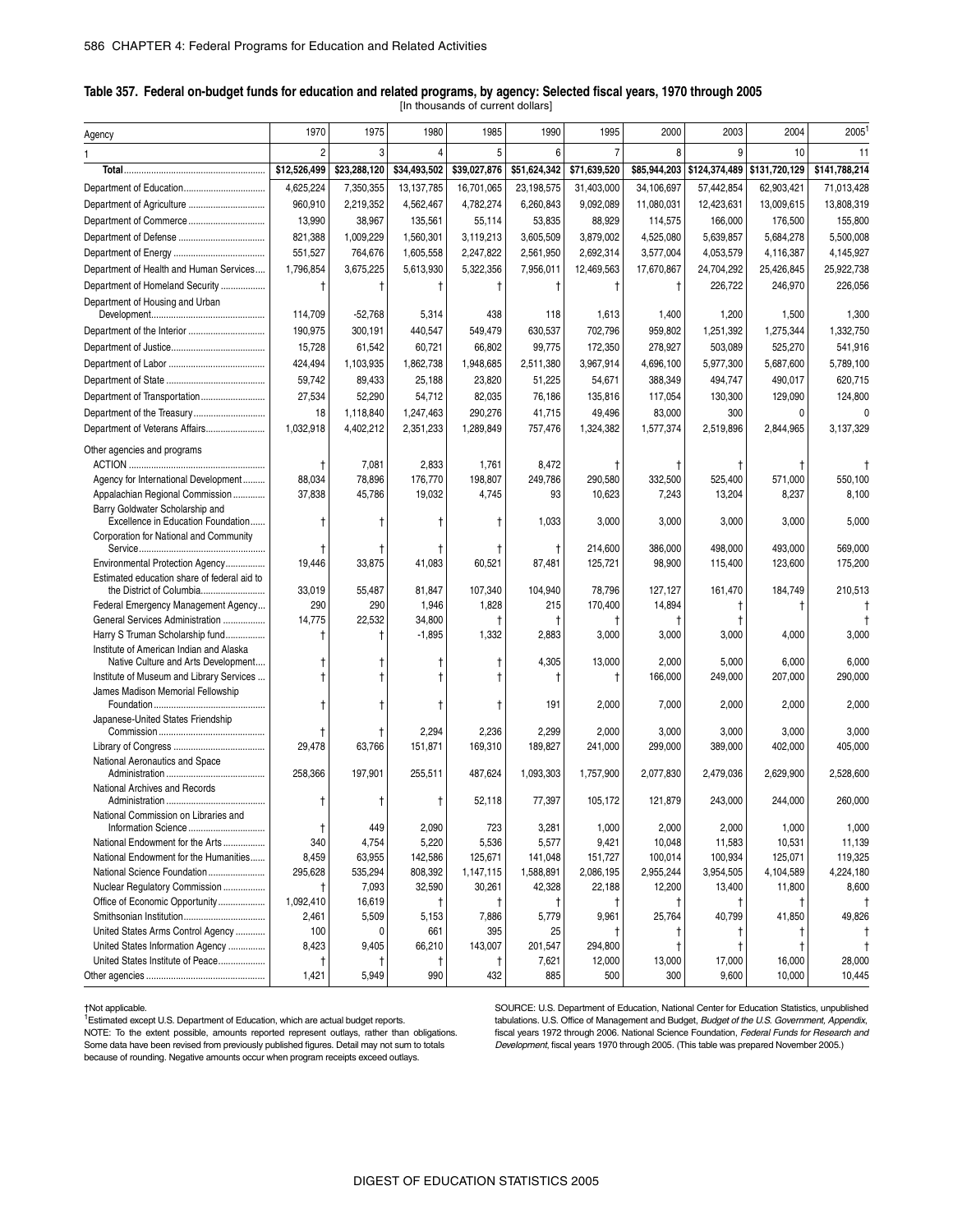[In thousands]

| Level/educational purpose, agency, and<br>program                                                  | 1970                   | 1975                   | 1980                   | 1985                   | 1990 <sup>1</sup>      | $1995^2$                | $2000^3$                | 2003 <sup>4</sup>                        | 2004 <sup>5</sup>        | $2005^{6}$               |
|----------------------------------------------------------------------------------------------------|------------------------|------------------------|------------------------|------------------------|------------------------|-------------------------|-------------------------|------------------------------------------|--------------------------|--------------------------|
|                                                                                                    | 2                      | 3                      | 4                      | 5                      | 6                      |                         | 8                       | 9                                        | 10                       | 11                       |
|                                                                                                    | \$12,526,499           | \$23,288,120           | \$34,493,502           | \$39,027,876           | \$51,624,342           | \$71,631,845            |                         | \$85,944,203 \$124,374,489 \$131,720,129 |                          | \$141,788,214            |
| Elementary/secondary education                                                                     | 5,830,442              | 10,617,195             | 16,027,686             | 16,901,334             | 21,984,361             | 33,616,134              | 43,790,783              | 59,274,219                               | 62,653,231               | 67,959,233               |
|                                                                                                    |                        |                        |                        |                        |                        |                         |                         |                                          |                          |                          |
| Department of Education <sup>7</sup><br>Education for the disadvantaged                            | 2,719,204<br>1,339,014 | 4,132,742<br>1,874,353 | 6,629,095<br>3,204,664 | 7,296,702<br>4,206,754 | 9,681,313<br>4,494,111 | 14,029,000<br>6,808,000 | 20,039,563<br>8,529,111 | 30,749,304<br>11,253,024                 | 33,689,396<br>12,486,303 | 37,716,135<br>14,638,210 |
|                                                                                                    | 656,372                | 618,711                | 690,170                | 647,402                | 816,366                | 808,000                 | 877,101                 | 1,097,047                                | 1,238,536                | 1,329,712                |
| School improvement programs <sup>9</sup>                                                           | 288,304                | 700,470                | 788,918                | 526,401                | 1,189,158              | 1,397,000               | 2,549,971               | 6,752,890                                | 7,459,849                | 8,419,049                |
|                                                                                                    | t                      | 40,036                 | 93,365                 | 82,328                 | 69,451                 | 71,000                  | 65,285                  | 115,864                                  | 114,434                  | 129,891                  |
| English Language Acquisition                                                                       | 21,250                 | 92,693                 | 169,540                | 157,539                | 188.919                | 225.000                 | 362,662                 | 565,126                                  | 644.956                  | 839,578                  |
|                                                                                                    | 79,090                 | 151,244                | 821,777                | 1,017,964              | 1,616,623              | 3,177,000               | 4,948,977               | 8,490,699                                | 9,749,398                | 10,226,542               |
| Vocational and adult education                                                                     | 335,174                | 655,235                | 860,661                | 658,314                | 1,306,685              | 1,482,000               | 1,462,977               | 1,942,716                                | 1,945,155                | 2,030,362                |
| Education Reform-Goals 2000 <sup>10</sup>                                                          | Ť                      | $\mathsf{t}$           | $\ddagger$             | $\ddagger$             | $\ddagger$             | 61,000                  | 1,243,479               | 531,938                                  | 50,765                   | 102,791                  |
| Department of Agriculture                                                                          | 760,477                | 1,884,345              | 4,064,497              | 4,134,906              | 5,528,950              | 8,201,294               | 10,051,278              | 11,215,285                               | 11,725,259               | 12,643,027               |
| Child nutrition programs <sup>11</sup>                                                             | 299,131                | 1,452,267              | 3,377,056              | 3,664,561              | 4,977,075              | 7,644,789               | 9,554,028               | 10,828,285                               | 11,206,422               | 12,163,890               |
| McGovern-Dole International Food for                                                               |                        |                        |                        |                        |                        |                         |                         |                                          |                          |                          |
| <b>Education and Child Nutrition</b>                                                               |                        |                        |                        |                        |                        |                         |                         |                                          |                          |                          |
|                                                                                                    |                        | Ť                      | Ť                      | t                      |                        |                         |                         |                                          | 150,000                  | 88,000                   |
| Agricultural Marketing Service-                                                                    |                        |                        |                        |                        |                        |                         |                         |                                          |                          |                          |
|                                                                                                    | 341,597                | 248,839                | 388,000                | 336,502                | 350,441                | 400,000                 | 400.000                 | 200,000                                  | 171,000                  | 188,000                  |
| Special milk program                                                                               | 83,800                 | 122,858                | 159,293                | 15,993                 | 18,707                 | (11)                    | (11)                    | (11)                                     | (11)                     | (11)                     |
| Estimated education share of Forest                                                                | 35,949                 | 60,381                 |                        |                        | 182,727                |                         | 97,250                  |                                          | 197,837                  | 203,137                  |
| Service permanent appropriations                                                                   |                        |                        | 140,148                | 117,850                |                        | 156,505                 |                         | 187,000                                  |                          |                          |
| Department of Commerce                                                                             |                        | Ť                      | 54,816                 | t                      |                        |                         |                         |                                          | t                        |                          |
| Local public works program-school                                                                  |                        |                        |                        |                        |                        |                         |                         |                                          |                          |                          |
|                                                                                                    | t                      | Ť                      | 54,816                 | t                      |                        |                         |                         |                                          |                          |                          |
|                                                                                                    | 143,100                | 264,500                | 370,846                | 831,625                | 1,097,876              | 1,295,547               | 1,485,611               | 1,684,258                                | 1,642,139                | 1.698.606                |
|                                                                                                    | 12,100                 | 12,500                 | 32,000                 | 55,600                 | 39,300                 | 155,600                 | 210,432                 | 252,058                                  | 292,737                  | 307,051                  |
| Overseas dependents schools                                                                        | 131,000                | 252,000                | 338,846                | 613,437                | 864,958                | 855,772                 | 904,829                 | 1,056,100                                | 959,296                  | 995,965                  |
|                                                                                                    | Ť                      | Ť                      | $\ddagger$             | 162,588                | 193,618                | 284,175                 | 370,350                 | 376,100                                  | 390,106                  | 395,590                  |
|                                                                                                    | 200                    | 300                    | 77,633                 | 23,031                 | 15,563                 | 12,646                  |                         |                                          |                          |                          |
| Energy conservation for school buildings <sup>15</sup>                                             | Ť                      | Ť                      | 77,240                 | 22,731                 | 15,213                 | 10,746                  |                         |                                          |                          |                          |
| Pre-engineering program                                                                            | 200                    | 300                    | 393                    | 300                    | 350                    | 1,900                   |                         |                                          |                          |                          |
| Department of Health and Human Services                                                            | 167,333                | 683,885                | 1,077,000              | 1,531,059              | 2,396,793              | 5,116,559               | 6,011,036               | 7,570,973                                | 7,727,454                | 7,785,402                |
|                                                                                                    | $\ddagger$             | 403,900                | 735,000                | 1,075,059              | 1,447,758              | 3,534,000               | 5,267,000               | 6,666,783                                | 6,774,420                | 6,843,230                |
| Payments to states for AFDC work                                                                   |                        |                        |                        |                        |                        |                         |                         |                                          |                          |                          |
|                                                                                                    |                        | Ť                      | Ť                      | $^\dagger$             | 459,221                | 953,000                 | 15,000                  |                                          |                          |                          |
| Social Security student benefits <sup>18</sup>                                                     | 167,333                | 279,985                | 342,000                | 456,000                | 489,814                | 629,559                 | 729,036                 | 904,190                                  | 953,034                  | 942,172                  |
| Department of Homeland Security                                                                    |                        |                        |                        |                        | $\mathbf t$            |                         |                         | 452                                      | 500                      | 556                      |
| Tuition assistance for educational                                                                 |                        |                        |                        |                        |                        |                         |                         |                                          |                          |                          |
| accreditation-Coast Guard                                                                          |                        |                        | Ť                      | Ť                      |                        |                         |                         | 452                                      | 500                      | 556                      |
| Department of the Interior                                                                         | 140,705                | 220.392                | 318,170                |                        | 445,267                | 493,124                 |                         |                                          |                          |                          |
| Mineral Leasing Act and other funds                                                                |                        |                        |                        | 389,810                |                        |                         | 725,423                 | 962,995                                  | 983,290                  | 1,024,510                |
| Payments to states-estimated                                                                       |                        |                        |                        |                        |                        |                         |                         |                                          |                          |                          |
|                                                                                                    | 12,294                 | 27,389                 | 62,636                 | 127,369                | 123,811                | 18,750                  | 24,610                  | 57,730                                   | 65,090                   | 97,980                   |
| Payments to counties-estimated                                                                     |                        |                        |                        |                        |                        |                         |                         |                                          |                          |                          |
| education share                                                                                    | 16,359                 | 29,494                 | 48,953                 | 59,016                 | 102,522                | 37,490                  | 53,500                  | 81,000                                   | 85,000                   | 128,000                  |
| Indian Education                                                                                   |                        |                        |                        |                        |                        |                         |                         |                                          |                          |                          |
| Bureau of Indian Affairs schools                                                                   | 95,850                 | 141,056                | 178,112                | 177,265                | 192,841                | 411.524                 | 466,905                 | 512,562                                  | 520,611                  | 517,647                  |
| Johnson-O'Malley assistance <sup>20</sup>                                                          | 16,080                 | 22,251                 | 28,081                 | 25,675                 | 25,556                 | 24,359                  | 17,387                  | 16,908                                   | 16,666                   | 16,510                   |
| Education construction                                                                             |                        | T                      | $^{\dagger}$           | Ť                      | $\mathsf{t}$           |                         | 161,021                 | 293,795                                  | 294,923                  | 263,373                  |
| Education expenses for children of                                                                 |                        |                        |                        |                        |                        |                         |                         |                                          |                          |                          |
| employees, Yellowstone National Park                                                               | 122                    | 202                    | 388                    | 485                    | 538                    | 1,000                   | 2,000                   | 1,000                                    | 1,000                    | 1,000                    |
|                                                                                                    | 8,237                  | 9,822                  | 23,890                 | 36,117                 | 65,997                 | 128,850                 | 224,800                 | 445,400                                  | 482,500                  | 506,100                  |
| Vocational training expenses for prisoners                                                         |                        |                        |                        |                        |                        |                         |                         |                                          |                          |                          |
| in federal prisons                                                                                 | 2,720                  | 3,039                  | 4,966                  | 8,292                  | 2,066                  | 3,000                   | 1,000                   | 8,000                                    | 4,000                    |                          |
| $\mathsf{Inmate\ programs}^{21} \dots \dots \dots \dots \dots \dots \dots \dots \dots \dots \dots$ | 5,517                  | 6,783                  | 18,924                 | 27,825                 | 63,931                 | 125,850                 | 223,800                 | 437,400                                  | 478,500                  | 506,100                  |
|                                                                                                    | 420,927                | 1,097,811              | 1,849,800              | 1,945,268              | 2,505,487              | 3,957,800               | 4,683,200               | 5,972,000                                | 5,675,000                | 5,778,000                |
|                                                                                                    | $\ddagger$             | 175,000                | 469,800                | 604,748                | 739,376                | 1,029,000               | 1,256,000               | 1,423,000                                | 1,438,000                | 1,688,000                |
| Training programs-estimated funds for<br>education programs <sup>22</sup>                          |                        |                        |                        |                        |                        |                         |                         |                                          |                          |                          |
|                                                                                                    | 420,927                | 922,811                | 1,380,000              | 1,340,520              | 1,766,111              | 2,928,800               | 3,427,200               | 4,549,000                                | 4,237,000                | 4,090,000                |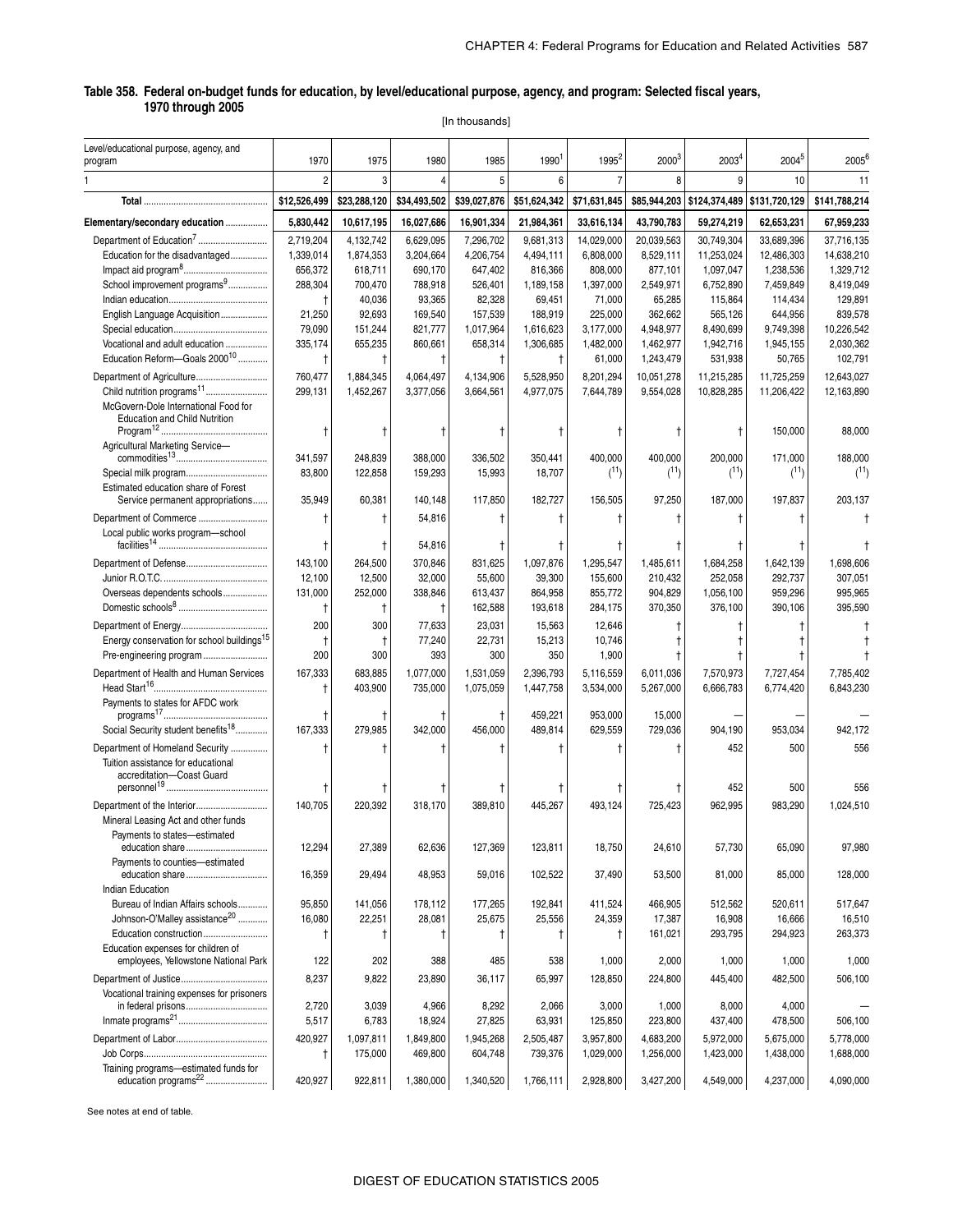[In thousands]

| Level/educational purpose, agency, and<br>program                                                            | 1970                 | 1975              | 1980            | 1985               | 1990               | 1995 <sup>2</sup>  | 20003              | 2003 <sup>4</sup>  | 20045              | 2005 <sup>6</sup>  |
|--------------------------------------------------------------------------------------------------------------|----------------------|-------------------|-----------------|--------------------|--------------------|--------------------|--------------------|--------------------|--------------------|--------------------|
|                                                                                                              | $\overline{2}$       | 3                 | $\overline{4}$  | 5                  | 6                  | 7                  | 8                  | 9                  | 10                 | 11                 |
| Department of Transportation                                                                                 | 45                   | 50                | 60              | 60                 | 46                 | 62                 | 188                |                    |                    | $\ddagger$         |
| Tuition assistance for educational<br>accreditation-Coast Guard                                              |                      |                   |                 |                    |                    |                    |                    |                    |                    |                    |
|                                                                                                              | 45                   | 50                | 60              | 60                 | 46                 | 62                 | 188                |                    |                    |                    |
| Department of the Treasury                                                                                   | $\ddagger$           | 847,139           | 935,903         | 273,728            |                    |                    | $\ddagger$         |                    |                    |                    |
| Estimated education share of general<br>revenue sharing <sup>23</sup>                                        |                      |                   |                 |                    |                    |                    |                    |                    |                    |                    |
|                                                                                                              | $^\dagger$           | 475,224           | 525,019         |                    |                    |                    |                    |                    |                    |                    |
|                                                                                                              | t                    | 371,915           | 410,884         | 273,728            |                    |                    |                    |                    |                    |                    |
| Department of Veterans Affairs                                                                               | 338,910              | 1,371,500         | 545,786         | 344,758            | 155,351            | 304,093            | 445,052            | 514,578            | 551,000            | 604,000            |
| Noncollegiate and job training programs <sup>25</sup><br>Vocational rehabilitation for disabled              | 281,640              | 1,249,410         | 439,993         | 224,035            | 12,848             |                    | t                  |                    | Ť                  |                    |
|                                                                                                              | 41,700               | 73,100            | 87,980          | 107,480            | 136,780            | 298,132            | 438,635            | 514,578            | 551,000            | 604,000            |
| Dependents' education <sup>27</sup>                                                                          | 15,570               | 48,990            | 17,813          | 13,243             | 5,723              | 5,961              | 6,417              |                    |                    |                    |
| Other agencies                                                                                               |                      |                   |                 |                    |                    |                    |                    |                    |                    |                    |
| Appalachian Regional Commission                                                                              | 33,161               | 41,667            | 9,157           | 4,632              | 93                 | 2,173              | 2,588              | 2,019              | 2,495              | 2,500              |
| National Endowment for the Arts                                                                              | t                    | 3,686             | 4,989           | 4,399              | 4,641              | 7,117              | 6,002              | 9,035              | 8,951              | 9,469              |
|                                                                                                              | $^\dagger$           | 3,686             | 4,989           | 4,399              | 4,641              | 7,117              | 6,002              | 9,035              | 8,951              | 9,469              |
| National Endowment for the Humanities                                                                        | 20                   | 149               | 330             | 321                | 404                | 997                | 812                | 203                | 326                | 325                |
| Office of Economic Opportunity                                                                               | 1,072,375<br>325,700 | 16,619            |                 |                    |                    |                    | t                  |                    | t                  |                    |
| Other elementary and secondary                                                                               |                      | t                 |                 |                    |                    |                    |                    |                    |                    |                    |
|                                                                                                              | 42,809               | 16,612            |                 |                    |                    |                    |                    |                    |                    |                    |
| ${\tt Job~Corps^{30}}$                                                                                       | 144,000              | t                 | $^\dagger$      |                    |                    |                    |                    |                    |                    |                    |
| Youth Corps and other training                                                                               | 553,368              | 7                 |                 |                    |                    |                    |                    |                    |                    |                    |
| Volunteers in Service to America                                                                             | 6,498                |                   |                 |                    |                    |                    |                    |                    |                    |                    |
| Other programs                                                                                               |                      |                   |                 |                    |                    |                    |                    |                    |                    |                    |
| Estimated education share of federal aid<br>to the District of Columbia                                      | 25,748               | 42,588            | 65,714          | 84,918             | 86,579             | 66,871             | 115,230            | 147,717            | 164,921            | 190,603            |
| Postsecondary education                                                                                      | \$3,447,697          | \$7,644,037       | \$11,115,882    | \$11,174,379       | \$13,650,915       | \$17,618,137       | \$15,008,715       | \$29,499,694       | \$32,432,975       | \$36,405,123       |
| Department of Education <sup>7</sup>                                                                         | 1,187,962            | 2,089,184         | 5,682,242       | 8,202,499          | 11,175,978         | 14,234,000         | 10,727,315         | 22,706,436         | 25,340,999         | 28,769,589         |
| Student financial assistance                                                                                 |                      | t                 | 3,682,789       | 4,162,695          | 5,920,328          | 7,047,000          | 9,060,317          | 14,092,384         | 14,968,595         | 14,667,843         |
| Federal Direct Student Loan Program <sup>33</sup>                                                            | t                    | t                 | t               | $\ddagger$         | $\ddagger$         | 840,000            | $-2,862,240$       | 5,115,949          | 3,246,326          | 1,333,342          |
| Federal Family Education Loan Program <sup>33</sup>                                                          | 2,323                | 111,087           | 1,407,977       | 3,534,795          | 4,372,446          | 5,190,000          | 2,707,473          | 1,216,003          | 4,661,638          | 10,210,063         |
|                                                                                                              | 1,029,131            | 1,838,066         | 399,787         | 404,511            | 659,492            | 871,000            | 1,530,779          | 1,930,342          | 2,041,113          | 2,205,433          |
| Facilities-loans and insurance <sup>33</sup>                                                                 | 114,199              | 16,292            | $-19,031$       | 5,307              | 19,219             | $-6,000$           | $-2,174$           | $-5,702$           | $-4,859$           | $-567$             |
|                                                                                                              | $^\dagger$           | Ť                 | 14,082          | $-164,061$         | $-57,167$          | $-46,000$          | $-41,886$          | $-31,590$          | 31,691             | $-24,335$          |
| Educational activities overseas<br>Historically Black Colleges and<br>Universities Capital Financing,        | 774                  | 1,881             | 3,561           | 1,838              | 82                 |                    |                    |                    |                    |                    |
| Program Account                                                                                              | Ť                    | Ť                 |                 |                    |                    |                    | 150                | 133                | 151                | 292                |
| Gallaudet College and Howard University                                                                      | 38,559               | 111,971           | 176,829         | 229,938            | 230.327            | 292,000            | 291,060            | 336.261            | 342,593            | 326,085            |
| National Technical Institute for the Deaf                                                                    | 2,976                | 9,887             | 16,248          | 27,476             | 31,251             | 46,000             | 43,836             | 52,656             | 53,751             | 51,433             |
| Department of Agriculture                                                                                    |                      | 6,450             | 10,453          | 17,741             | 31,273             | 33,373             | 30,676             | 93,626             | 93,831             | 98,661             |
| Agriculture Extension Service, Second<br>Morrill Act payments to agricultural<br>and mechanical colleges and |                      |                   | 10,453          | 17,741             |                    |                    |                    |                    |                    |                    |
| Tuskegee Institute                                                                                           | t                    | 6,450             |                 |                    | 31,273             | 33,373             | 30,676             | 93,626             | 93,831             | 98,661             |
| Department of Commerce<br>Sea Grant Program <sup>35</sup>                                                    | 8,277<br>Ť           | 14,973<br>1,886   | 29,971<br>3,123 | 2,163<br>2,163     | 3,312<br>3,312     | 3,487<br>3,487     | 3,800<br>3,800     | 4,200<br>4,200     | 4,000<br>4,000     | 4,000<br>4,000     |
|                                                                                                              |                      |                   |                 |                    |                    |                    |                    |                    |                    |                    |
| Merchant Marine Academy <sup>36</sup>                                                                        | 6,160                | 10,152            | 14,809          |                    | t                  |                    | Ť                  |                    | t                  |                    |
| State marine schools <sup>36</sup>                                                                           | 2,117                | 2,935             | 12,039          | ŧ                  | Ť                  | Ť                  |                    |                    |                    |                    |
|                                                                                                              | 322,100              | 379,800           | 545,000         | 1,041,700          | 635,769            | 729,500            | 1,147,759          | 1,673,399          | 1,780,339          | 1,907,602          |
| Tuition assistance for military personnel                                                                    | 57,500               | 86,800            |                 | 77,100             | 95,300             | 127,000            | 263,303            | 548,599            | 594,350            | 645,026            |
|                                                                                                              | 78,700               | 86,200            | 106,100         | 196,400            | 120,613            | 163,300            | 212,678            | 268,708            | 286,222            | 292,774            |
| Professional development education <sup>37</sup>                                                             | 108,100<br>77,800    | 116,500<br>90,300 |                 | 354,000<br>414,200 | 193,056<br>226,800 | 219,400<br>219,800 | 363,461<br>308,317 | 521,221<br>334,871 | 525,239<br>374,528 | 577,500<br>392,302 |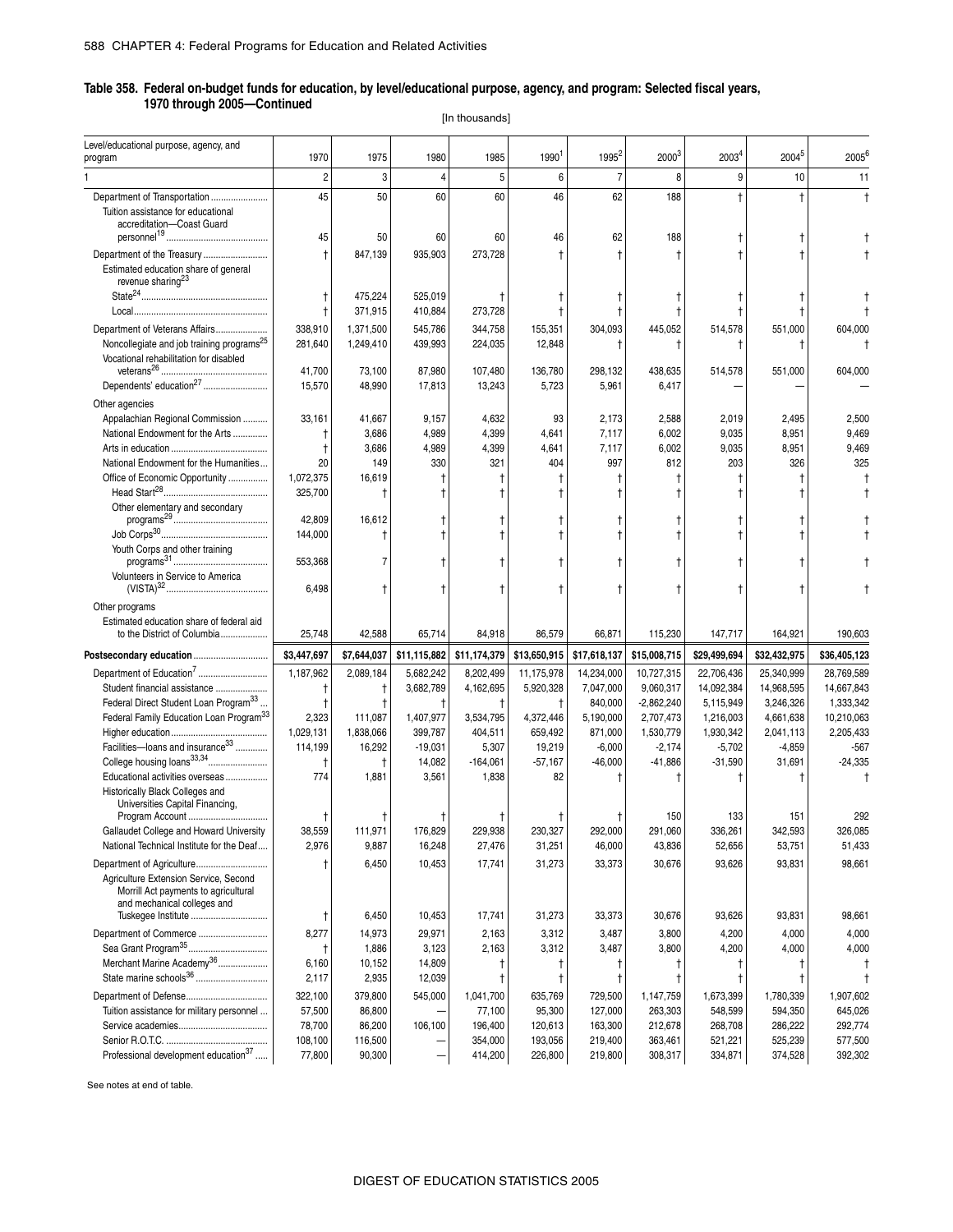[In thousands]

| Level/educational purpose, agency, and<br>program                              | 1970           | 1975      | 1980       | 1985         | 1990 <sup>1</sup> | 1995 <sup>2</sup> | 2000 <sup>3</sup> | 2003 <sup>4</sup> | 20045      | 2005 <sup>6</sup> |
|--------------------------------------------------------------------------------|----------------|-----------|------------|--------------|-------------------|-------------------|-------------------|-------------------|------------|-------------------|
|                                                                                |                |           |            |              |                   |                   |                   |                   |            |                   |
|                                                                                | $\overline{2}$ | 3         | 4          | 5            | 6                 | $\overline{7}$    | 8                 | 9                 | 10         | 11                |
|                                                                                | 3,000          | 3,000     | 57,701     | 19,475       | 25,502            | 28,027            |                   | $\ddagger$        |            |                   |
| University laboratory cooperative program                                      | 3,000          | 3,000     | 2,800      | 6,500        | 9,402             | 8,552             |                   |                   |            |                   |
| Teacher development projects                                                   | Ť              |           | 1,400      | $^\dagger$   | $\ddagger$        |                   |                   |                   |            |                   |
| Energy conservation for buildings-higher                                       |                |           | 53,501     | 12,705       | 7,459             | 7,381             |                   |                   |            |                   |
| Minority honors vocational training                                            |                |           | t          | 150          | ŧ                 |                   |                   |                   |            |                   |
| Honors research program                                                        |                |           | Ť          | 120          | 6,472             | 2,221             |                   |                   |            |                   |
|                                                                                |                |           |            | $\mathsf{t}$ | 2,169             | 9,873             |                   |                   |            |                   |
| Department of Health and Human Services                                        | 981,483        | 1,686,650 | 2,412,058  | 516,088      | 578,542           | 796,035           | 954,190           | 1,692,847         | 1,535,283  | 1.559.247         |
| Health professions training programs <sup>38</sup>                             | 353,029        | 599,350   | 460,736    | 212,200      | 230,600           | 298,302           | 340,361           | 882,396           | 698,256    | 700,000           |
| Indian health manpower                                                         | Ť              | Ť         | 7,187      | 5,577        | 9,508             | 27,000            | 16,000            | 31,000            | 29,000     | 30,000            |
| National Health Service Corps                                                  |                | 1,206     | 70,667     | 2,268        | 4,759             | 78,206            | 33,300            | 46,300            | 45,000     | 45,000            |
| National Institutes of Health training                                         | t              | 154,875   | 176,388    | 217,927      | 241,356           | 380,502           | 550,220           | 711,441           | 740,506    | 762,247           |
| National Institute of Occupational Safety<br>and Health training grants        | 8,088          | 7,182     | 12,899     | 8,760        | 10,461            | 11,660            | 14,198            | 21,666            | 22,521     | 22,000            |
| Alcohol, drug abuse, and mental health<br>training programs <sup>40</sup>      | 118,366        | 83,727    | 122,103    | 43,617       | 81,353            | Ť                 |                   |                   |            |                   |
| Health teaching facilities <sup>41</sup>                                       |                | 353       | 3,078      | 739          | 505               | 365               | 110               | 44                |            |                   |
| Social Security postsecondary students'                                        |                |           |            |              |                   |                   |                   |                   |            |                   |
|                                                                                | 502,000        | 839,957   | 1,559,000  | 25,000       | t                 |                   |                   |                   |            |                   |
| Department of Homeland Security                                                |                | t         |            |              |                   |                   |                   | 33,900            | 41,100     | 42,500            |
| Coast Guard Academy <sup>19</sup>                                              |                |           |            |              |                   |                   |                   | 22,000            | 22,300     | 22,900            |
| Postgraduate training for Coast Guard                                          |                |           | t          |              |                   |                   |                   | 8,700             | 8,300      | 8,600             |
| Tuition assistance to Coast Guard military                                     |                |           |            |              |                   |                   |                   |                   |            |                   |
|                                                                                | t              |           |            |              |                   |                   |                   | 3,200             | 10,500     | 11,000            |
| Department of Housing and Urban                                                |                |           |            |              |                   |                   |                   |                   |            |                   |
| College housing loans <sup>33,34</sup>                                         | 114,199        | $-55,418$ | Ť          |              |                   |                   |                   |                   |            |                   |
|                                                                                | 114,199        | $-55,418$ | t          | Ť            | Ť                 |                   |                   |                   |            |                   |
| Department of the Interior                                                     | 31,749         | 50,844    | 80,202     | 125,247      | 135,480           | 159,054           | 187,179           | 234,197           | 246,154    | 269,640           |
| Shared revenues, Mineral Leasing Act and<br>other receipts-estimated education | 6,949          | 15,480    | 35,403     | 71,991       | 69,980            | 82,810            | 98,740            | 135,070           | 142,300    | 164,300           |
| Indian programs                                                                |                |           |            |              |                   |                   |                   |                   |            |                   |
| Continuing education                                                           | 9,380          | 13,311    | 16,909     | 24,338       | 34,911            | 43,907            | 57,576            | 71,356            | 76,212     | 78,619            |
| Higher education scholarships                                                  | 15,420         | 22,053    | 27,890     | 28,918       | 30,589            | 32,337            | 30,863            | 27,771            | 27,642     | 26,721            |
|                                                                                | 30,850         | 50,347    | t          | İ            | 2,167             | 3,000             | 319,000           | 387,000           | 399,600    | 528,200           |
| Educational exchange <sup>44</sup>                                             | 30,850         | 50,347    | t          |              |                   |                   | 319,000           | 387,000           | 399,600    | 528,200           |
| Mutual educational and cultural<br>exchange activities                         | 30,454         | 50,300    | t          |              |                   |                   | 303,000           | 372,000           | 381,600    | 509,200           |
| International educational exchange                                             | 396            | 47        | t          |              |                   |                   | 16,000            | 15,000            | 18,000     | 19,000            |
| Russian, Eurasian, and East European<br>Research and Training                  | t              | Ť         | Ť          | t            | 2,167             | 3,000             |                   |                   |            |                   |
| Department of Transportation                                                   | 11,197         | 11,885    | 12,530     | 55,569       | 46,025            | 59,257            | 60,300            | 65,000            | 66,000     | 66,000            |
| Merchant Marine Academy <sup>36</sup>                                          | Ť              |           | $\ddagger$ | 19,898       | 20,926            | 30,850            | 34,000            | 58,000            | 56,000     | 56,000            |
| State marine schools <sup>36</sup>                                             |                |           | t          | 19,777       | 8,269             | 8,980             | 7,000             | 7,000             | 10,000     | 10,000            |
| Coast Guard Academy <sup>19</sup>                                              | 9,342          | 9,780     | 10,000     | 11,857       | 12,074            | 13,500            | 15,500            | $^{\dagger}$      | t          |                   |
| Postgraduate training for Coast Guard                                          |                |           |            |              |                   |                   |                   |                   |            |                   |
|                                                                                | 1,655          | 1,855     | 2,230      | 3,499        | 4,173             | 5,513             | 2,500             |                   |            |                   |
| Tuition assistance to Coast Guard military                                     | 200            | 250       | 300        | 538          | 582               | 414               | 1,300             |                   | t          |                   |
| Department of the Treasury                                                     |                |           |            |              |                   |                   |                   |                   |            |                   |
| General revenue sharing-estimated state                                        | Ť              | 268,605   | 296,750    | t            | t                 |                   |                   | $\ddagger$        | $\ddagger$ |                   |
| share to higher education <sup>23,24</sup>                                     | t              | 268,605   | 296,750    | t            | $\ddagger$        |                   | $\ddagger$        | $\mathsf{t}$      | t          |                   |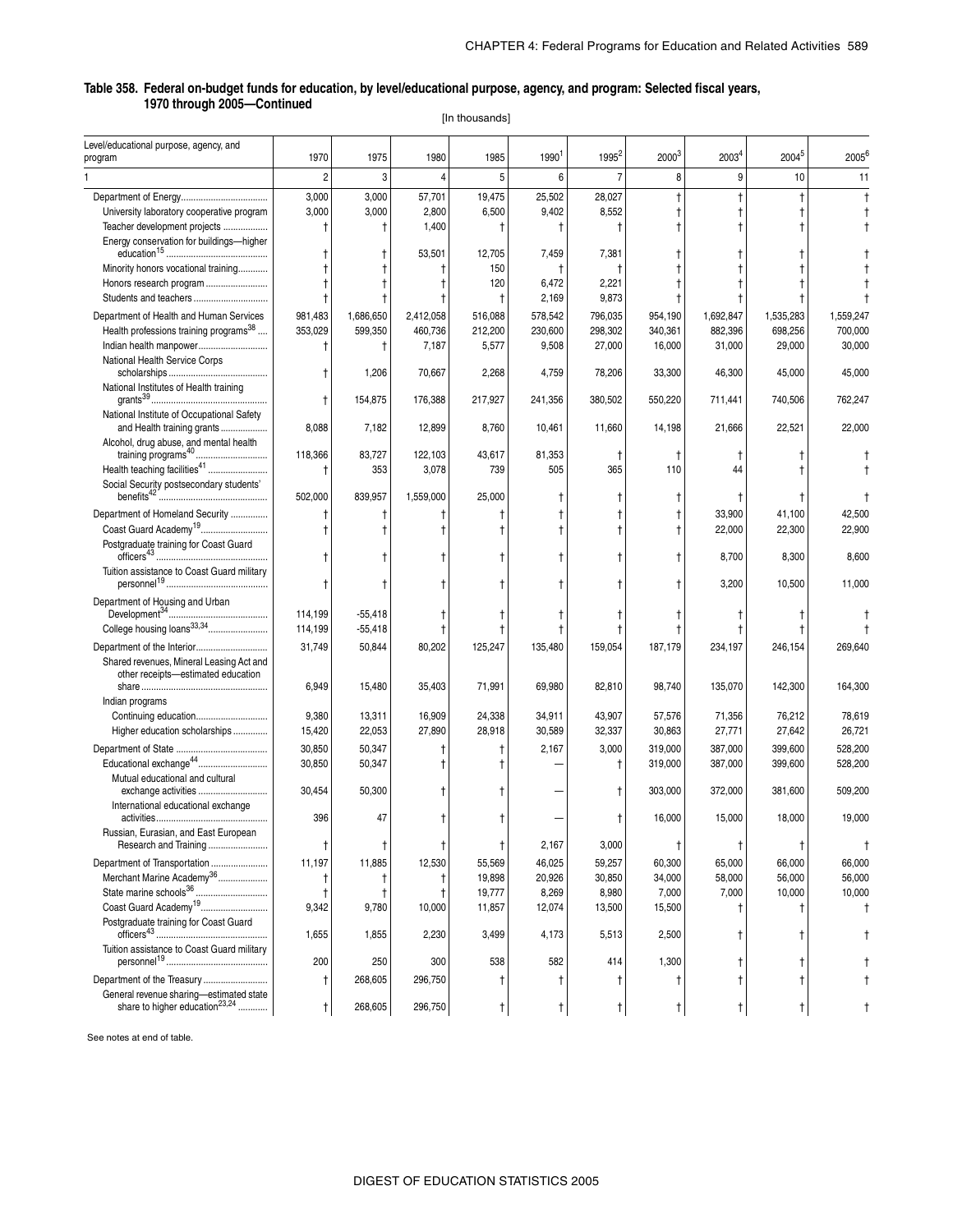[In thousands]

| Level/educational purpose, agency, and<br>program                              | 1970              | 1975            | 1980                | 1985              | 1990            | 1995 <sup>2</sup> | $2000^{3}$        | 2003 <sup>4</sup> | $2004^{5}$       | 2005 <sup>6</sup> |
|--------------------------------------------------------------------------------|-------------------|-----------------|---------------------|-------------------|-----------------|-------------------|-------------------|-------------------|------------------|-------------------|
|                                                                                |                   |                 |                     |                   |                 |                   |                   |                   |                  |                   |
|                                                                                | $\overline{2}$    | 3               | $\Delta$            | 5                 | 6               | $\overline{7}$    | 8                 | 9                 | 10               | 11                |
| Department of Veterans Affairs                                                 | 693,490           | 3,029,600       | 1,803,847           | 944,091           | 599,825         | 1,010,114         | 1,132,322         | 2,005,318         | 2,293,965        | 2,533,329         |
| Vietnam-era veterans<br>College student support                                | 638,260           | 2,840,600       | 1,579,974           | 694,217           | 46,998          | t                 | t                 |                   |                  |                   |
|                                                                                | $\ddagger$<br>t   | Ť<br>$\ddagger$ | 1,560,081<br>19,893 | 679,953<br>14,264 | 39,458<br>7,540 | t                 |                   |                   |                  |                   |
| Service persons college support                                                | 18,900            | 74,690          | 46,617              | 35,630            | 8,911           |                   |                   |                   |                  |                   |
| Post-Vietnam veterans                                                          |                   |                 | 922                 | 82,554            | 161,475         | 33,596            | 3,958             | 1,172             | 1,044            | 968               |
| All-volunteer-force educational assistance                                     |                   |                 |                     | 196               | 269,947         | 868,394           | 984,068           | 1,712,611         | 1,942,781        | 2,109,610         |
|                                                                                | t                 |                 |                     | $\mathsf{t}$      | 183,765         | 760,390           | 876,434           | 1,548,421         | 1,768,253        | 1,905,181         |
|                                                                                | $^\dagger$        |                 |                     | 196               | 86,182          | 108,004           | 107,634           | 164,190           | 174,528          | 204,429           |
| Veteran dependents' education                                                  | 36,330            | 114.310         | 176,334             | 131.494           | 100,494         | 95,124            | 131,296           | 277,920           | 332,140          | 404,751           |
| Payments to state education agencies                                           | t                 |                 |                     |                   | 12,000          | 13,000            | 13,000            | 13,615            | 18,000           | 18,000            |
| Other agencies                                                                 |                   |                 |                     |                   |                 |                   |                   |                   |                  |                   |
| Appalachian Regional Commission                                                | 4,105             | 2,545           | 1,751               |                   |                 | 2,741             | 2,286             | 9,045             | 2,500            | 2,600             |
| National Endowment for the Humanities                                          | 3,349             | 25,320          | 56,451              | 49,098            | 50,938          | 56,481            | 28,395            | 34,058            | 29,824           | 29,000            |
| National Science Foundation                                                    | 42,000            | 60,283          | 64,583              | 60,069            | 161,884         | 211,800           | 389,000           | 535,000           | 566,000          | 561,000           |
| Science and engineering education                                              | 37,000            | 60,283          | 64,583              | 60,069            | 161,884         | 211,800           | 389,000           | 535,000           | 566,000          | 561,000           |
| Sea Grant Program <sup>35</sup>                                                | 5,000             | Ť               |                     |                   | Ť               |                   | t                 |                   |                  |                   |
| United States Information Agency <sup>45</sup>                                 | 8,423             | 9,405           | 51,095              | 124,041           | 181.172         | 260.800           | t                 |                   |                  |                   |
| Educational and cultural affairs <sup>44</sup>                                 | t                 |                 | 49,546              | 21,079            | 35,862          | 13,600            |                   |                   |                  |                   |
| Educational and cultural exchange                                              |                   |                 |                     |                   |                 |                   |                   |                   |                  |                   |
|                                                                                | $\ddagger$        |                 | $\mathsf{t}$        | 101,529           | 145,307         | 247,200           | t                 |                   |                  |                   |
| Educational exchange activities,                                               | t                 |                 | 1,549               | 1,433             | 3               |                   |                   |                   |                  |                   |
| Information center and library activities                                      | 8,423             | 9,405           |                     |                   |                 |                   |                   |                   |                  |                   |
| Other programs                                                                 |                   |                 |                     |                   |                 |                   |                   |                   |                  |                   |
| Barry Goldwater Scholarship and                                                |                   |                 |                     |                   |                 |                   |                   |                   |                  |                   |
| Excellence in Education Foundation                                             | t                 | T,              |                     |                   | 1,033           | 3,000             | 3,000             | 3,000             | 3,000            | 5,000             |
| Estimated education share of federal aid                                       |                   |                 |                     |                   |                 |                   |                   |                   |                  |                   |
| to the District of Columbia                                                    | 5,513             | 10,564          | 13,143              | 15,266            | 14,637          | 9,468             | 11,493            | 12,668            | 18,380           | 17,755            |
| Harry S Truman Scholarship fund <sup>33</sup>                                  | t                 | $^\dagger$      | $-1,895$            | 1,332             | 2,883           | 3,000             | 3,000             | 3,000             | 4,000            | 3,000             |
| Institute of American Indian and Alaska<br>Native Culture and Arts Development |                   |                 |                     |                   | 4,305           | 13,000            | 2,000             | 5,000             | 6,000            | 6,000             |
| James Madison Memorial Fellowship                                              |                   |                 |                     |                   |                 |                   |                   |                   |                  |                   |
|                                                                                |                   | t               |                     |                   | 191             | 2,000             | 7,000             | 2,000             | 2,000            | 2,000             |
|                                                                                | \$964,719         | \$1,608,478     | \$1,548,730         | \$2,107,588       | \$3,383,031     | \$4,719,655       | \$5,484,571       | \$6,532,502       | \$6,576,820      | \$7,207,515       |
| Department of Education <sup>7</sup>                                           | 630,235           | 1,045,659       | 747,706             | 1,173,055         | 2,251,801       | 2,861,000         | 3,223,355         | 3,435,182         | 3,437,807        | 3,896,802         |
|                                                                                | 47,456            | 108,372         | 187,317             | 284,900           | 328,293         | 404,000           | 458,054           | 548,318           | 525,188          | 525,452           |
|                                                                                | 108,284           | 225,810         | 129,127             | 85,650            | 137,264         | 117,000           | t                 | Ť                 | $^{\dagger}$     |                   |
| Rehabilitative services and disability                                         |                   |                 |                     |                   |                 |                   |                   |                   |                  |                   |
|                                                                                | 473,091           | 709,483         | 426,886             | 798,298           | 1,780,360       | 2,333,000         | 2,755,468         | 2,871,797         | 2,893,992        | 3,350,748         |
| American Printing House for the Blind                                          | 1,404             | 1,994           | 4,349               | 4,230             | 5,736           | 7,000             | 9,368             | 14,875            | 18,627           | 20,602            |
| Trust funds and contributions <sup>33</sup>                                    | $\ddagger$        | t               | 27                  | $-23$             | 148             | $\ddagger$        | 465               | 192               | 0                | 0                 |
| Department of Agriculture                                                      | 135,637           | 220,395         | 2/1,112             | 336,375           | 352,511         | 422,878           | 444,477           | 473,620           | 462,125          | 467,631           |
|                                                                                | 131,734           | 215,523         | 263,584             | 325,986           | 337,907         | 405,371           | 424,174           | 450,520           | 439,125          | 445,631           |
| National Agricultural Library                                                  | 3,903             | 4,872           | 7,528               | 10,389            | 14,604          | 17,507            | 20,303            | 23,100            | 23,000           | 22,000            |
| Department of Commerce                                                         | 1,226             | 2,317           | 2,479               |                   |                 |                   |                   |                   |                  |                   |
| Maritime Administration Training for<br>private sector employees <sup>36</sup> | 1,226             | 2,317           | 2,479               |                   | Ť               | Ť                 | Ť                 |                   |                  |                   |
| Department of Health and Human Services                                        | 24,273            | 31,653          | 37,819              | 47,195            | 77,962          | 138,000           | 214,000           | 299,950           | 310,000          | 325,000           |
| National Library of Medicine                                                   | 24,273            | 31,653          | 37,819              | 47,195            | 77,962          | 138,000           | 214,000           | 299,950           | 310,000          | 325,000           |
| Department of Homeland Security                                                | t                 | Ť               |                     |                   |                 |                   | t                 | 192,370           | 205,370          | 183,000           |
| <b>Federal Law Enforcement Training</b>                                        |                   |                 |                     |                   |                 |                   |                   |                   |                  |                   |
|                                                                                |                   |                 |                     |                   |                 |                   | t                 | 185,000           | 147,000          | 171,000           |
|                                                                                | t                 | Ť               |                     |                   |                 |                   |                   |                   |                  |                   |
| Estimated disaster relief <sup>49</sup>                                        | $^{\dagger}$      | t               |                     |                   |                 | $^{\dagger}$      | t                 | 7,370             | 58,370           | 12,000            |
|                                                                                | 5,546             | 42,818          | 27,642              | 25,517            | 26,920          | 36,296            | 34,727            | 19,589            | 25,170           | 25,816            |
| Federal Bureau of Investigation National                                       |                   |                 |                     |                   |                 |                   |                   |                   |                  |                   |
|                                                                                | 2,066             | 5,100           | 7,234               | 4,189             | 6,028           | 12,831            | 22,479            | 17,630            | 15,072           | 15,464            |
| Federal Bureau of Investigation Field                                          |                   |                 |                     |                   |                 |                   |                   |                   |                  |                   |
|                                                                                | 2,500             | 5,254           | 7,715               | 10,220            | 10,548          | 11,140            | 11,962            | 1,959             | 10,051           | 10,352            |
| Narcotics and dangerous drug training<br>National Institute of Corrections     | 980<br>$\ddagger$ | 1,152<br>31,312 | 2,416<br>10,277     | 83<br>11,025      | 850<br>9,494    | 325<br>12,000     | 286<br>$\ddagger$ | t                 | 47<br>$^\dagger$ |                   |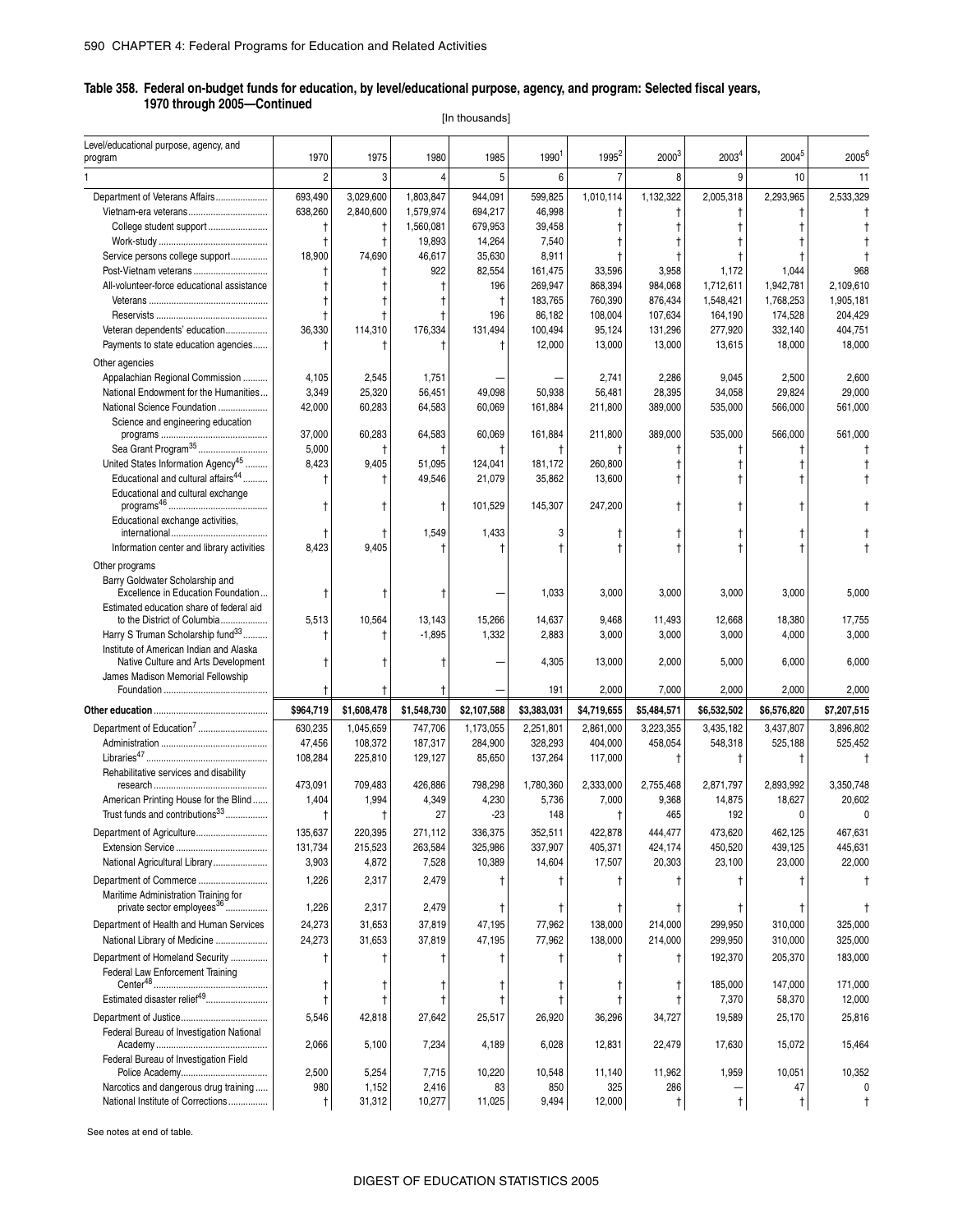[In thousands]

| Level/educational purpose, agency, and<br>program                                        | 1970             | 1975             | 1980             | 1985              | 1990 <sup>1</sup> | 1995 <sup>2</sup> | 2000 <sup>3</sup> | 2003 <sup>4</sup>   | 2004 <sup>5</sup> | 2005 <sup>6</sup> |
|------------------------------------------------------------------------------------------|------------------|------------------|------------------|-------------------|-------------------|-------------------|-------------------|---------------------|-------------------|-------------------|
|                                                                                          | 2                | 3                | 4                | 5                 | 6                 | $\overline{7}$    | 8                 | 9                   | 10                | 11                |
|                                                                                          | 20,672           | 28,113           | 25,000           | 23,791            | 47,539            | 51,648            | 69,349            | 107,747             | 90,417            | 92,515            |
| Foreign Service Institute                                                                | 15,857           | 20,750           | 25,000           | 23,791            | 47,539            | 51,648            | 69,349            | 107,747             | 90,417            | 92,515            |
| Center for Cultural and Technical                                                        |                  |                  |                  |                   |                   |                   |                   |                     |                   |                   |
| $Interchange^{44}\\$                                                                     | 4,815            | 7,363            | Ť                | ŧ                 | Ť                 | Ť                 | t                 | Ť                   | Ť                 | ŧ                 |
| Department of Transportation                                                             | 3,964            | 11,877           | 10,212           | 3,785             | 1,507             | 650               | 700               | 600                 | 890               | 900               |
| Highways training and education grants                                                   | 2,418            | 3,250            | 3,412            | 1,500             |                   |                   |                   |                     |                   |                   |
| Maritime Administration Training for<br>private sector employees <sup>36</sup>           | $^\dagger$       | $^\dagger$       | $^{\dagger}$     | 1,135             | 1,507             | 650               | 700               | 600                 | 890               | 900               |
| Urban mass transportation-managerial                                                     | 1,546            | 2,627            | 500              | 1,150             | $\mathbf t$       | $\mathbf t$       | t                 | t                   | t                 |                   |
| Federal Aviation Administration <sup>51</sup><br>Air traffic controllers second career   |                  |                  |                  |                   |                   |                   |                   |                     |                   |                   |
|                                                                                          |                  | 6,000            | 6,300            |                   |                   |                   |                   |                     |                   |                   |
| Department of the Treasury                                                               | 18               | 3,096            | 14,584           | 16,160            | 41,488            | 48,000            | 83,000            | $\ddagger$          | t                 |                   |
| Federal Law Enforcement Training                                                         | 18               | 3,096            | 14,584           | 16,160            | 41,488            | 48,000            | 83,000            | t                   | t                 |                   |
| Other agencies                                                                           |                  |                  |                  |                   |                   |                   |                   |                     |                   |                   |
|                                                                                          | $\ddagger$       | 7,045            | 2,833            | 1,761             | 8,472             | Ť                 |                   |                     |                   |                   |
| Estimated education funds                                                                |                  | 7,045            | 2,833            | 1,761             | 8,472             | Ť                 |                   |                     |                   |                   |
| Agency for International Development                                                     | 88,034           | 78,896           | 99,707           | 141,847           | 170,371           | 260,408           | 299,000           | 489,200             | 536,000           | 513,200           |
| Education and human resources<br>American schools and hospitals abroad                   | 61,570<br>26,464 | 58,349<br>20,547 | 80,518<br>19,189 | 115,104<br>26,743 | 142,801           | 248,408<br>12,000 | 299,000           | 489,200             | 536,000           | 513,200           |
| Appalachian Regional Commission                                                          | 572              | 1,574            | 8,124            | 113               | 27,570<br>Ť       | 5,709             | 2,369             | $^\dagger$<br>2,140 | t<br>3,242        | 3,000             |
| Corporation for National and Community                                                   |                  |                  |                  | Ť                 | $^\dagger$        | 214,600           | 386,000           | 498,000             | 493,000           | 569,000           |
| Estimated education funds                                                                |                  |                  | Ť<br>$\ddagger$  | $\ddagger$        | $\ddagger$        | 214,600           | 386.000           | 498,000             | 493,000           | 569,000           |
| Federal Emergency Management                                                             |                  |                  |                  |                   |                   |                   |                   |                     |                   |                   |
| Estimated architect/engineer student                                                     | 290              | 290              | 281              | 405               | 215               | 170,400           | 14,894            |                     | t                 |                   |
| development program                                                                      | 40               | 40               | 31               | 155               | 200               |                   |                   |                     |                   |                   |
| Estimated other training programs <sup>54</sup>                                          | 250              | 250              | 250              | 250               | 15                |                   |                   |                     | t                 |                   |
| Estimated disaster relief <sup>49</sup>                                                  |                  |                  |                  |                   |                   | 170,400           | 14,894            |                     |                   |                   |
| General Services Administration                                                          |                  |                  |                  |                   |                   |                   |                   |                     |                   |                   |
| Libraries and other archival activities <sup>55</sup><br>Institute of Museum and Library | 14,775           | 22,532           | 34,800           | t                 | $^\dagger$        | Ť                 |                   |                     |                   |                   |
|                                                                                          |                  |                  | Ť                | $^\dagger$        | $^{\dagger}$      | $^{\dagger}$      | 166,000           | 249,000             | 207,000           | 290,000           |
| Japanese-United States Friendship                                                        | $^\dagger$       | Ť                | 2,294            | 2,236             | 2,299             | 2,000             | 3,000             | 3,000               | 3,000             | 3,000             |
| Library of Congress                                                                      | 29,478           | 63,766           | 151,871          | 169,310           | 189,827           | 241,000           | 299.000           | 389,000             | 402,000           | 405,000           |
| Salaries and expenses                                                                    | 20,700           | 48,798           | 102,364          | 130,354           | 148,985           | 198,000           | 247,000           | 334,000             | 352,000           | 353,000           |
| Books for the blind and the physically<br>handicapped                                    | 6,195            | 11,908           | 31,436           | 32,954            | 37,473            | 39,000            | 46,000            | 48,000              | 49,000            | 52,000            |
| Special foreign currency program                                                         | 2,273            | 2,333            | 3,492            | 4,621             | 10                |                   |                   |                     |                   |                   |
| Furniture and furnishings                                                                | 310              | 727              | 14,579           | 1,381             | 3,359             | 4,000             | 6,000             | 7,000               | 1,000             | $\sqrt{ }$        |
| National Aeronautics and Space<br>Administration Aerospace education                     |                  |                  |                  |                   |                   |                   |                   |                     |                   |                   |
| services project                                                                         | 350              | 600              | 882              | 1,800             | 3,300             | 5,923             | 6,800             |                     |                   |                   |
| National Archives and Records<br>Administration Libraries and other                      |                  |                  |                  |                   |                   |                   |                   |                     |                   |                   |
|                                                                                          | t                | $^{\dagger}$     | t                | 52,118            | 77,397            | 105,172           | 121,879           | 243,000             | 244,000           | 260,000           |
| National Commission on Libraries and<br>Information Science                              | $\ddagger$       | 449              | 2,090            | 723               | 3,281             | 1,000             | 2,000             | 2,000               | 1,000             | 1,000             |
| National Endowment for the Arts                                                          | 340              | 1,068            | 231              | 1,137             | 936               | 2,304             | 4,046             | 2,548               | 1,580             | 1,670             |
| National Endowment for the Humanities                                                    | 5,090            | 38,486           | 85,805           | 76,252            | 89,706            | 94,249            | 70,807            | 66,673              | 94,920            | 90,000            |
| Smithsonian Institution                                                                  | 2,461            | 5,509            | 5,153            | 7,886             | 5,779             | 9,961             | 25,764            | 40,799              | 41,850            | 49,826            |
| Museum programs and related                                                              | 2,261            | 4,203            | 3,254            | 4,665             | 690               | 3,190             | 18,000            | 35,000              | 34,000            | 40,000            |
| National Gallery of Art extension                                                        | 200              | 300              | 426              | 675               | 474               | 771               | 764               | 799                 | 850               | 826               |
| Woodrow Wilson International Center<br>for Scholars                                      | t                | 1,006            | 1,473            | 2,546             | 4,615             | 6,000             | 7,000             | 5,000               | 7,000             | 9,000             |
| U.S. Information Agency-Center for<br>Cultural and Technical                             |                  |                  |                  |                   |                   |                   |                   |                     |                   |                   |
|                                                                                          | t                | t                | 15,115           | 18,966            | 20,375            | 34,000            | t                 |                     | Ť                 |                   |
| U.S. Institute of Peace                                                                  | t                | t                | $^\dagger$       |                   | 7,621             | 12,000            | 13,000            | 17,000              | 16,000            | 28,000            |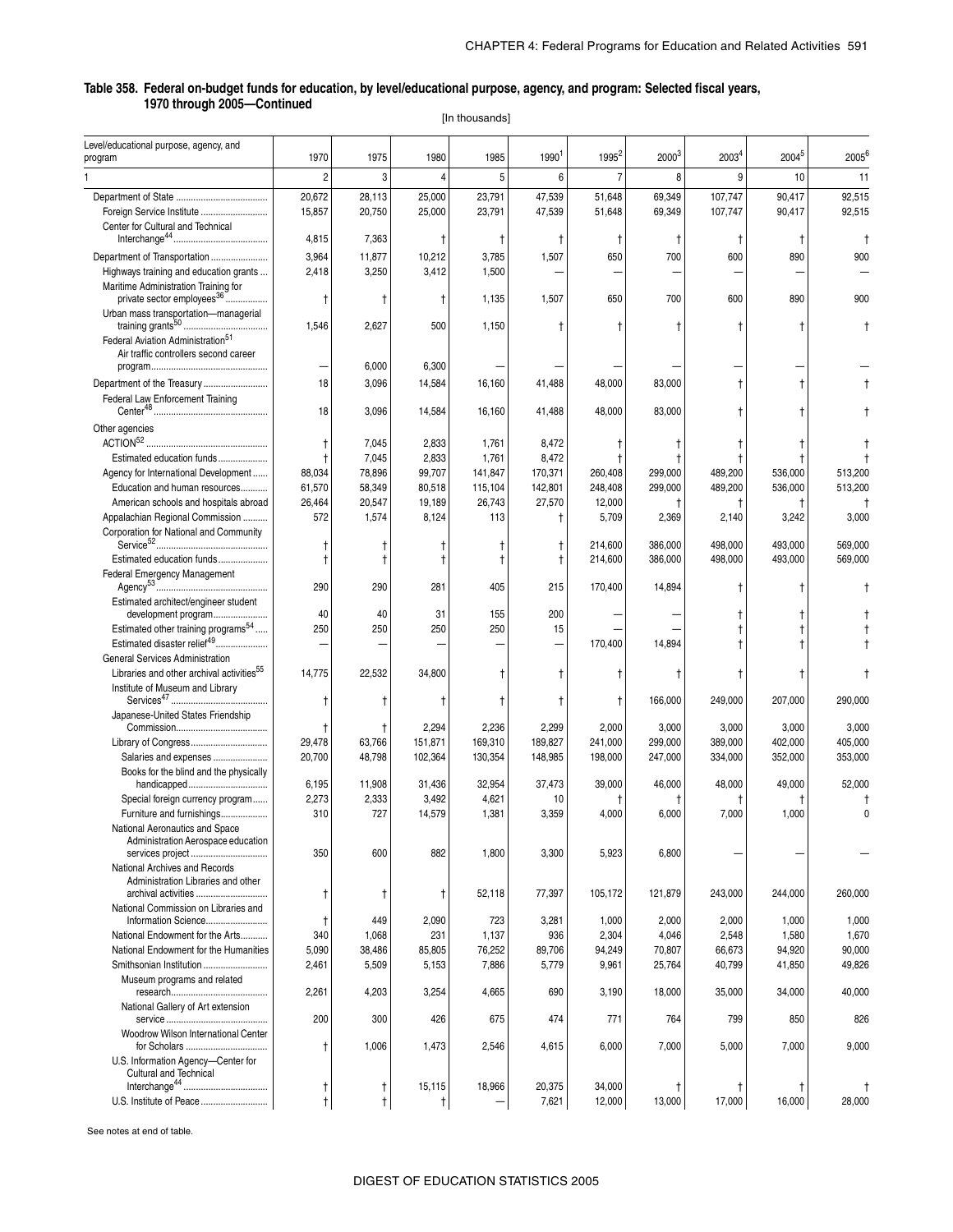|                                                   |             |             |             | [In thousands] |                   |                   |              |                   |              |              |
|---------------------------------------------------|-------------|-------------|-------------|----------------|-------------------|-------------------|--------------|-------------------|--------------|--------------|
| Level/educational purpose, agency, and<br>program | 1970        | 1975        | 1980        | 1985           | 1990 <sup>1</sup> | 1995 <sup>2</sup> | $2000^3$     | 2003 <sup>4</sup> | 20045        | $2005^{6}$   |
|                                                   | 2           | 3           | 4           | 5              | 6                 |                   | 8            | 9                 | 10           | 11           |
| Other programs                                    |             |             |             |                |                   |                   |              |                   |              |              |
| Estimated education share of federal aid          |             |             |             |                |                   |                   |              |                   |              |              |
| for the District of Columbia                      | 1,758       | 2,335       | 2,990       | 7,156          | 3,724             | 2,457             | 404          | 1,085             | 1,449        | 2,154        |
| Research programs at universities and             | \$2,283,641 | \$3,418,410 | \$5,801,204 | \$8,844,575    | \$12,606,035      | \$15,677,919      | \$21,660,134 | \$29,068,074      | \$30,057,103 | \$30,216,343 |
| Department of Education <sup>57</sup>             | 87,823      | 82,770      | 78,742      | 28,809         | 89,483            | 279,000           | 116,464      | 551,932           | 435,219      | 630,902      |
|                                                   | 64,796      | 108,162     | 216,405     | 293,252        | 348,109           | 434,544           | 553,600      | 641,100           | 728,400      | 599,000      |
| Department of Commerce                            | 4.487       | 21.677      | 48,295      | 52,951         | 50.523            | 85.442            | 110.775      | 161,800           | 172,500      | 151.800      |
|                                                   | 356,188     | 364,929     | 644,455     | 1,245,888      | 1,871,864         | 1,853,955         | 1,891,710    | 2,282,200         | 2,261,800    | 1,893,800    |
|                                                   | 548,327     | 761,376     | 1,470,224   | 2,205,316      | 2,520,885         | 2,651,641         | 3,577,004    | 4,053,579         | 4,116,387    | 4,145,927    |
| Department of Health and Human Services           | 623,765     | 1,273,037   | 2,087,053   | 3,228,014      | 4,902,714         | 6,418,969         | 10,491,641   | 15,140,522        | 15,854,108   | 16,253,089   |
| Department of Homeland Security                   |             |             |             |                |                   |                   |              |                   |              |              |
| Department of Housing and Urban                   |             |             |             |                |                   |                   |              |                   |              |              |
|                                                   | 510         | 2,650       | 5,314       | 438            | 118               | 1,613             | 1,400        | 1,200             | 1,500        | 1,300        |
| Department of the Interior                        | 18.521      | 28,955      | 42.175      | 34,422         | 49.790            | 50.618            | 47.200       | 54.200            | 45.900       | 38.600       |
|                                                   | 1.945       | 8,902       | 9,189       | 5.168          | 6,858             | 7.204             | 19,400       | 38,100            | 17,600       | 10.000       |
|                                                   | 3.567       | 6,124       | 12,938      | 3,417          | 5,893             | 10.114            | 12,900       | 5,300             | 12,600       | 11,100       |
|                                                   | 8,220       | 10,973      | 188         | 29             | 1,519             | 23                |              |                   |              |              |
| Department of Transportation                      | 12,328      | 28,478      | 31,910      | 22,621         | 28,608            | 75.847            | 55,866       | 64,700            | 62,200       | 57,900       |
| Department of the Treasury                        |             |             | 226         | 388            | 227               | 1.496             |              | 300               |              |              |
| Department of Veterans Affairs                    | 518         | 1,112       | 1,600       | 1,000          | 2,300             | 2,500             |              |                   |              |              |
|                                                   |             | 36          |             |                |                   |                   |              |                   |              |              |
| Agency for International Development              |             |             | 77,063      | 56.960         | 79,415            | 30.172            | 33,500       | 36.200            | 35,000       | 36,900       |
| Environmental Protection Agency                   | 19,446      | 33,875      | 41,083      | 60,521         | 87,481            | 125,721           | 98,900       | 115,400           | 123,600      | 175,200      |
| Federal Emergency Management Agency               |             |             | 1,665       | 1,423          |                   |                   |              |                   |              |              |
| National Aeronautics and Space                    |             |             |             |                |                   |                   |              |                   |              |              |
|                                                   | 258.016     | 197.301     | 254,629     | 485.824        | 1,090,003         | 1,751,977         | 2.071.030    | 2,479,036         | 2,629,900    | 2,528,600    |
|                                                   | 253,628     | 475,011     | 743,809     | 1,087,046      | 1,427,007         | 1,874,395         | 2,566,244    | 3,419,505         | 3,538,589    | 3,663,180    |
| Nuclear Regulatory Commission                     |             | 7,093       | 32,590      | 30,261         | 42,328            | 22,188            | 12,200       | 13,400            | 11,800       | 8,600        |
| Office of Economic Opportunity                    | 20,035      |             |             |                |                   |                   |              |                   |              |              |
| U.S. Arms Control and Disarmament Agency          | 100         |             | 661         | 395            | 25                |                   |              |                   |              |              |
|                                                   | 1,421       | 5.949       | 990         | 432            | 885               | 500               | 300          | 9.600             | 10.000       | 10.445       |

—Not available.

†Not applicable.

 $1$ Excludes \$4,440,000,000 for federal support for medical education benefits under Medicare in the U.S. Department of Health and Human Services. Benefits excluded from total because data before fiscal year (FY) 1990 are not available. This program has existed since Medicare began, but was not available as a separate budget item until fiscal year 1990.

2Excludes \$7,510,000,000 for federal support for medical education benefits under Medicare. See footnote 1.

 ${}^{3}$ Excludes \$8,020,000,000 for federal support for medical education benefits under Medicare. See footnote 1.

<sup>4</sup>Excludes \$8,000,000,000 for federal support for medical education benefits under Medicare. See footnote 1.

5Excludes \$7,342,000,000 for federal support for medical education benefits under Medicare. See footnote 1.

6Estimated. Data for the U.S. Department of Education are actual numbers and those for the other agencies are estimates. Excludes \$8,033,000,000 for federal support for medical education benefits under Medicare. See footnote 1.

<sup>7</sup>The U.S. Department of Education was created in May 1980. It formerly was the Office of Education in the U.S. Department of Health, Education, and Welfare.

<sup>8</sup>This program allowed the Secretary to make arrangements for the education of children who resided on federal property when no suitable local school district could or would provide for the education of these children.

<sup>9</sup>School Improvement programs include many programs, such as No Child Left Behind, 21st Century Community Learning Centers, Class Size Reduction, Charter Schools, and Safe and Drug-Free Schools.

<sup>10</sup>This program included the School-To-Work Opportunities program, which initiated a national system to be administered jointly by the U.S. Departments of Education and Labor. Programs in the Education Reform program have been transferred to the School Improvement program or discontinued in FY 2002. Amounts in this program reflect balances that are spending out from prior-year appropriations.

<sup>11</sup>Starting in FY 1994, the Special Milk program was included in the Child Nutrition program.

<sup>12</sup>The Farm Security and Rural Investment Act of 2002 (Public Law 107-171) carries out preschool and school feeding programs in foreign countries to help reduce the incidence of hunger and malnutrition, and improve literacy and primary education.

 $13$ These commodities are purchased under Section 32 of the Act of August 24, 1935, for use in the child nutrition programs.

<sup>14</sup>This program assisted in the construction of public facilities, such as vocational schools, through grants or loans. No funds have been appropriated for this account since FY 1977, and it was completely phased out in FY 1984.

<sup>15</sup>This program was established in 1979. Funds were first appropriated for this program in FY 1980. <sup>16</sup>The Head Start program was formerly in the Office of Economic Opportunity, and funds were appropriated to the U.S. Department of Health, Education, and Welfare, Office of Child Development, beginning in 1972.

<sup>17</sup>This program was created by the Family Support Act of 1988. It provides funds for the Job Opportunities and Basic Skills Training program. This activity was replaced by Temporary Assistance for Needy Families program.

<sup>18</sup>After age 18, benefits terminate at the end of the school term or in 3 months, whichever is less. 19This program was transferred from the U.S. Department of the Treasury to the U.S. Department of Transportation in 1967. This program was transferred to the U.S. Department of Home-

land Security in March of 2003.<br><sup>20</sup>This program provides funding for supplemental programs for eligible American Indian students in public schools.

<sup>21</sup>This program finances the cost of academic, social, and occupational education courses for inmates in federal prisons.

<sup>22</sup>Some of the work and training programs included in this program were in the Office of Economic Opportunity and were transferred to the U.S. Department of Labor in 1971 and 1972. Beginning in FY 1994, the School-to-Work Opportunities program is included. This program is administered jointly by the U.S. Departments of Education and Labor.

<sup>23</sup>This program was established in FY 1972 and closed in FY 1986.

<sup>24</sup>The states' share of revenue-sharing funds could not be spent on education in FYs 1981 through 1986.

<sup>25</sup>This program provides educational assistance allowances in order to restore lost educational opportunities to those individuals whose careers were interrupted or impeded by reason of active military service between January 31, 1955, and January 1, 1977.

<sup>26</sup>This program is in "Readjustment Benefits" program, Chapter 31, and covers the costs of subsistence, tuition, books, supplies, and equipment for disabled veterans requiring vocational rehabilitation.  $^{27}$ This program is in the "Readjustment Benefits" program, Chapter 35, and provides benefits to children and spouses of veterans.

<sup>28</sup>Head Start program funds were transferred to the U.S. Department of Health, Education, and Welfare, Office of Child Development, in 1972.

<sup>29</sup>Most of these programs were transferred to the U.S. Department of Health, Education, and Welfare, Office of Education, in 1972.

30The Job Corps programs were transferred to the U.S. Department of Labor in 1971 and 1972.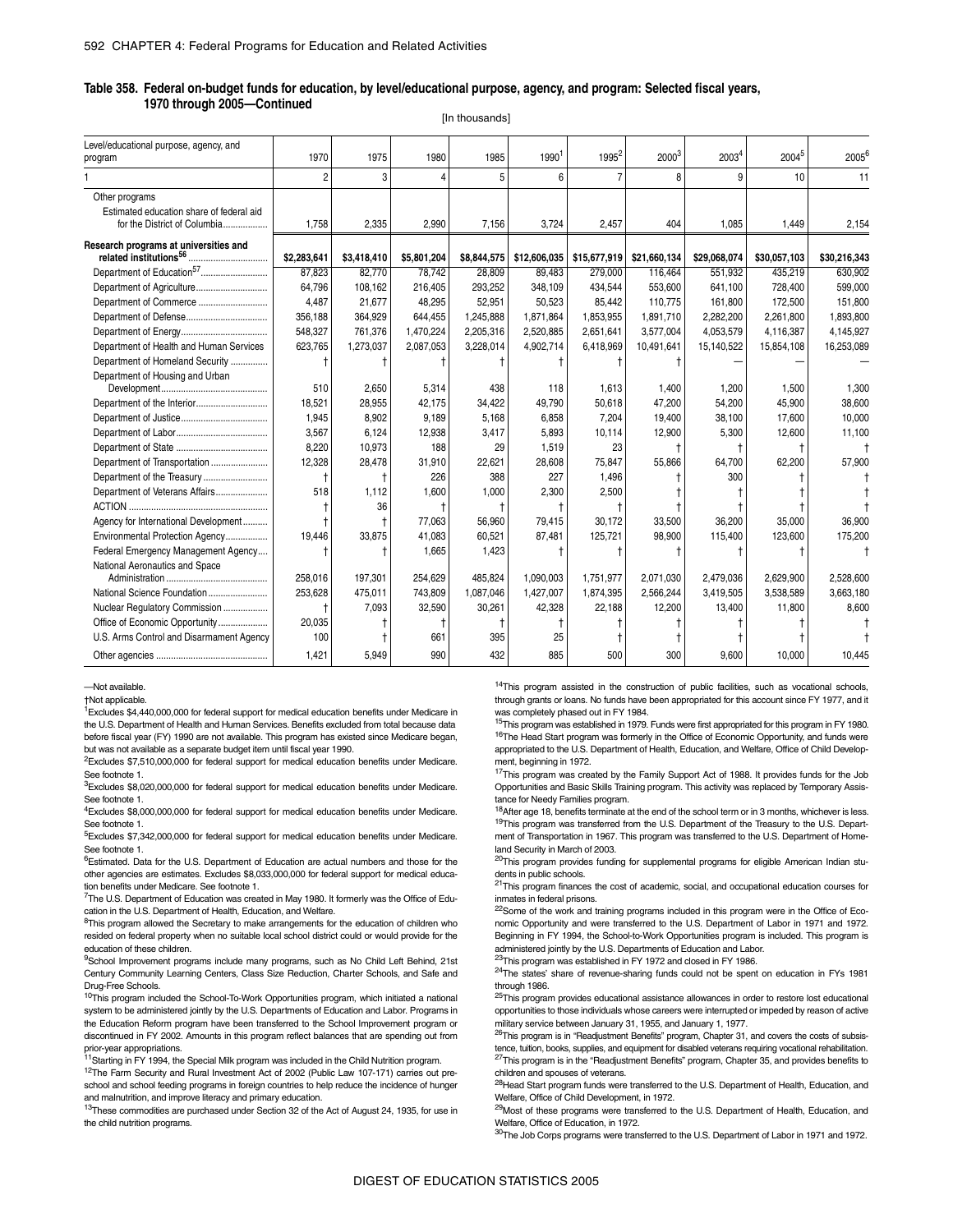31These programs were transferred to the U.S. Department of Labor in 1971 and 1972. 32These programs were transferred to the Action Agency in 1972.

33Negative amounts occur when program receipts exceed outlays.

<sup>34</sup>This program was transferred from the U.S. Department of Housing and Urban Development to the U.S. Department of Health, Education, and Welfare, Office of Education, in FY 1979.

<sup>35</sup>This program was transferred from the National Science Foundation to the U.S. Department of Commerce, October 1970.

36This program was transferred to the U.S. Department of Transportation in FY 1981 by Public Law 97-31, from the U.S. Department of Commerce.

 $37$ Includes special education programs (military and civilian); legal education program; flight training; advanced degree program; college degree program (officers); and "Armed Forces Health Professions Scholarship" program.

38Does not include higher education assistance loans.

39Alcohol, drug abuse, and mental health training programs are included starting in FY 1992.

<sup>40</sup>Beginning in FY 1992, data were included in the National Institutes of Health training grants program. 41This program closed in FY 2004.

42Postsecondary student benefits were ended by the Omnibus Budget Reconciliation Act of 1981 (Public Law 97-35) and were completely phased out by August 1985.

<sup>43</sup>Includes flight training. This program was in the U.S. Department of the Treasury in 1965 and was transferred to the U.S. Department of Transportation in 1967. This program was transferred to the U.S. Department of Homeland Security in March of 2003.

44This program was transferred from the U.S. Department of State to the International Communication Agency (I.C.A.) in 1977. In FY 1998 pursuant to the Foreign Affairs Reform and Restructuring Act of 1998, this program was transferred to the U.S. Department of State

<sup>45</sup>This program was transferred from the U.S. Department of State to the International Communication Agency (I.C.A.) in 1977.

<sup>46</sup>This program was in the "Educational and Cultural Affairs" program in FYs 1980 through 1983, and became an independent program in FY 1984.

47This program was transferred to the Institute of Museum and Library Services in FY 1997. Pro-

gram was formerly in the U.S. Department of Education.<br><sup>48</sup>This program was transferred to the U.S. Department of Homeland Security in FY 2003.

49The disaster relief program repairs and replaces damaged and destroyed school buildings. In

FY 1994 and FY 1995, funds were for repairs due to the Northridge Earthquake in California. In

FY 1994, \$37.2 million was spent on school districts; \$4.2 million was spent on community colleges and \$43.8 million spent on universities. In FY 1995, \$74.4 million was spent on school districts; \$8.4 million on community colleges and \$87.6 million on colleges and universities. This program was transferred from the Federal Emergency Management Agency to the U.S. Department of Homeland Security in FY 2003.

50This program was transferred to the U.S. Department of Transportation in FY 1968 from the U.S. Department of Housing and Urban Development.

51The Federal Aviation Administration, an independent agency, was transferred to the U.S. Department of Transportation in FY 1967.

52The National Service Trust Act of 1993 established the Corporation for National and Community Service. In 1993, ACTION became part of this agency.

<sup>53</sup>The Federal Emergency Management Agency was created in 1979, representing a combination of five existing agencies. The funds for the Federal Emergency Management Agency in FY 1970 to FY 1975 were in the other agencies. This agency was transferred to the U.S. Department of Homeland Security in March of 2003.

<sup>4</sup>These programs include the Fall-Out Shelter Analysis, Blast Protection Design through 1992. Starting in FY 1993, earthquake training and safety for teachers and administrators for grades 1

through 12 are included.<br><sup>55</sup>This program was transferred from the General Services Administration to the National Archives and Records Administration in April 1985.

 $56$ Includes federal obligations for research and development centers and R & D plant administered by colleges and universities. FY 2003 and FY 2004 are estimated.

57Total outlays for FYs 1965 and 1970 include the "Research and Training" program. FY 1975 includes the "National Institute of Education" program. FYs 1990 through 2005 include outlays for the Office of Educational Research and Improvement and Institute for Education Sciences.

NOTE: Some data have been revised from previously published figures. To the extent possible, amounts reported represent outlays rather than obligations. Detail may not sum to totals because of rounding. Negative amounts occur when program receipts exceed outlays.

SOURCE: U.S. Department of Education, Budget Service, unpublished tabulations. U.S. Office of Management and Budget, *Budget of the U.S. Government, Appendix*, fiscal years 1972 through 2005; National Science Foundation, *Federal Funds for Research and Development*, fiscal years 1970 through 2004. (This table was prepared July 2004.)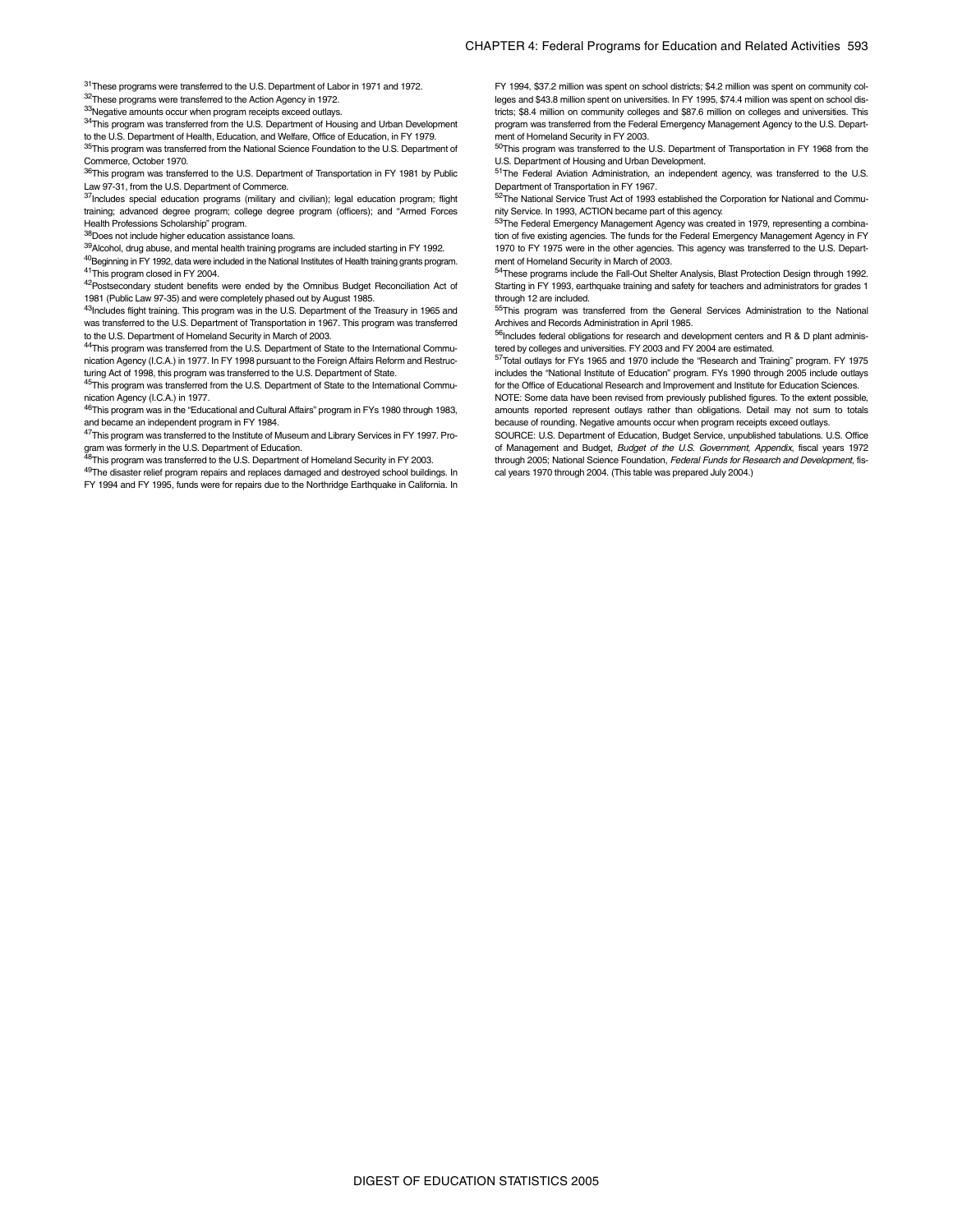#### **Table 359. Estimated federal support for education, by type of ultimate recipient and agency: Fiscal year 2005**

[In millions of dollars]

|                                                                 |                | Local<br>education | State<br>education | Post-<br>secondary | Degree-<br>granting |                | Multiple types |            |
|-----------------------------------------------------------------|----------------|--------------------|--------------------|--------------------|---------------------|----------------|----------------|------------|
| Agency                                                          | Total          | agencies           | agencies           | students           | institutions        | Federal        | of recipients  | Other      |
|                                                                 | $\overline{2}$ | 3                  |                    | 5                  | 6                   | $\overline{7}$ | 8              |            |
|                                                                 | \$199,249.7    | \$42,448.4         | \$8,094.5          | \$42,582.8         | \$70,973.6          | \$4,772.3      | \$16,725.1     | \$13,652.7 |
|                                                                 | 141,788.2      | 42,448.4           | 6,415.6            | 20,092.7           | 46,317.0            | 4,772.3        | 16,725.1       | 5.017.1    |
|                                                                 | 71,013.4       | 29,162.2           | 4,824.7            | 14,355.9           | 14,978.1            | 683.2          | 2,962.1        | 4,047.2    |
|                                                                 | 13,808.3       | 11,946.8           | 608.2              | $\ddagger$         | 697.7               | 22.0           | 88.0           | 445.6      |
|                                                                 | 155.8          |                    |                    | t                  | 155.8               | t              |                |            |
|                                                                 | 5.500.0        | 307.1              |                    | 696.8              | 2.419.5             | 1,684.4        | 392.3          |            |
|                                                                 | 4,145.9        | $\mathbf{f}$       |                    | t                  | 4,145.9             |                |                |            |
|                                                                 | 25,922.7       | 684.3              |                    | 1,562.3            | 16,943.8            | 325.0          | 6,407.3        |            |
|                                                                 | 226.1          | 12.0               |                    | 11.8               | 8.4                 | 193.9          |                |            |
|                                                                 | 1.3            | t                  |                    | t                  | 1.3                 | t              |                |            |
|                                                                 | 1,332.8        | 145.5              | 98.0               | 26.7               | 202.9               | 517.6          | 342.0          |            |
|                                                                 | 541.9          | $\mathsf{t}$       |                    | t                  | 10.0                | 531.9          | t              |            |
|                                                                 | 5,789.1        |                    | 866.7              | t                  | 11.1                | Ť              | 4,911.3        |            |
|                                                                 | 620.7          |                    |                    | t                  | $\ddagger$          | 92.5           | 528.2          |            |
|                                                                 | 124.8          |                    |                    | t                  | 57.9                | 56.0           | 0.9            | 10.0       |
|                                                                 | 3,137.3        |                    | 18.0               | 3,119.3            | ŧ                   | $\ddagger$     |                |            |
| Other agencies and programs                                     |                |                    |                    |                    |                     |                |                |            |
|                                                                 | 550.1          |                    |                    |                    | 36.9                |                | $\ddagger$     | 513.2      |
|                                                                 | 8.1            |                    |                    |                    | 2.6                 |                | 5.5            |            |
| Barry Goldwater Scholarship and Excellence in Education         | 5.0            |                    |                    | Ť                  |                     |                | 5.0            |            |
|                                                                 | 569.0          |                    |                    | t                  |                     |                | 569.0          |            |
|                                                                 | 175.2          |                    |                    | t                  | 175.2               |                |                |            |
| Estimated education share of federal aid to the District of     | 210.5          | 190.6              |                    | t                  | 17.8                |                | 2.2            |            |
|                                                                 | 3.0            |                    |                    | t                  |                     |                | 3.0            |            |
| Institute of American Indian and Alaska Native Culture and Arts |                | 1                  |                    |                    |                     |                |                |            |
|                                                                 | 6.0            |                    |                    |                    |                     |                | 6.0            |            |
|                                                                 | 290.0          |                    |                    | t                  |                     | t              | 290.0          |            |
| James Madison Memorial Fellowship Foundation                    | 2.0            |                    |                    | t                  |                     |                | 2.0            |            |
| Japanese-United States Friendship Commission                    | 3.0            |                    |                    | t                  |                     | t              | 3.0            |            |
|                                                                 | 405.0          |                    |                    | t                  |                     | 405.0          |                |            |
|                                                                 | 2,528.6        |                    |                    | t                  | 2,528.6             | $\ddagger$     |                |            |
|                                                                 | 260.0          |                    |                    | t                  |                     | 260.0          |                |            |
| National Commission on Libraries and Information Science        | 1.0            |                    |                    |                    |                     | Τ              | $^\dagger$     | 1.0        |
|                                                                 | 11.1           |                    |                    | t                  |                     |                | 11.2           |            |
|                                                                 | 119.3          |                    |                    | t                  |                     |                | 119.3          |            |
|                                                                 | 4.224.2        |                    |                    | 319.8              | 3.904.4             |                | t              |            |
|                                                                 | 8.6            |                    |                    | t                  | 8.6                 | Ť              | t              |            |
|                                                                 | 49.8           |                    |                    |                    |                     | 0.8            | 49.0           |            |
|                                                                 | 28.0           |                    |                    | t                  |                     | Ť              | 28.0           |            |
|                                                                 | 10.4           |                    |                    | t                  | 10.4                |                |                |            |
| Off-budget support and nonfederal funds generated by            | 57,461.0       |                    | 1,678.9            | 22,490.0           | 24,656.5            |                | t              | 8.635.6    |

†Not applicable.

1<br><sup>1</sup>Other recipients include American Indian tribes, private nonprofit agencies, and banks. <sup>2</sup>Includes on-budget funds, off-budget support, and nonfederal funds generated by federal legislation. Excludes federal tax expenditures.

NOTE: Outlays by type of recipient are estimated based on obligation data. Detail may not sum to totals because of rounding.

SOURCE: U.S. Department of Education, Budget Service, unpublished tabulations. U.S. Department of Education, National Center for Education Statistics, unpublished tabulations. U.S. Office of Management and Budget, *Budget of the U.S. Government, Appendix, Fiscal Year 2006*. National Science Foundation, *Federal Funds for Research and Development, Fiscal Years 2003, 2004, and 2005*. (This table was prepared November 2005.)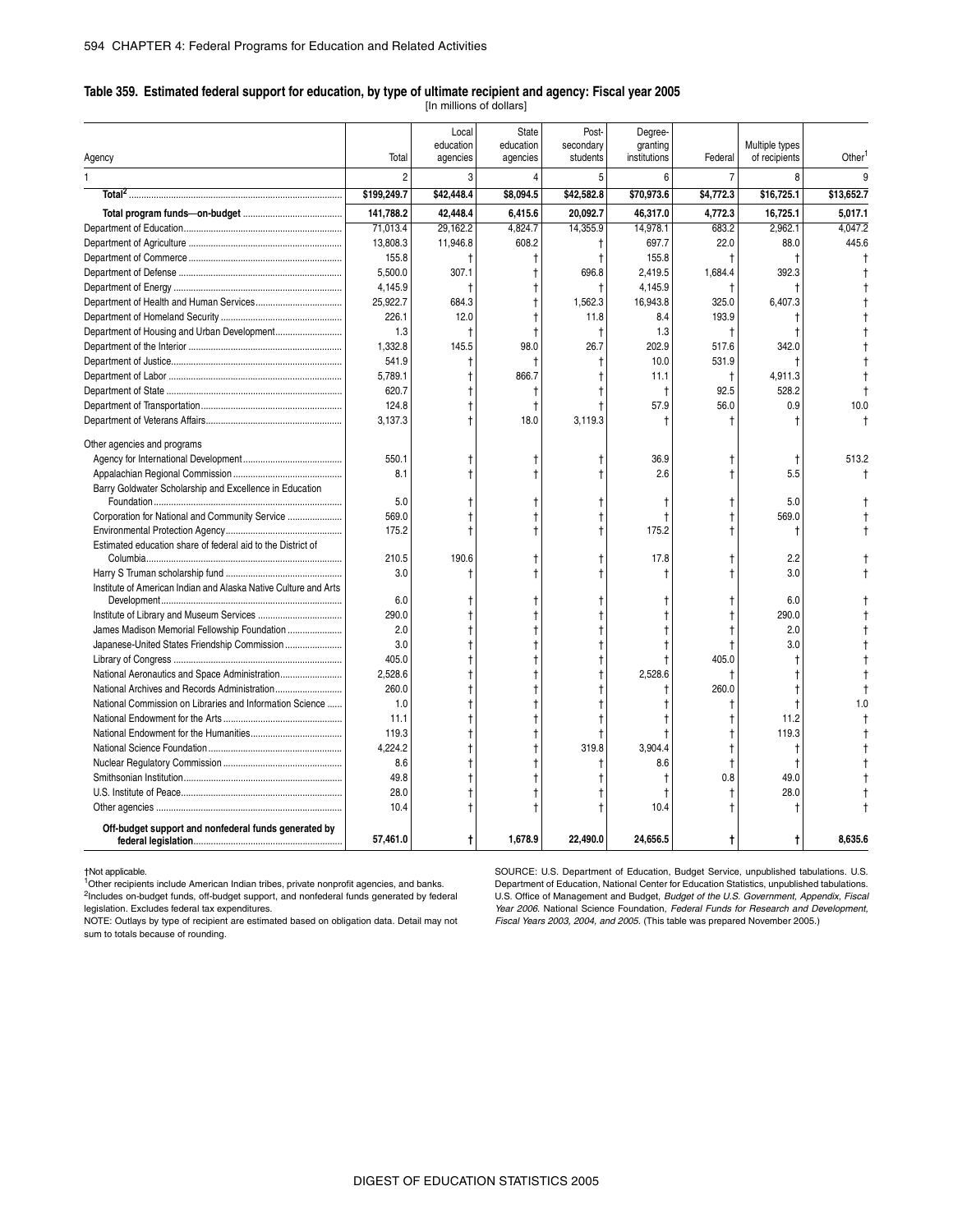#### \_ **Table 360. U.S. Department of Education outlays, by type of recipient and level of education: Selected fiscal years, 1980 through 2005** [In millions of current dollars]

| Year and level of education | Total                                                | Local<br>education<br>agencies | State<br>education<br>agencies              | Post-<br>secondary<br>students                            | Post-<br>secondary<br>institutions     | Federal                          | Multiple types<br>of recipients  | Other                                     |
|-----------------------------|------------------------------------------------------|--------------------------------|---------------------------------------------|-----------------------------------------------------------|----------------------------------------|----------------------------------|----------------------------------|-------------------------------------------|
|                             | $\overline{c}$                                       | 3                              | 4                                           | 5                                                         | 6                                      | $\overline{7}$                   | 8                                | q                                         |
|                             | \$13,137.8<br>6,629.1<br>5,682.2<br>747.7<br>78.7    | \$5,313.7<br>5,309.4<br>4.3    | \$1,103.2<br>662.2<br>99.5<br>341.5<br>t    | \$2,137.4<br>34.2<br>2,103.2<br>1<br>t                    | \$2,267.2<br>22.0<br>2,166.5<br>78.7   | \$249.8<br>62.5<br>187.3         | \$693.8<br>513.4<br>180.4        | \$1,372.7<br>25.5<br>1,313.0<br>34.2      |
|                             | 15,534.7<br>6,220.8<br>7,341.2<br>1,813.1<br>159.6   | 5,256.5<br>5,252.4<br>4.1      | 1,879.0<br>536.0<br>211.5<br>1,131.5<br>t   | 2,193.4<br>55.5<br>2,137.9<br>Ť<br>ŧ                      | 2,167.4<br>35.3<br>1,972.5<br>159.6    | 330.2<br>22.9<br>307.3           | 516.7<br>259.9<br>256.8          | 3,191.4<br>58.8<br>3,019.3<br>113.3       |
|                             | 18,326.9<br>8,098.4<br>8,247.1<br>1,939.0<br>42.4    | 6,614.8<br>6,606.3<br>8.5      | 2,234.6<br>717.9<br>184.6<br>1,332.1<br>Ť   | 3,103.4<br>66.2<br>3,037.2<br>$\ddagger$                  | 2,519.5<br>39.5<br>2,437.6<br>42.4     | 319.4<br>23.8<br>295.6           | 838.8<br>616.7<br>222.1          | 2,696.3<br>28.0<br>2,587.7<br>80.6        |
|                             | 23,198.6<br>9,681.3<br>11,176.0<br>2,251.8<br>89.5   | 8,000.7<br>7,995.0<br>5.7      | 2,490.3<br>700.3<br>261.6<br>1,528.5<br>Ť   | 3,859.6<br>80.5<br>3,779.1<br>t                           | 3,649.8<br>85.4<br>3,475.0<br>89.5     | 441.4<br>113.1<br>328.3<br>T,    | 912.2<br>650.7<br>261.5          | 3,844.4<br>56.3<br>3,660.4<br>127.8       |
|                             | 29,713.4<br>13,769.2<br>12,871.4<br>2,796.0<br>276.8 | 10,935.6<br>10,929.2<br>6.4    | 3,264.8<br>1,354.0<br>53.0<br>1,857.8<br>Ť  | 4,800.5<br>159.9<br>4,640.6<br>1                          | 4,831.3<br>275.2<br>4,279.3<br>276.8   | 504.5<br>60.9<br>1<br>443.6<br>I | 1,258.2<br>902.1<br>356.1        | 4,118.5<br>87.9<br>3,898.5<br>132.1       |
|                             | 31,403.0<br>14,029.0<br>14,234.0<br>2,861.0<br>279.0 | 11,210.7<br>11,203.3<br>7.4    | 3,584.0<br>1,410.0<br>250.8<br>1,923.2<br>Ť | 4,964.7<br>190.5<br>4,774.2<br>Ť<br>$\ddagger$            | 5,016.1<br>170.1<br>4,567.0<br>279.0   | 485.4<br>70.3<br>415.1<br>1      | 1,349.2<br>946.9<br>402.3        | 4,792.9<br>37.9<br>4,642.0<br>113.0       |
|                             | 29,977.8<br>14,323.8<br>12,257.6<br>3,085.6<br>310.9 | 11,077.8<br>11,073.1<br>4.7    | 3,669.6<br>1,650.7<br>90.7<br>1,928.2<br>Ť  | 5,129.8<br>161.1<br>4,968.7<br>$^{\dagger}$               | 5,053.4<br>141.5<br>4,601.0<br>310.9   | 562.1<br>59.2<br>502.9<br>Ť      | 1,682.3<br>1,201.4<br>480.9      | 2,802.9<br>36.8<br>2,597.2<br>168.9       |
|                             | 31,559.0<br>16,001.8<br>12,122.3<br>2,893.7<br>541.2 | 12,094.5<br>12,086.7<br>7.8    | 3,978.2<br>1,920.5<br>57.8<br>1,999.9<br>t  | 5,362.0<br>265.5<br>5,096.5<br>$^{\dagger}$               | 5.910.2<br>162.4<br>5,206.6<br>541.2   | 465.8<br>52.7<br>413.1<br>Ť      | 1,769.0<br>1,454.7<br>314.3      | 1,979.3<br>59.3<br>1,761.4<br>158.6       |
|                             | 34,106.7<br>20,039.6<br>10,727.3<br>3,223.4<br>116.5 | 16,016.0<br>16,003.5<br>12.5   | 4,316.5<br>1,989.6<br>55.2<br>2,271.7<br>Ť  | 4,711.7<br>260.5<br>4,451.2<br>$\ddagger$                 | 5,005.7<br>198.9<br>4,690.3<br>116.5   | 506.6<br>48.5<br>458.1<br>Ť      | 1,820.2<br>1,461.8<br>358.4      | 1,730.1<br>76.8<br>1,530.6<br>122.7       |
|                             | 46,324.4<br>25,246.2<br>17,056.2<br>3,396.8<br>625.2 | 19,742.1<br>19,729.2<br>12.9   | 4,967.8<br>2,429.8<br>199.2<br>2,338.8<br>t | 8,306.0<br>490.0<br>7,816.0<br>$\ddagger$                 | 8,668.2<br>454.9<br>7,588.1<br>625.2   | 608.9<br>77.6<br>531.3<br>Ť      | 2,200.3<br>1,829.5<br>370.8      | 1,831.3<br>235.3<br>1,452.9<br>143.1<br>Ť |
|                             | 62.864.6<br>36,925.2<br>21,589.5<br>3,751.7<br>598.2 | 28,630.4<br>28,608.0<br>22.4   | 6,946.3<br>3,916.3<br>400.4<br>2,629.6<br>Ť | 10,023.5<br>637.5<br>9,386.0<br>Ť                         | 10,381.1<br>783.4<br>8,999.5<br>598.2  | 648.9<br>126.4<br>522.5          | 2,857.9<br>2,441.0<br>416.9      | 3,376.4<br>412.6<br>2,803.5<br>160.3<br>Ť |
|                             | 71,013.4<br>37,716.1<br>28,769.6<br>3,896.8<br>630.9 | 29,162.2<br>29,141.6<br>20.6   | 7,522.7<br>3,972.2<br>802.9<br>2,747.6<br>Ť | 13,753.4<br>715.9<br>13,037.5<br>$\ddagger$<br>$\ddagger$ | 13,181.7<br>789.9<br>11,760.9<br>630.9 | 683.2<br>157.7<br>525.5          | 2,959.5<br>2,523.9<br>435.6<br>Τ | 3,750.7<br>415.0<br>3,168.2<br>167.5<br>Ť |

†Not applicable.

NOTE: Other recipients include American Indian tribes, private nonprofit agencies, and banks. Outlays by type of recipient are estimated based on obligation data. Detail may not sum to totals because of rounding.

SOURCE: U.S. Office of Management and Budget, *Budget of the U.S. Government*, fiscal years 1982 through 2006. U.S. Department of Education, Office of the Deputy Secretary, Budget Office, and unpublished tabulations. (This table was prepared July 2005.)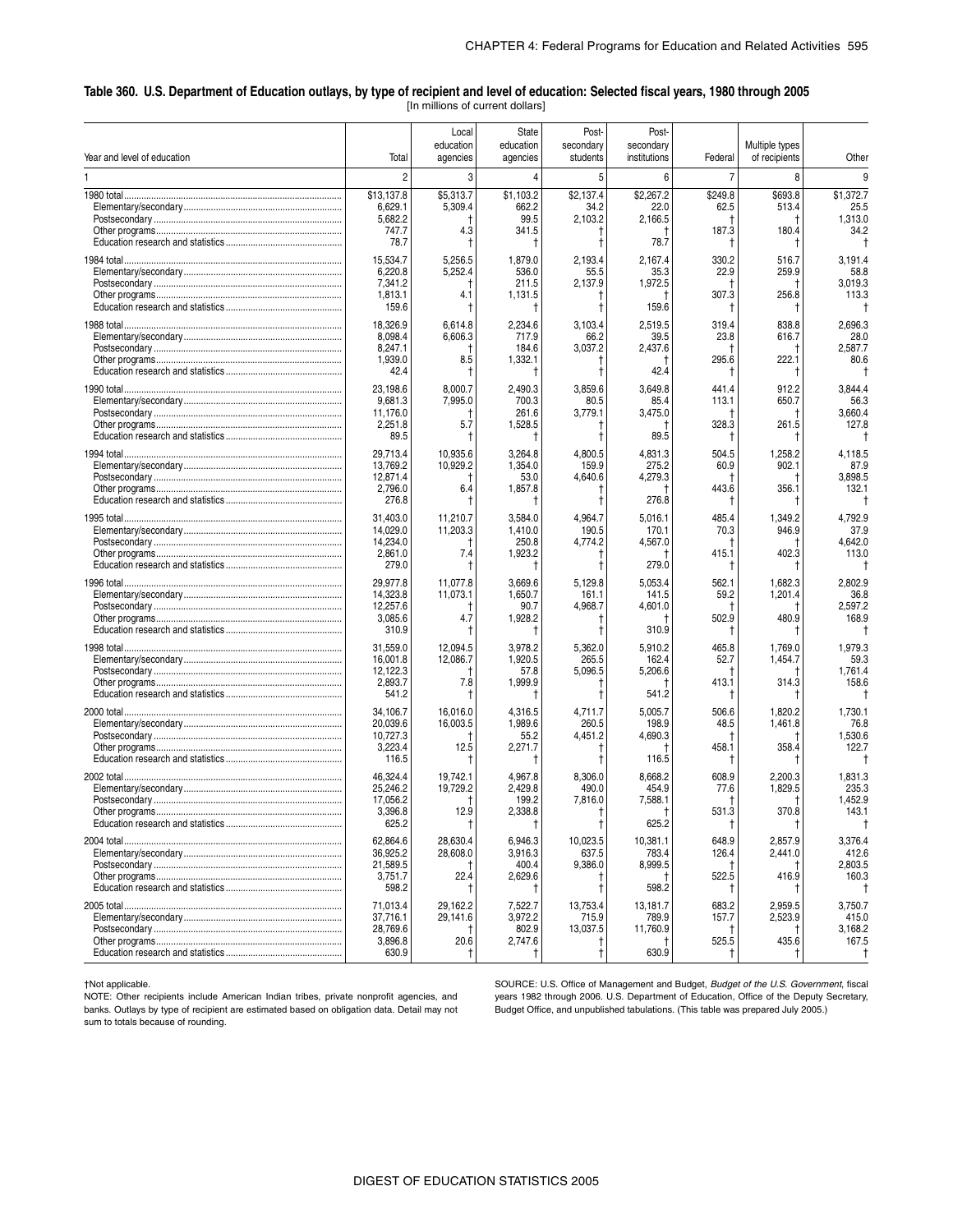#### \_ **Table 361. U.S. Department of Education appropriations for major programs, by state or jurisdiction: Fiscal year 2004**

[In thousands]

|                                            |                      |                            |                                  | School                     |                        |                          |                         |                |                   |                         |                       |
|--------------------------------------------|----------------------|----------------------------|----------------------------------|----------------------------|------------------------|--------------------------|-------------------------|----------------|-------------------|-------------------------|-----------------------|
|                                            |                      |                            | <b>Block grants</b><br>to states | assistance<br>in federally | Vocational             | Education                |                         | American       | Degree-           | Student                 |                       |
|                                            |                      | Grants for the             | for school                       | affected                   | and adult              | for the                  | Language                | Indian         | granting          | financial               | Rehabilitation        |
| State or jurisdiction                      | Total                | disadvantaged <sup>1</sup> | improvement <sup>2</sup>         | areas <sup>3</sup>         | education <sup>4</sup> | handicapped <sup>5</sup> | assistance <sup>6</sup> | education      | institutions      | assistance <sup>8</sup> | services <sup>9</sup> |
| 1                                          | $\overline{2}$       | 3                          | 4                                | 5                          | 6                      | $\overline{7}$           | 8                       | 9              | 10                | 11                      | 12                    |
| Total, 50 states and<br>D.C. <sup>10</sup> | \$53,989,179         | \$13,566,485               | \$5,892,003                      | \$1,048,228                | \$1,823,341            | \$10,653,463             | \$542,302               | \$95,933       | \$1,933,684       | \$15,825,875            | \$2,607,866           |
| Total, 50 states,<br>D.C., other           |                      |                            |                                  |                            |                        |                          |                         |                |                   |                         |                       |
| activities, and<br>other                   |                      |                            |                                  |                            |                        |                          |                         |                |                   |                         |                       |
| jurisdictions                              | 56,415,663           | 14,288,727                 | 6,199,159                        | 1,159,991                  | 1,895,927              | 10,900,168               | 681,215                 | 95,933         | 1,981,849         | 16,503,812              | 2,708,882             |
| Alabama                                    | 971,504              | 216,080                    | 97,680                           | 2,981                      | 32,882                 | 172,447                  | 1,879                   | 1,734          | 71,425            | 318,609                 | 55,786                |
| Alaska                                     | 262,694              | 43,743                     | 30,641                           | 101,071                    | 5,700                  | 33,945                   | 862                     | 9,518          | 13,605            | 13,855                  | 9,756                 |
| Arizona                                    | 1,247,016            | 268,007                    | 103,904                          | 154,088                    | 36,763                 | 166,854                  | 16,454                  | 9,956          | 25,742            | 414,762                 | 50,486                |
| Arkansas                                   | 574,081              | 139,907                    | 62,504                           | 654                        | 19,891                 | 108,076                  | 1,872                   | 1,085          | 29,628            | 175,529                 | 34,937                |
| California                                 | 6,702,294            | 2,105,302                  | 738,558                          | 65,347                     | 224,481                | 1,166,585                | 161,549                 | 6,460          | 171,207           | 1,802,367               | 260,438               |
| Colorado                                   | 655,053              | 137,375                    | 68,300                           | 15,995                     | 24,361                 | 140,982                  | 7,070                   | 650            | 24,924            | 207,592                 | 27,805                |
| Connecticut                                | 476,906              | 124,009                    | 57,159                           | 6,745                      | 17,126                 | 126,836                  | 5,381                   | 0              | 12,318            | 107,154                 | 20,179                |
| Delaware<br>District of Columbia           | 150,179              | 36,949                     | 30,669                           | 84                         | 6,923                  | 31,394                   | 725                     | 0              | 7,234             | 26,432                  | 9,769                 |
| Florida                                    | 444,909<br>2,720,223 | 54,513<br>672,757          | 30,191<br>279,005                | 1,768<br>11,772            | 6,166<br>103,041       | 16,488<br>592,150        | 680<br>36,273           | 0<br>50        | 261,533<br>52,488 | 60,325<br>840,139       | 13,244<br>132,547     |
|                                            |                      |                            |                                  |                            |                        |                          |                         |                |                   |                         |                       |
| Georgia<br>Hawaii                          | 1,527,380<br>243,798 | 436,563<br>49,294          | 172,667<br>30,929                | 19,955<br>44,980           | 56,064<br>8,816        | 292,011<br>38,434        | 11,255<br>2,187         | 4<br>0         | 60,884<br>17,684  | 398,891<br>40,108       | 79,087<br>11,366      |
| Idaho                                      | 264,039              | 52,447                     | 32,160                           | 6,481                      | 9,876                  | 51,805                   | 1,298                   | 365            | 6,918             | 87,705                  | 14,985                |
| Illinois                                   | 2,201,727            | 583,773                    | 245,737                          | 19,870                     | 72,918                 | 483,587                  | 25,929                  | 102            | 65,787            | 604,610                 | 99,415                |
| Indiana                                    | 967,867              | 193,848                    | 95,340                           | 142                        | 39,305                 | 243,556                  | 4,276                   | 0              | 27,516            | 301,170                 | 62,714                |
| lowa                                       | 497,986              | 74,907                     | 48,059                           | 449                        | 18,780                 | 115,509                  | 2,193                   | 148            | 21,829            | 187,534                 | 28,577                |
| Kansas                                     | 492,616              | 103,490                    | 50,988                           | 21,050                     | 17,228                 | 102,617                  | 2,976                   | 972            | 23,694            | 143,384                 | 26,217                |
| Kentucky                                   | 796,814              | 200,066                    | 92,279                           | 564                        | 29,745                 | 153,456                  | 1,812                   | 0              | 28,507            | 240,437                 | 49,949                |
| Louisiana                                  | 1,051,886            | 305,048                    | 132,655                          | 8,681                      | 35,284                 | 177,342                  | 2,328                   | 771            | 46,272            | 297,700                 | 45,806                |
| Maine                                      | 244,374              | 52,341                     | 35,052                           | 2,385                      | 8,473                  | 53,006                   | 500                     | 128            | 10,677            | 66,015                  | 15,798                |
| Maryland                                   | 769,381              | 182,573                    | 85,993                           | 6,986                      | 28,496                 | 191,196                  | 5,868                   | 176            | 36,590            | 191,196                 | 40,306                |
| Massachusetts                              | 1,060,810            | 260,543                    | 111,975                          | 755                        | 31,239                 | 268,610                  | 9,673                   | 48             | 34,580            | 295,765                 | 47,622                |
| Michigan                                   | 1,721,750            | 467,795                    | 209,962                          | 3,851                      | 60,890                 | 379,978                  | 8,220                   | 3,126          | 32,871            | 462,829                 | 92,226                |
| Minnesota                                  | 765,431              | 120,343                    | 75,528                           | 13,638                     | 27,277                 | 181,571                  | 6,109                   | 3,281          | 28,727            | 266,467                 | 42,490                |
| Mississippi                                | 734,896              | 184,211                    | 88,065                           | 3,642                      | 22,675                 | 113,772                  | 972                     | 363            | 31,789            | 249,028                 | 40,379                |
| Missouri                                   | 1,014,445            | 211,579                    | 107,997                          | 20,125                     | 36,367                 | 214,198                  | 3,130                   | 79             | 27,172            | 334,956                 | 58,842                |
| Montana                                    | 261,444              | 46,588                     | 36,236                           | 41,092                     | 7,559                  | 35,591                   | 500                     | 2,948          | 17,442            | 62,108                  | 11,381                |
| Nebraska                                   | 370,240              | 59,602                     | 39,522                           | 20,050                     | 10,945                 | 70,652                   | 1,864                   | 662            | 10,699            | 138,632                 | 17,614                |
| Nevada                                     | 258,739              | 72,791                     | 34,938                           | 3,591                      | 13,044                 | 62,989                   | 5,707                   | 748            | 4,611             | 46,246                  | 14,074                |
| New Hampshire                              | 190,854              | 33,838                     | 32,828                           | 8                          | 8,308                  | 45,631                   | 533                     | 0              | 5,639             | 52,795                  | 11,274                |
| New Jersey                                 | 1,237,628            | 298,626                    | 136,516                          | 15,485                     | 44,172                 | 342,268                  | 16,278                  | 63             | 25,320            | 304,140                 | 54,759                |
| New Mexico                                 | 553,966              | 130,625                    | 53,922                           | 85,010                     | 14,051                 | 86,420                   | 5,494                   | 7,962          | 26,431            | 121,420                 | 22,631                |
| New York                                   | 4,262,351            | 1,374,189                  | 490,180                          | 11,285                     | 108,542                | 730,008                  | 47,908                  | 2,965          | 71,845            | 1,283,073               | 142,355               |
| North Carolina<br>North Dakota             | 1,400,050<br>199,753 | 315,387<br>34,672          | 141,347<br>31,032                | 14,447<br>27,064           | 53,705<br>5,832        | 295,267<br>25,704        | 8,884<br>500            | 3,518<br>1,567 | 66,149<br>11,196  | 416,413<br>52,520       | 84,934<br>9,665       |
|                                            |                      |                            |                                  |                            |                        |                          |                         |                |                   |                         |                       |
|                                            | 1,896,513            | 450,224                    | 210,413                          | 2,569                      | 70,043                 | 415,057                  | 6,439                   | 0              | 39,182            | 586,876                 | 115,710               |
| Oklahoma                                   | 781,499              | 162,251                    | 81,276                           | 37,641                     | 25,175                 | 139,221                  | 2,916                   | 21,995         | 41,276            | 229,885                 | 39,863                |
| Oregon                                     | 605,314              | 160,699                    | 63,025                           | 3,042                      | 21,517                 | 122,415                  | 4,952                   | 2,435          | 13,003            | 181,624                 | 32,601                |
| Pennsylvania<br>Rhode Island               | 1,969,524<br>231,194 | 489,460<br>51,457          | 221,395<br>30,858                | 1,261<br>4,076             | 71,344<br>8,759        | 405,852<br>42,459        | 9,384<br>1,768          | 0<br>0         | 44,945<br>6,673   | 605,674<br>74,259       | 120,209<br>10,884     |
|                                            |                      |                            |                                  |                            |                        |                          |                         |                |                   |                         |                       |
| South Carolina                             | 787,697              | 187,751                    | 80,758                           | 3,244                      | 29,386                 | 167,496                  | 2,443                   | 0              | 39,759            | 230,228                 | 46,633                |
| South Dakota<br>Tennessee                  | 443,482<br>1,011,588 | 39,789<br>227,346          | 31,431<br>104,873                | 42,130                     | 6,343                  | 30,689<br>220,855        | 535<br>3,686            | 3,048<br>0     | 8,193<br>39,374   | 271,518                 | 9,805<br>62,804       |
| Texas                                      | 4,521,245            | 1,309,715                  | 509,263                          | 2,636<br>77,710            | 38,362<br>153,289      | 894,651                  | 74,350                  | 319            | 128,426           | 311,653<br>1,175,386    | 198,136               |
| Utah                                       | 446,421              | 60,677                     | 39,420                           | 9,179                      | 17,739                 | 102,053                  | 3,397                   | 1,044          | 14,013            | 173,860                 | 25,041                |
| Vermont                                    | 156,953              | 32,987                     | 30,274                           | 6                          | 5,641                  | 24,943                   | 500                     | 134            | 7,963             | 44,737                  | 9,768                 |
| Virginia                                   | 1,495,837            | 221,503                    | 107,971                          | 38,472                     | 42,325                 | 265,781                  | 7,273                   | 10             | 43,584            | 706,974                 | 61,942                |
| Washington                                 | 962,235              | 208,448                    | 97,266                           | 53,018                     | 34,131                 | 211,817                  | 9,607                   | 4,406          | 32,330            | 263,774                 | 47,436                |
| West Virginia                              | 405,323              | 105,989                    | 50,557                           | 22                         | 13,363                 | 72,712                   | 500                     | 0              | 22,354            | 114,290                 | 25,535                |
| Wisconsin                                  | 832,676              | 179,775                    | 92,517                           | 12,553                     | 33,544                 | 200,319                  | 4,914                   | 2,538          | 36,662            | 216,321                 | 53,532                |
| Wyoming                                    | 146,590              | 34,633                     | 30,190                           | 8,577                      | 5,458                  | 26,209                   | 500                     | 553            | 5,012             | 26,906                  | 8,553                 |
|                                            |                      |                            |                                  |                            |                        |                          |                         |                |                   |                         |                       |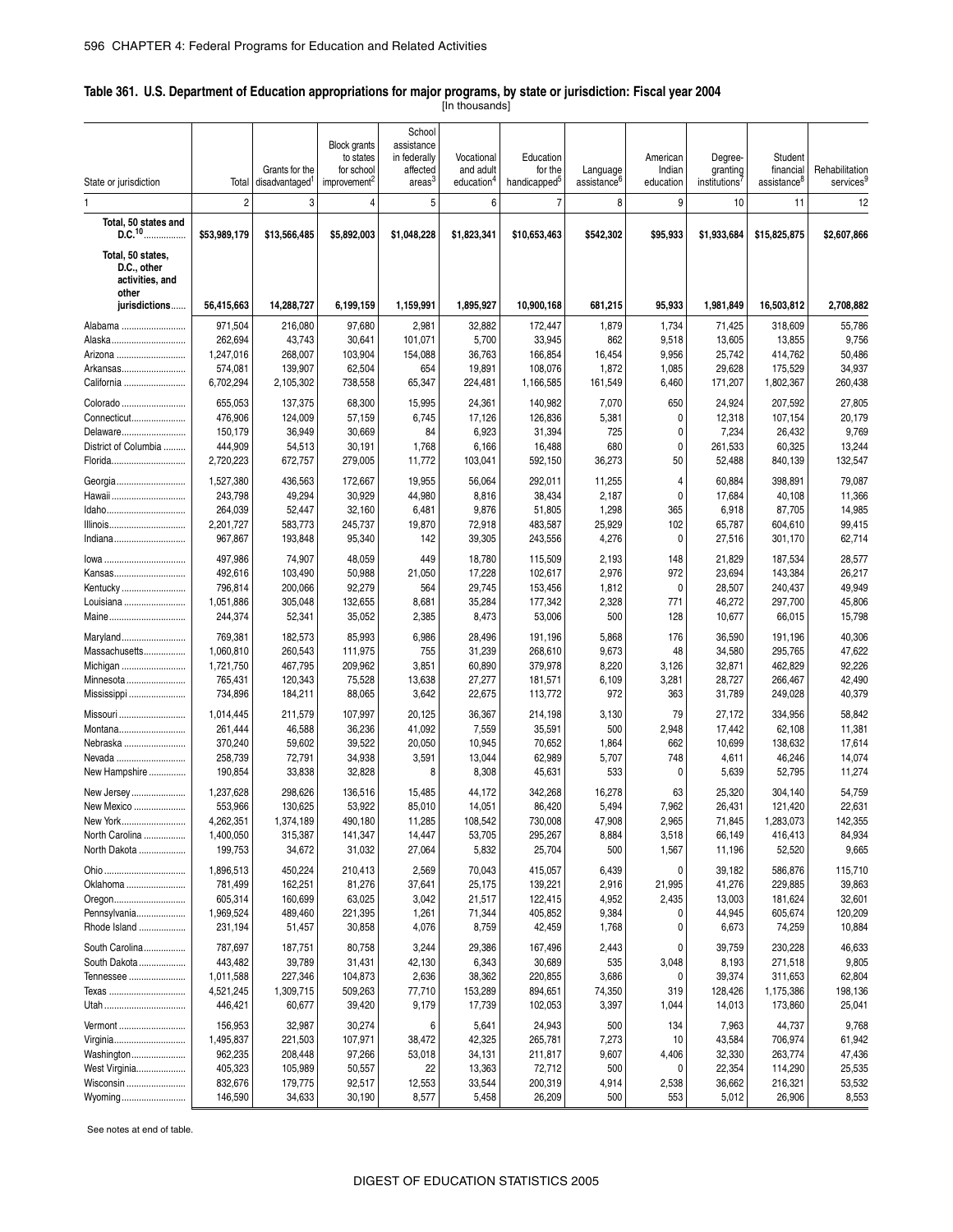#### **Table 361. U.S. Department of Education appropriations for major programs, by state or jurisdiction: Fiscal year 2004—Continued** [In thousands]

| State or jurisdiction                                                                           | Total                                  | Grants for the<br>disadvantaged' | <b>Block</b> grants<br>to states<br>for school<br>improvement <sup>2</sup> | School<br>assistance<br>in federally<br>affected<br>areas <sup>o</sup> | Vocational<br>and adult<br>education <sup>®</sup> | Education<br>for the<br>handicapped <sup>o</sup> | Language<br>assistance <sup>b</sup> | American<br>Indian<br>education | Degree-<br>granting<br>institutions' | Student<br>financial<br>assistance <sup>o</sup> | Rehabilitation<br>services           |
|-------------------------------------------------------------------------------------------------|----------------------------------------|----------------------------------|----------------------------------------------------------------------------|------------------------------------------------------------------------|---------------------------------------------------|--------------------------------------------------|-------------------------------------|---------------------------------|--------------------------------------|-------------------------------------------------|--------------------------------------|
|                                                                                                 |                                        |                                  |                                                                            |                                                                        | 6                                                 |                                                  |                                     | 9                               | 10                                   | 11                                              | 12                                   |
| Other activities<br>Indian Tribe (Set-Aside)<br>Other                                           | 274,722<br>412,880                     | 101,862<br>79,678                | 34,950<br>50,413                                                           | 109,968                                                                | 14,938<br>21,243                                  | 87,103<br>22,579                                 | 5,000<br>127,782                    |                                 |                                      |                                                 | 30,870<br>1,217                      |
| Other jurisdictions<br>American Samoa<br>Guam<br>Marshall Islands<br><b>Federated States of</b> | 29,305<br>48,543<br>1,903              | 9,845<br>8,648                   | 7,712<br>11,292                                                            |                                                                        | 409<br>876                                        | 5,935<br>14,636                                  | 1,162<br>1,200                      |                                 | 540<br>1,734<br>1,903                | 2,692<br>8,186                                  | 1,010<br>1,971<br>0                  |
| Micronesia<br>Northern Mariana                                                                  | 15,204                                 |                                  |                                                                            |                                                                        |                                                   |                                                  |                                     | $\mathbf{0}$                    | 1,607                                | 13,597                                          | 0                                    |
| Islands<br>Palau<br>Puerto Rico<br>Virgin Islands                                               | 20,130<br>1,775<br>1,581,295<br>40,725 | 4,282<br>505,426<br>12,501       | 4,366<br>188,443<br>9,980                                                  | 1,600<br>195                                                           | 511<br>159<br>33,318<br>1,131                     | 4,973<br>102,328<br>9,151                        | 912<br>2,725<br>132                 |                                 | 1,605<br>1,615<br>36,716<br>2,445    | 2,297<br>648,134<br>3,030                       | 1,183<br>$\Omega$<br>62,605<br>2,160 |

<sup>1</sup>Title I, formerly called Chapter 1, Education Consolidation and Improvement Act of 1981, includes Grants to Local Education Agencies (Basic, Concentration, Targeted, and Education Finance Incentive Grants; Reading First State grants); Even Start; Migrant Education grants; Neglected and Delinquent Children grants; and Comprehensive School Reform Grants.

<sup>2</sup>Title VI, formerly called Chapter 2, Education Consolidation and Improvement Act of 1981, includes Teacher Quality State Grants; 21st Century Community Learning Centers; Educational Technology State Grants; State Grants for Innovation Programs; State Assessments, including No Child Left Behind; Education for the Homeless Children and Youth; Rural and Low-Income Schools Program; Small, Rural School Achievement Program; Fund for the Improvement of Education—Comprehensive School Reform; Safe and Drug-Free Schools and Communities State Grants; State Grants for Community Services for Expelled or Suspended Students; and Mathematics and Science Partnerships.

3Includes Impact Aid—Basic Support Payments; Impact Aid—Payments for Children with Disabilities; and Impact Aid—Construction.

<sup>4</sup>Includes Vocational Education State Grants; English Literacy and Civics Education State Grants; Tech-Prep Education; State Grants for Incarcerated Youth Offenders; and Adult Basic and Literacy Education State Grants.

<sup>5</sup>Includes Special Education—Grants to States; Preschool Grants; and Grants for Infants and Families with Disabilities.

<sup>6</sup>Includes Language Assistance State Grants.

7Includes Institutional Aid to Strengthen Higher Education Institutions serving significant numbers of low-income students; Other Special Programs for the Disadvantaged; Cooperative Education; Fund for the Improvement of Postsecondary Education; Fellowships and Scholarships; and annual interest subsidy grants for facilities construction.

<sup>8</sup>Includes Pell Grants; Leveraging Educational Assistance Partnership, formerly the State Student Incentive Grants; Federal Supplemental Educational Opportunity Grants; Federal Work-Study; Guaranteed Student Loans interest subsidies; and Federal Perkins Loans— Capital Contributions.

9Includes Rehabilitation Services-Vocational Rehabilitation Grants to States; Supported Employment State Grants; Client Assistance State Grants; and Independent Living State Grants; Services for Older Blind Individuals; Protection and Advocacy for Assistive Technology; and Protection and Advocacy of Individual Rights.

10Total excludes other activities and other jurisdictions.

NOTE: Data reflect revisions to figures in the *Budget of the United States Government, Fiscal Year 2006*. Detail may not sum to totals because of rounding.

SOURCE: U.S. Office of Management and Budget, unpublished tabulations. (This table was prepared July 2005.)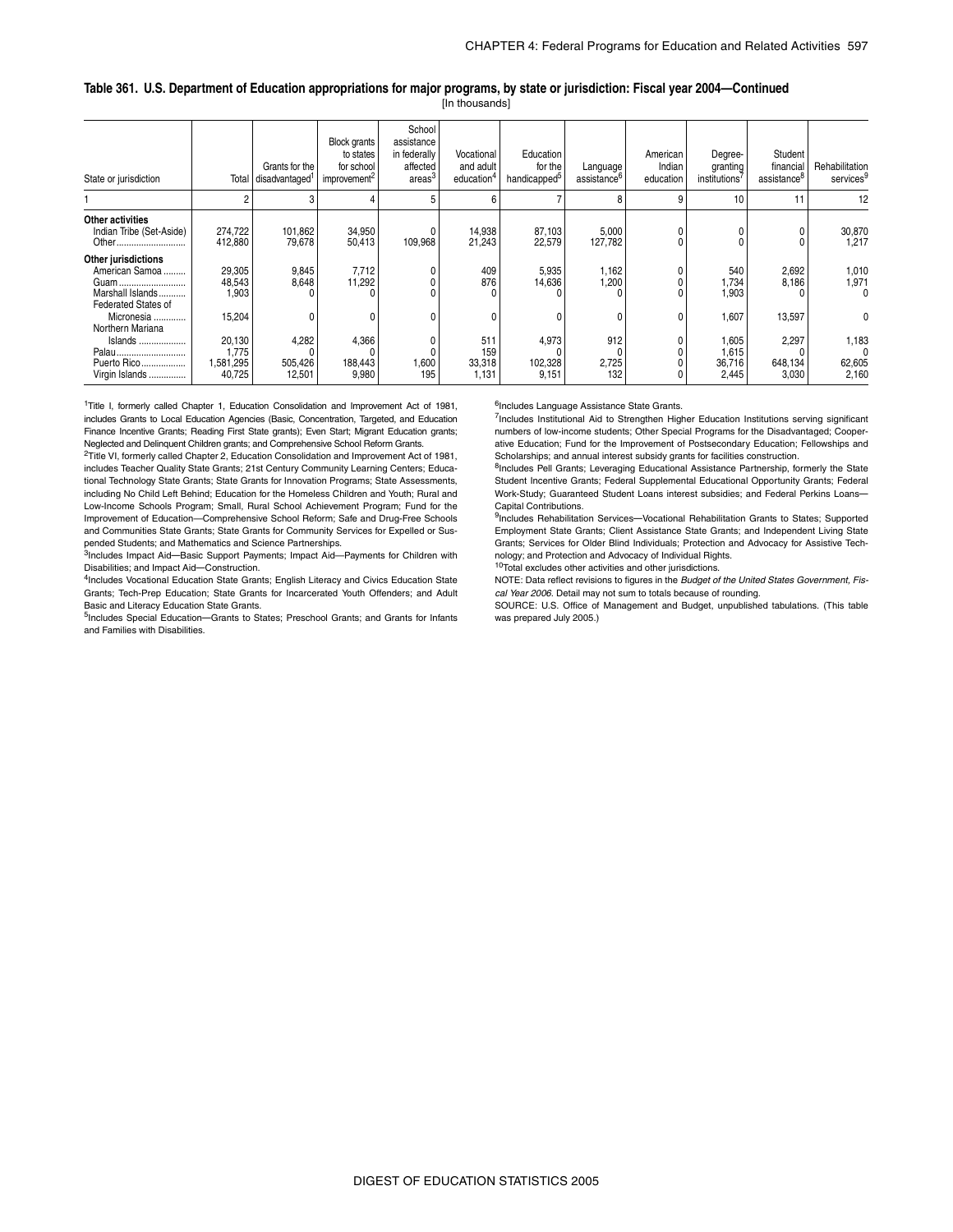#### \_ **Table 362. Appropriations for Title I, No Child Left Behind Act of 2001, by type of appropriation and state or jurisdiction: Fiscal years 2004 and 2005**

[In thousands]

|                                        |                      | Fiscal year 2005     |                              |                       |                  |                 |                 | <b>State Grants</b>  |                          |                              |
|----------------------------------------|----------------------|----------------------|------------------------------|-----------------------|------------------|-----------------|-----------------|----------------------|--------------------------|------------------------------|
|                                        |                      |                      |                              | State agency programs |                  |                 |                 |                      | for Innovative           |                              |
|                                        | Total, fiscal        |                      | Grants to local<br>education | Neglected and         |                  | Comprehensive   |                 | <b>Reading First</b> | Programs,<br>fiscal year | <b>State</b><br>Assessments. |
| State or jurisdiction                  | year 2004            | Total                | agencies                     | Delinquent            | Migrant          | School Reform   | Even Start      | <b>State Grants</b>  | 2005                     | fiscal year 2005             |
| 1.                                     | $\overline{c}$       | 3                    | 4                            | 5                     | 6                | 7               | 8               | 9                    | 10                       | 11                           |
| Total, 50 states and D.C. <sup>2</sup> | \$13,566,485         | \$13,906,260         | \$12.140.934                 | \$47,649              | \$376,580        | \$187,255       | \$195,352       | \$958,489            | \$194,234                | \$389,521                    |
| Total, 50 states, D.C.,                |                      |                      |                              |                       |                  |                 |                 |                      |                          |                              |
| other activities, and                  |                      |                      |                              |                       |                  |                 |                 |                      |                          |                              |
| other jurisdictions                    | 14,288,727           | 14,651,638           | 12,739,571                   | 49,600                | 390,428          | 205,344         | 225,095         | 1,041,600            | 198,400                  | 411,680                      |
|                                        | 216,081              | 223,002              | 194,434                      | 1,202                 | 2,704            | 2,988           | 3,051           | 18,623               | 2,873                    | 6,599                        |
|                                        | 43,743<br>268,007    | 44,767<br>287,362    | 33,703<br>248,135            | 264<br>1,744          | 6,801<br>6,410   | 495<br>3,667    | 1,014<br>3,899  | 2,491<br>23,507      | 985<br>3,839             | 3,624<br>7,809               |
|                                        | 139,907              | 145,535              | 124,322                      | 303                   | 5,142            | 1,881           | 1,927           | 11,961               | 1,758                    | 5,202                        |
|                                        | 2,105,301            | 2,115,160            | 1,782,922                    | 3,240                 | 126,526          | 27,680          | 27,810          | 146,982              | 24,373                   | 33,527                       |
|                                        |                      |                      |                              |                       |                  |                 |                 |                      |                          |                              |
| Connecticut                            | 137,375<br>124,009   | 146,309<br>121,985   | 123,665                      | 483<br>1,077          | 7,457<br>2,996   | 1,917<br>1,772  | 1,911<br>1,618  | 10,877<br>6,928      | 2,924<br>2,212           | 6,663<br>5,771               |
|                                        | 36,949               | 38,414               | 107,594<br>33,817            | 294                   | 303              | 495             | 1,014           | 2,491                | 985                      | 3,643                        |
| District of Columbia                   | 54,513               | 54,866               | 49,954                       | 138                   | 438              | 732             | 1,014           | 2,590                | 985                      | 3,332                        |
|                                        | 672,757              | 707,175              | 609,443                      | 1,709                 | 22,742           | 8,722           | 9,666           | 54,893               | 10,170                   | 15,739                       |
|                                        |                      |                      |                              |                       |                  |                 |                 |                      |                          |                              |
|                                        | 436,563              | 455,777              | 401,779                      | 1,090                 | 8,643<br>739     | 6,129<br>669    | 6,314           | 31,822               | 5,804                    | 10,270                       |
|                                        | 49,294<br>52,447     | 53,414<br>52,558     | 47,518<br>42,115             | 244<br>184            | 4,536            | 690             | 1,014<br>1,014  | 3,229<br>4,020       | 985<br>985               | 3,942<br>4,201               |
|                                        | 583,772              | 597,357              | 538,448                      | 1,971                 | 2,333            | 8,371           | 8,402           | 37,833               | 8,309                    | 13,407                       |
|                                        | 193,848              | 198,259              | 172,071                      | 1,207                 | 5,166            | 2,869           | 2,650           | 14,295               | 4,160                    | 8,211                        |
|                                        |                      |                      |                              |                       |                  |                 |                 |                      |                          |                              |
|                                        | 74,907               | 73,979               | 63,983                       | 518                   | 1,669            | 1,132           | 1,014           | 5,663                | 1,814                    | 5,272                        |
|                                        | 103,490<br>200,066   | 101,097<br>215,023   | 80,341<br>185,539            | 400<br>772            | 11,548<br>7,160  | 1,352<br>2,731  | 1,214<br>2,923  | 6,242<br>15,897      | 1,793<br>2,564           | 5,246<br>6,211               |
|                                        | 305,048              | 313,969              | 277,777                      | 1,233                 | 2,408            | 4,130           | 4,401           | 24,020               | 3,024                    | 6,788                        |
|                                        | 52,341               | 55,920               | 48,790                       | 194                   | 2,087            | 704             | 1,014           | 3,131                | 985                      | 3,975                        |
|                                        |                      |                      |                              |                       |                  |                 |                 |                      |                          |                              |
|                                        | 182,573              | 190,256              | 171,796                      | 1,140                 | 524              | 2,645           | 2,721           | 11,430               | 3,593                    | 7,500                        |
| Massachusetts                          | 260,543              | 255,654              | 230,405                      | 1,728                 | 1,775            | 3,578           | 3,507           | 14,660               | 3,862                    | 7,837                        |
|                                        | 467,795<br>120,343   | 485,184<br>123,757   | 434,040<br>108,893           | 592<br>176            | 8,546<br>2,357   | 6,560<br>1,729  | 6,717<br>1,654  | 28,730<br>8,948      | 6,703<br>3,271           | 11,396<br>7,097              |
|                                        | 184,211              | 190,685              | 167,439                      | 764                   | 1,358            | 2,496           | 2,590           | 16,038               | 1,952                    | 5,445                        |
|                                        |                      |                      |                              |                       |                  |                 |                 |                      |                          |                              |
|                                        | 211,578              | 222,339              | 196,279                      | 1,298                 | 1,618            | 3,072           | 3,069           | 17,003               | 3,668                    | 7,594                        |
|                                        | 46,588               | 47,378               | 41,625                       | 134                   | 953              | 596             | 1,014           | 3,057                | 985                      | 3,720                        |
|                                        | 59,602<br>72,791     | 62,092<br>76,563     | 50,867<br>67,770             | 263<br>268            | 5,133<br>224     | 819<br>990      | 1,014<br>1,076  | 3,996<br>6,234       | 1,135<br>1,481           | 4,421<br>4,856               |
| New Hampshire                          | 33,838               | 36,742               | 32,310                       | 324                   | 142              | 460             | 1,014           | 2,491                | 985                      | 4,035                        |
|                                        |                      |                      |                              |                       |                  |                 |                 |                      |                          |                              |
| New Jersey                             | 298,627              | 302,752              | 271,609                      | 2,548                 | 2,034            | 4,358           | 4,141           | 18,062               | 5,544                    | 9,944                        |
| New Mexico                             | 130,624              | 123,757              | 109,295                      | 324                   | 865              | 1,781           | 1,700           | 9,792                | 1,306                    | 4,636                        |
| North Carolina                         | 1,374,190<br>315,388 | 1,355,345<br>331,745 | 1,232,206<br>287,345         | 3,143<br>854          | 9,468<br>6,952   | 18,841<br>4,462 | 19,191<br>4,560 | 72,497<br>27,573     | 11,760<br>5,308          | 17,730<br>9,648              |
| North Dakota.                          | 34,672               | 36,395               | 32,136                       | 69                    | 221              | 464             | 1,014           | 2,491                | 985                      | 3,488                        |
|                                        |                      |                      |                              |                       |                  |                 |                 |                      |                          |                              |
|                                        | 450,223              | 432,138              | 385,984                      | 2,685                 | 2,466            | 6,656           | 5,981           | 28,367               | 7,355                    | 12,212                       |
| Oklahoma                               | 162,251              | 160,319              | 140,047                      | 589                   | 2,010            | 2,259           | 2,157           | 13,256               | 2,248                    | 5,815                        |
| Pennsylvania                           | 160,699<br>489,460   | 152,461<br>534,771   | 124,284<br>476,974           | 1,251<br>977          | 12,899<br>10,390 | 2,222<br>7,036  | 1,919<br>7,467  | 9,886<br>31,928      | 2,217<br>7,536           | 5,777<br>12,439              |
| Rhode Island                           | 51,457               | 53,522               | 47,986                       | 509                   | 69               | 759             | 1,014           | 3,184                | 985                      | 3,810                        |
|                                        |                      |                      |                              |                       |                  |                 |                 |                      |                          |                              |
| South Carolina                         | 187,750              | 201,109              | 178,282                      | 1,261                 | 536              | 2,668           | 2,819           | 15,542               | 2,646                    | 6,314                        |
| South Dakota                           | 39,789               | 41,226               | 36,167                       | 244                   | 815              | 495             | 1,014           | 2,491                | 985                      | 3,639                        |
|                                        | 227,346<br>1,309,714 | 230,018<br>1,370,937 | 203,229<br>1,173,904         | 472<br>2,742          | 531<br>57,381    | 3,234<br>17,685 | 3,220<br>18,550 | 19,332<br>100,675    | 3,587<br>15,713          | 7,492<br>22,681              |
|                                        | 60,677               | 65,480               | 55,430                       | 677                   | 1,736            | 884             | 1,014           | 5,740                | 1,817                    | 5,276                        |
|                                        |                      |                      |                              |                       |                  |                 |                 |                      |                          |                              |
|                                        | 32,987               | 34,080               | 29,144                       | 397                   | 608              | 426             | 1,014           | 2,491                | 985                      | 3,472                        |
|                                        | 221,503              | 242,750              | 216,198                      | 977                   | 793              | 3,377           | 3,409           | 17,996               | 4,635                    | 8,805                        |
| Washington<br>West Virginia            | 208,448<br>105,989   | 213,876<br>114,096   | 176,327<br>103,025           | 710<br>475            | 15,455<br>84     | 2,934           | 2,756           | 15,695               | 3,924<br>1,027           | 7,915                        |
|                                        | 179,775              | 181,537              | 162,951                      | 1,240                 | 614              | 1,492<br>2,702  | 1,615<br>2,519  | 7,405<br>11,512      | 3,522                    | 4,286<br>7,412               |
|                                        | 34,633               | 35,366               | 30,640                       | 549                   | 217              | 455             | 1,014           | 2,491                | 985                      | 3,400                        |
|                                        |                      |                      |                              |                       |                  |                 |                 |                      |                          |                              |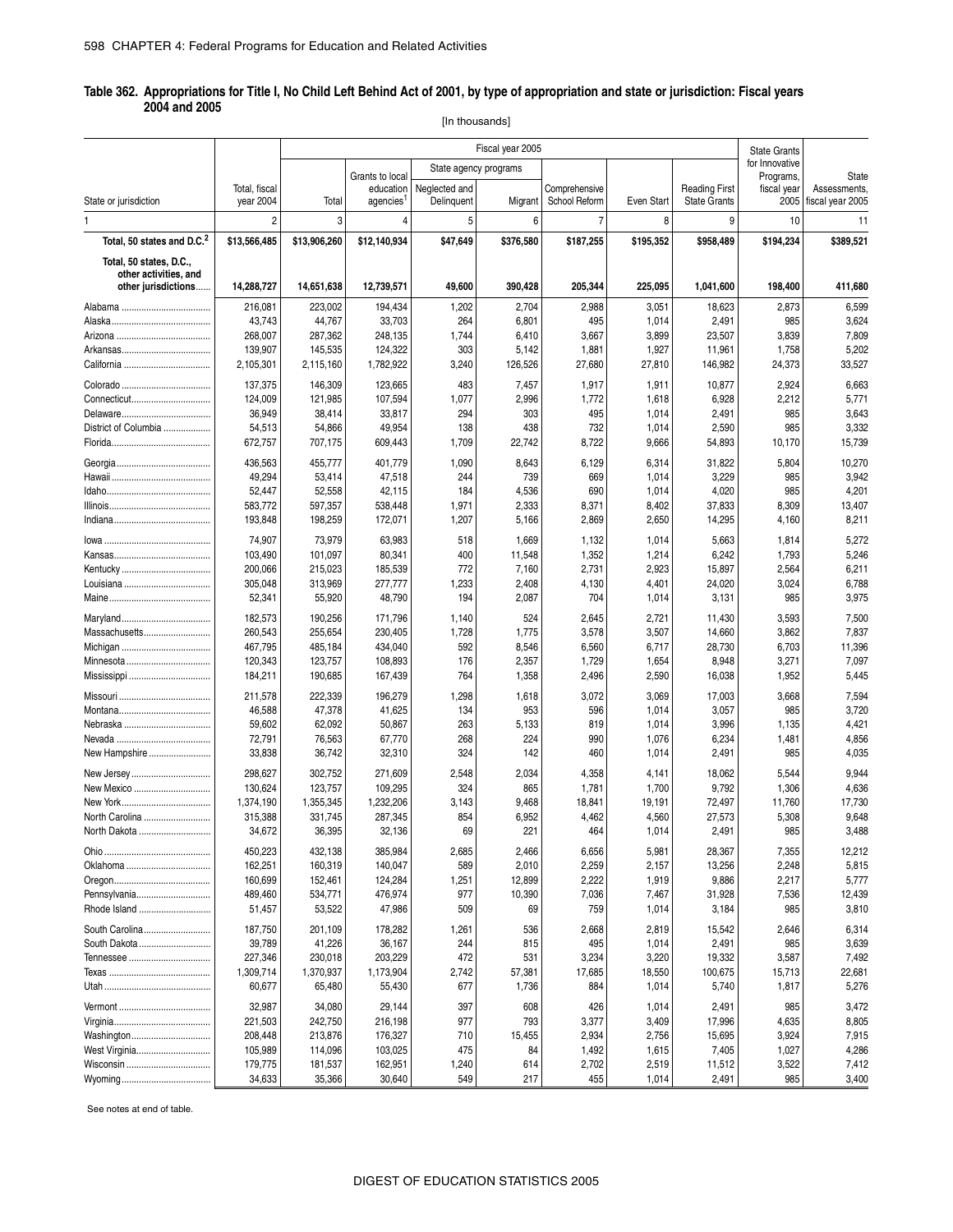#### **Table 362. Appropriations for Title I, No Child Left Behind Act of 2001, by type of appropriation and state or jurisdiction: Fiscal years 2004 and 2005—Continued**

[In thousands]

|                                                                                             |                                              |                                               |                                              |                             | <b>State Grants</b>   |                                  |                                   |                                             |                                   |                                       |
|---------------------------------------------------------------------------------------------|----------------------------------------------|-----------------------------------------------|----------------------------------------------|-----------------------------|-----------------------|----------------------------------|-----------------------------------|---------------------------------------------|-----------------------------------|---------------------------------------|
|                                                                                             |                                              |                                               | Grants to local                              |                             | State agency programs |                                  |                                   |                                             | for Innovative<br>Programs,       | State                                 |
| State or jurisdiction                                                                       | Total, fiscal<br>vear 2004                   | Total                                         | education<br>agencies'                       | Neglected and<br>Delinguent | Migrant               | Comprehensive<br>School Reform   | Even Start                        | <b>Reading First</b><br><b>State Grants</b> | fiscal year                       | Assessments,<br>2005 fiscal year 2005 |
|                                                                                             |                                              | 3                                             |                                              |                             | 6                     |                                  |                                   |                                             | 10                                | 11                                    |
| Other activities<br>Indian Tribe Set-Aside<br>Other nonstate allocations                    | 101,862<br>79,678                            | 102,599<br>80,221                             | 91,322<br>8,436                              | 1,240                       | 10.000                | 1,567<br>9.103                   | 4,502<br>16,631                   | 5,208<br>34,810                             |                                   | 2,000<br>11,680                       |
| Other jurisdictions<br>American Samoa<br>Northern Marianas<br>Puerto Rico<br>Virgin Islands | 9,845<br>8,648<br>4,282<br>505,426<br>12,501 | 10,554<br>9,411<br>4,453<br>524,699<br>13,441 | 8,462<br>7,546<br>3,660<br>467,838<br>11,371 | 711                         | 3,849                 | 132<br>117<br>60<br>6,932<br>177 | 307<br>274<br>133<br>7,484<br>412 | 1,653<br>1,474<br>600<br>37,885<br>1,481    | 263<br>566<br>177<br>2,778<br>382 | 379<br>815<br>256<br>6,479<br>551     |

<sup>1</sup>Includes Basic, Concentration, Targeted, and Education Finance Incentive Grants. 2Total excludes other activities and other jurisdictions.

NOTE: Detail may not sum to totals because of rounding. These are preliminary estimates for fiscal year 2005.

SOURCE: U.S. Department of Education, Budget Service, Elementary, Secondary, and Vocational Education Analysis Division, unpublished tabulations. (This table was prepared July 2005.)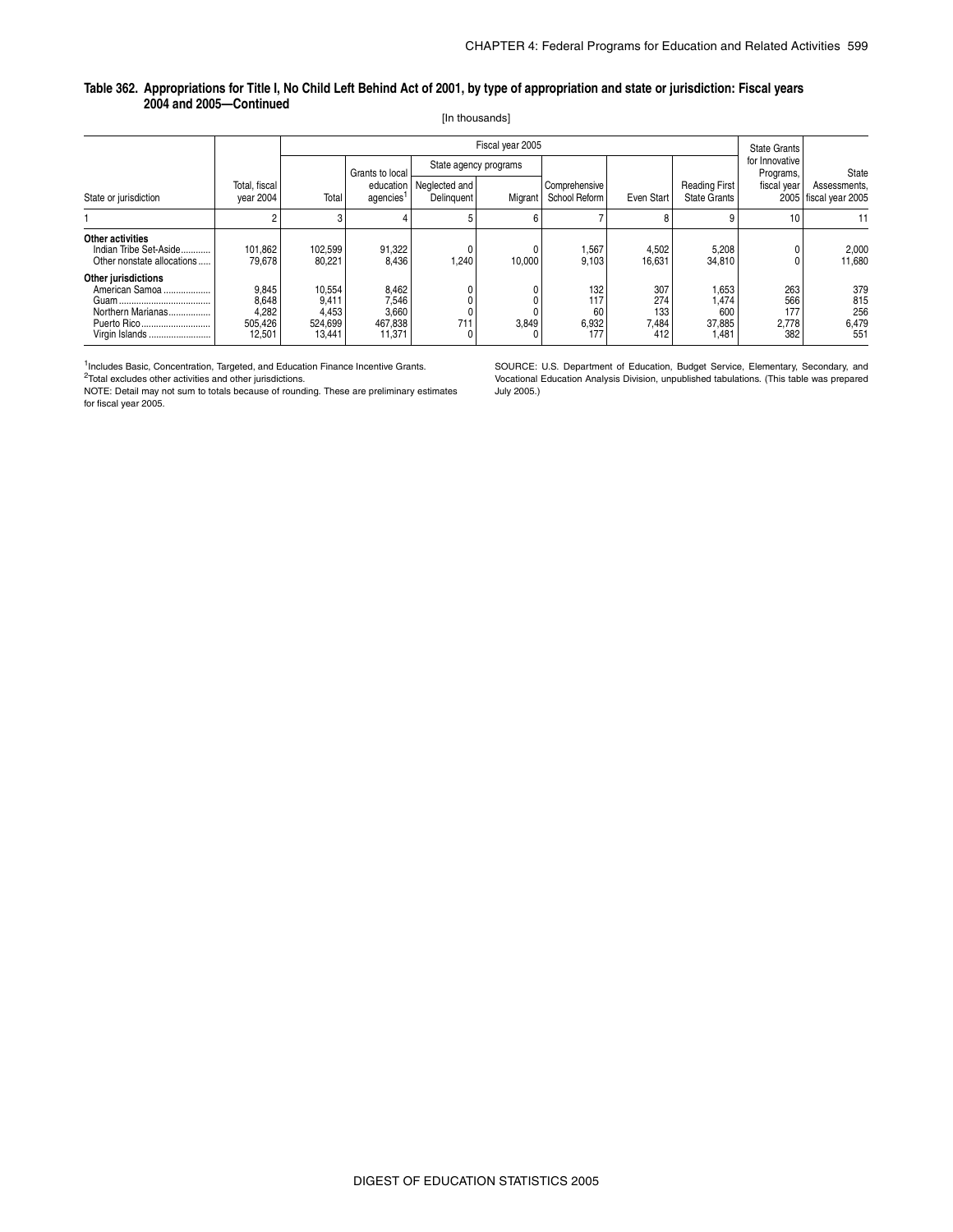#### \_ **Table 363. U.S. Department of Agriculture obligations for child nutrition programs, by state or jurisdiction: Fiscal years 2003 and 2004**

[In thousands of dollars]

|                            |                            |                      |              |                           | Fiscal year 2004  |                                     |                                                                   |                         |                        |
|----------------------------|----------------------------|----------------------|--------------|---------------------------|-------------------|-------------------------------------|-------------------------------------------------------------------|-------------------------|------------------------|
| State or jurisdiction      | Total, fiscal<br>year 2003 | Total                | Special milk | School lunch <sup>1</sup> | School breakfast  | State<br>administrative<br>expenses | Commodities<br>and cash<br>in lieu of<br>commodities <sup>2</sup> | Child and<br>adult care | Summer<br>food service |
| 1                          | 2                          | 3                    | 4            | 5                         | 6                 | $\overline{7}$                      | 8                                                                 | 9                       | 10                     |
| United States <sup>3</sup> | \$11,072,230               |                      | \$14,371     | \$6,495,288               | \$1,732,059       | \$136,667                           | \$988,881                                                         | \$1,932,125             |                        |
|                            |                            | \$11,545,006         |              |                           |                   |                                     |                                                                   |                         | \$245,614              |
|                            | 218,757                    | 216,062              | 58           | 127,226                   | 34,236            | 2,641                               | 14,742                                                            | 32,785                  | 4,373                  |
|                            | 30,965                     | 31,145               | 8            | 18,293                    | 3,598             | 516                                 | 1,511                                                             | 6,876                   | 343                    |
|                            | 225,404<br>132,302         | 242,291<br>135,003   | 126<br>26    | 143,895<br>74,373         | 36,114<br>23,396  | 2,801<br>1,736                      | 16,012<br>9,996                                                   | 42,104<br>23,428        | 1,239<br>2,048         |
|                            | 1,434,712                  | 1,493,347            | 687          | 892,272                   | 229,241           | 17,158                              | 106,217                                                           | 232,699                 | 15,074                 |
|                            | 105,213                    | 109,780              | 136          | 66,229                    | 13,490            | 1,443                               | 8,076                                                             | 19,602                  | 805                    |
|                            | 88,247                     | 89,000               | 355          | 54,357                    | 11,598            | 1,096                               | 10,932                                                            | 9,870                   | 791                    |
|                            | 28,525                     | 30,731               | 33           | 14,135                    | 3,852             | 509                                 | 2,362                                                             | 8,525                   | 1,316                  |
| District of Columbia       | 26,330                     | 38,099               | 6            | 14,398                    | 3,808             | 417                                 | 13,968                                                            | 3,121                   | 2,382                  |
|                            | 638,052                    | 655,189              | 89           | 376,648                   | 103,116           | 7,223                               | 51,907                                                            | 99,946                  | 16,260                 |
|                            | 442,516                    | 482,052              | 28           | 261,885                   | 84,096            | 5,172                               | 48,973                                                            | 70,993                  | 10,905                 |
|                            | 45,378                     | 43,172               | 8            | 28,001                    | 6,336             | 622                                 | 2,818                                                             | 4,648                   | 740                    |
|                            | 46,057                     | 48,530               | 201          | 30,546                    | 7,019             | 612                                 | 3,434                                                             | 4,395                   | 2,323                  |
|                            | 437,349                    | 446,795              | 2,671        | 255,714                   | 43,093            | 5,629                               | 38,193                                                            | 91,681                  | 9,815                  |
|                            | 188,472                    | 205,058              | 288          | 118,015                   | 26,511            | 2,281                               | 25,537                                                            | 28,532                  | 3,894                  |
|                            | 99,987                     | 99,363               | 95           | 55,782                    | 11,418            | 1,281                               | 11,363                                                            | 18,384                  | 1,040                  |
|                            | 102,728                    | 110,506              | 136          | 56,285                    | 13,438            | 1,469                               | 8,816                                                             | 28,900                  | 1,461                  |
| Kentucky                   | 186,933                    | 200,009              | 103          | 111,633                   | 37,571            | 2,262                               | 17,429                                                            | 23,675                  | 7,336                  |
|                            | 276,131                    | 290,600              | 46           | 156,763                   | 49,631            | 3,431                               | 22,438                                                            | 51,246                  | 7,045                  |
|                            | 38,547                     | 39,258               | 79           | 19,940                    | 5,124             | 626                                 | 3,231                                                             | 9,457                   | 801                    |
| Maryland                   | 154,491                    | 155,757              | 414          | 83,998                    | 21,066            | 2,121                               | 12,710                                                            | 31,999                  | 3,448                  |
| Massachusetts              | 180,479                    | 182,209              | 448          | 91,712                    | 22,637            | 2,487                               | 18,127                                                            | 42,156                  | 4,642                  |
|                            | 290,336                    | 294,187              | 765          | 167,524                   | 41,549            | 3,593                               | 28,433                                                            | 48,595                  | 3,729                  |
| Minnesota                  | 179,696                    | 183,696              | 904          | 83,472                    | 18,185            | 2,726                               | 19,685                                                            | 55,948                  | 2,774                  |
|                            | 190,011                    | 197,519              | 6            | 113,322                   | 38,939            | 2,260                               | 13,338                                                            | 25,598                  | 4,055                  |
|                            | 211,783                    | 219,698              | 425          | 121,694                   | 34,239            | 2,535                               | 19,049                                                            | 35,296                  | 6,460                  |
|                            | 33,446                     | 38,599               | 37           | 15,946                    | 3,805             | 584                                 | 8,716                                                             | 8,645                   | 866                    |
| Nebraska                   | 72,924                     | 76,049               | 80           | 35,914                    | 7,054             | 1,178                               | 8,896                                                             | 22,108                  | 819                    |
|                            | 53,818                     | 57,731               | 88           | 38,065                    | 9,426             | 665                                 | 4,738                                                             | 4,015                   | 733                    |
| New Hampshire              | 23,012                     | 24,862               | 195          | 13,544                    | 2,691             | 380                                 | 4,766                                                             | 2,634                   | 653                    |
| New Jersey                 | 223,633                    | 229,955              | 781          | 131,050                   | 22,298            | 2,775                               | 23,340                                                            | 43,021                  | 6,691                  |
| New Mexico                 | 122,330                    | 124,640              | 14           | 57,136                    | 18,708            | 1,739                               | 7,809                                                             | 34,094                  | 5,141                  |
|                            | 782,836                    | 770,045              | 934          | 429,700                   | 101,436           | 9,308                               | 58,453                                                            | 136,674                 | 33,542                 |
| North Carolina             | 365,074                    | 382,468              | 164          | 205,617                   | 62,954            | 4,499                               | 31,466                                                            | 73,019                  | 4,749                  |
| North Dakota               | 25,483                     | 26,006               | 93           | 11,252                    | 2,332             | 510                                 | 2,415                                                             | 8,940                   | 463                    |
|                            | 328,420                    | 349,495              | 724          | 193,723                   | 47,164            | 4,026                               | 41,058                                                            | 57,444                  | 5,357                  |
| Oklahoma                   | 178,656                    | 189,681              | 54           | 93,504                    | 31,218            | 2,430                               | 13,961                                                            | 46,242                  | 2,272                  |
|                            | 115,154                    | 120,755              | 148          | 63,794                    | 22,782            | 1,585                               | 9,085                                                             | 21,721                  | 1,640                  |
| Pennsylvania               | 322,719                    | 347,428              | 710          | 198,589                   | 44,476            | 3,766                               | 37,675                                                            | 49,741                  | 12,471                 |
| Rhode Island               | 33,954                     | 34,112               | 94           | 19,438                    | 4,570             | 536                                 | 2,050                                                             | 6,409                   | 1,016                  |
| South Carolina             | 194.990                    | 206,122              | 10           | 118,039                   | 38,370            | 2,234                               | 17,179                                                            | 22,405                  | 7,886                  |
| South Dakota               | 31,666                     | 32,811               | 37           | 17,558                    | 3,999             | 518                                 | 3,920                                                             | 6,086                   | 694                    |
|                            | 227,281<br>1,196,411       | 246,625<br>1,270,382 | 37<br>73     | 139,614<br>741,731        | 39,009<br>248,395 | 2,908<br>13,088                     | 20,264<br>83,041                                                  | 38,604<br>159,437       | 6,190<br>24,617        |
|                            | 89,676                     | 95,540               | 61           | 52,134                    | 8,786             | 1,336                               | 11,507                                                            | 19,948                  | 1,768                  |
|                            | 17,625                     | 18,005               | 113          | 8,849                     | 2,745             | 351                                 | 1,736                                                             | 3,861                   | 349                    |
|                            | 197,086                    | 211,645              | 233          | 124,205                   | 30,809            | 1,681                               | 22,542                                                            | 26,978                  | 5,196                  |
| Washington                 | 188,073                    | 195,938              | 268          | 108,928                   | 26,674            | 2,443                               | 18,227                                                            | 36,864                  | 2,534                  |
| West Virginia              | 80,555                     | 80,472               | 34           | 42,497                    | 14,958            | 1,107                               | 5,638                                                             | 14,565                  | 1,675                  |
| Wisconsin                  | 151,369                    | 159,232              | 1,223        | 87,785                    | 12,170            | 2,025                               | 19,422                                                            | 33,660                  | 2,948                  |
|                            | 16,639                     | 17,352               | 23           | 8,566                     | 1,930             | 350                                 | 1,683                                                             | 4,553                   | 247                    |
|                            |                            |                      |              |                           |                   |                                     |                                                                   |                         |                        |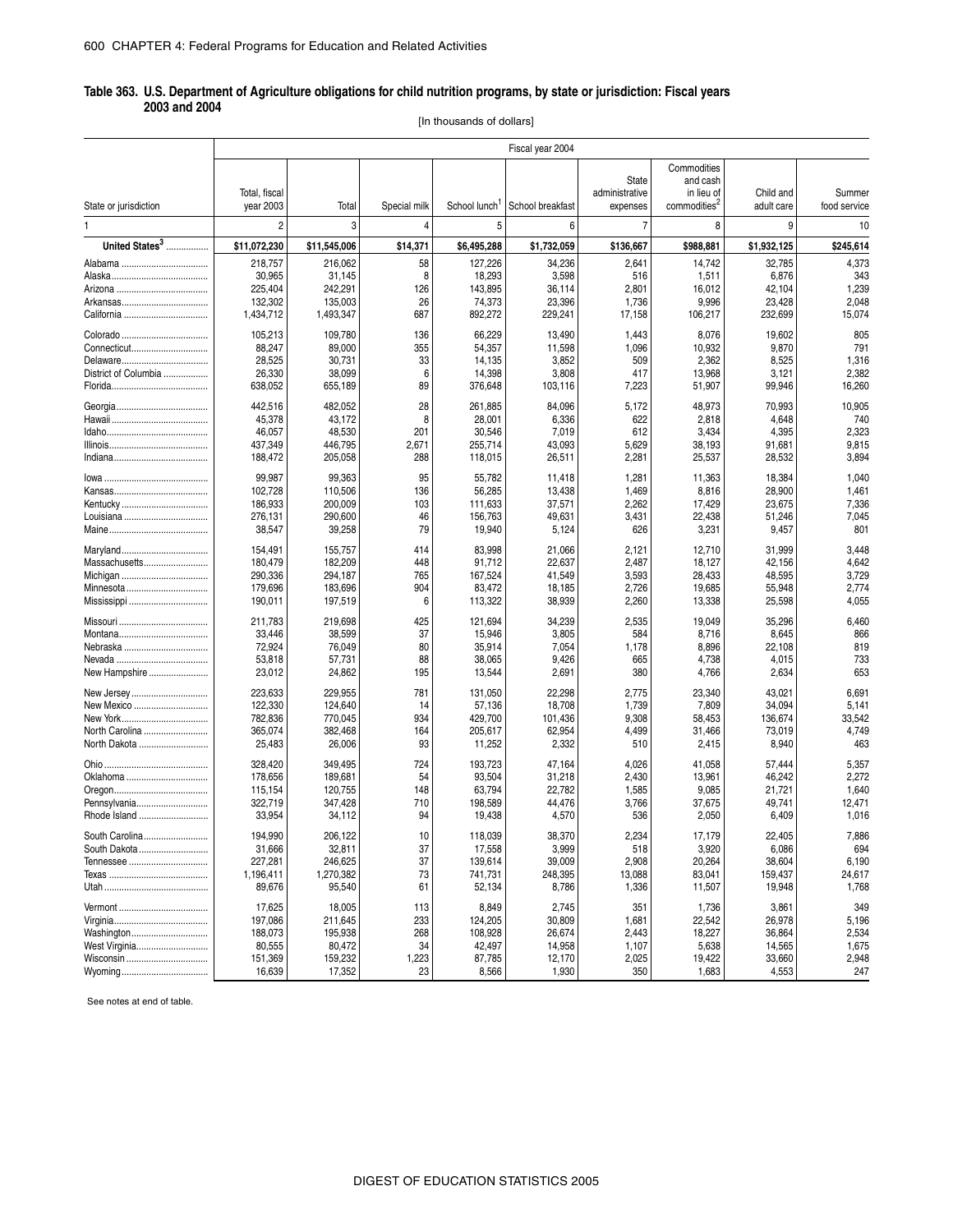#### **Table 363. U.S. Department of Agriculture obligations for child nutrition programs, by state or jurisdiction: Fiscal years 2003 and 2004—Continued**

[In thousands of dollars]

|                                                                                                            |                            | Fiscal year 2004          |              |                           |                                            |                                     |                                                                   |                         |                        |  |  |  |
|------------------------------------------------------------------------------------------------------------|----------------------------|---------------------------|--------------|---------------------------|--------------------------------------------|-------------------------------------|-------------------------------------------------------------------|-------------------------|------------------------|--|--|--|
| State or jurisdiction                                                                                      | Total, fiscal<br>year 2003 | Total                     | Special milk |                           | School lunch <sup>1</sup> School breakfast | State<br>administrative<br>expenses | Commodities<br>and cash<br>in lieu of<br>commodities <sup>2</sup> | Child and<br>adult care | Summer<br>food service |  |  |  |
|                                                                                                            |                            |                           |              | 5                         | 6                                          |                                     | 8                                                                 |                         | 10                     |  |  |  |
| Other activities<br>Administrative costs and<br>other costs<br>Department of Defense<br>dependents schools | 8,833<br>6,774             | 9,576<br>5,341            |              | 0<br>5,328                | ٥<br>12                                    | 772                                 | 8,804                                                             |                         |                        |  |  |  |
| Other jurisdictions                                                                                        | 198,086                    | 194,531                   |              | 119,555                   | 30,181                                     | 2,603                               | 12,867                                                            | 19,949                  | 9,376                  |  |  |  |
| American Samoa<br>Northern Marianas<br>Puerto Rico<br>Virgin Islands                                       | 5,015<br>186,171<br>6,900  | 5,945<br>181,784<br>6,801 |              | 4,340<br>111.077<br>4,138 | 1,353<br>28,131<br>697                     | 213<br>2,145<br>245                 | 12,317<br>550                                                     | 39<br>19,353<br>557     | 8,762<br>614           |  |  |  |
| Undistributed <sup>4</sup>                                                                                 | 24,348                     | 185,323                   | $-396$       | 9,500                     | 24,654                                     | $-472$                              | 36,766                                                            | 103,622                 | 11,648                 |  |  |  |

<sup>1</sup>Includes the Special Meal Assistance program.<br><sup>2</sup>Commodities are based on preliminary food orders for fiscal year 2004.

 ${}^{3}$ Excludes other activities, other jurisdictions, and undistributed.

4Undistributed amount reflects the difference between preliminary state earnings reports and federal obligations as of September 30, 2004. Undistributed amount under school lunch includes obligations for American Samoa and the Northern Marianas Islands.

NOTE: Data are based on obligations as reported September 30, 2004. Detail may not sum to totals because of rounding.

SOURCE: U.S. Department of Agriculture, Food and Nutrition Service, Budget Division, unpublished tabulations. (This table was prepared July 2005.)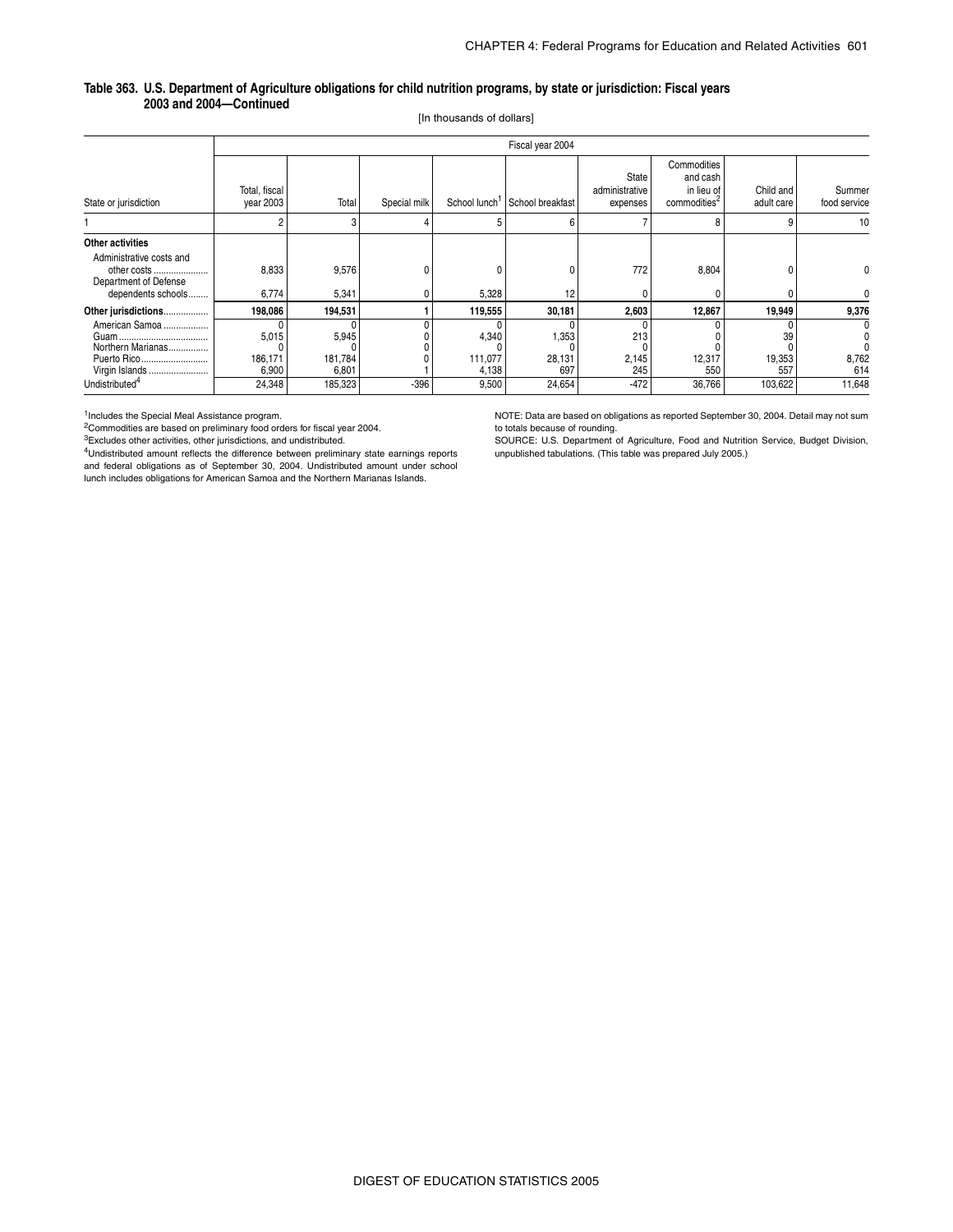| Table 364. U.S. Department of Health and Human Services allocations for Head Start and enrollment in Head Start, by state or jurisdiction: Fiscal |  |  |
|---------------------------------------------------------------------------------------------------------------------------------------------------|--|--|
| years 2001 through 2004                                                                                                                           |  |  |

|                       | 2001                        |                         | 2002                        |                         | 2003                        |                         | 2004                        |                         |  |
|-----------------------|-----------------------------|-------------------------|-----------------------------|-------------------------|-----------------------------|-------------------------|-----------------------------|-------------------------|--|
| State or jurisdiction | Allocations<br>in thousands | Enrollment <sup>1</sup> | Allocations<br>in thousands | Enrollment <sup>2</sup> | Allocations<br>in thousands | Enrollment <sup>3</sup> | Allocations<br>in thousands | Enrollment <sup>4</sup> |  |
| 1                     | $\overline{c}$              | 3                       | 4                           | 5                       | 6                           | 7                       | 8                           | 9                       |  |
|                       | \$5,346,145                 | 804,598                 | \$5,627,581                 | 810,472                 | \$5,739,294                 | 808,140                 | \$5,828,994                 | 797,579                 |  |
|                       | 95,374                      | 16,498                  | 100,154                     | 16,529                  | 103,588                     | 16,509                  | 105,500                     | 16,374                  |  |
|                       |                             |                         |                             |                         |                             |                         |                             |                         |  |
|                       | 11,656                      | 1,586                   | 12,104                      | 1,839                   | 12,126                      | 1,817                   | 12,353                      | 1,634                   |  |
|                       | 89,629                      | 12,865                  | 96,913                      | 13,297                  | 100,174                     | 13,215                  | 102,023                     | 13,215                  |  |
|                       | 57,381                      | 10,818                  | 61,024                      | 10,930                  | 62,645                      | 10,915                  | 63,808                      | 10,879                  |  |
|                       | 758,591                     | 97,667                  | 801,430                     | 98,687                  | 811,487                     | 98,767                  | 823,694                     | 98,933                  |  |
|                       | 61,805                      | 9,826                   | 65,716                      | 9,872                   | 66,428                      | 9,843                   | 67,676                      | 9,820                   |  |
|                       | 47,931                      | 7,207                   | 49,985                      | 7,224                   | 50,604                      | 7,129                   | 51,401                      | 7,148                   |  |
|                       | 11,831                      | 2,243                   | 12,286                      | 2,231                   | 12,537                      | 2,214                   | 12,771                      | 2,197                   |  |
|                       | 23,203                      | 3,343                   | 24,091                      | 3,403                   | 24,408                      | 3,403                   | 24,865                      | 3,403                   |  |
|                       | 236,056                     | 34,657                  | 252,370                     | 35,610                  | 255,501                     | 35,350                  | 260,307                     | 35,574                  |  |
|                       |                             |                         |                             |                         |                             |                         |                             |                         |  |
|                       | 151,340                     | 23,140                  | 161,740                     | 23,414                  | 163,757                     | 23,400                  | 166,837                     | 23,450                  |  |
|                       | 21,166                      | 3,073                   | 21,977                      | 3,073                   | 22,248                      | 3,063                   | 22,665                      | 3,063                   |  |
|                       | 20,158                      | 2,890                   | 21,663                      | 3,347                   | 21,820                      | 2,939                   | 22,411                      | 2,957                   |  |
|                       | 248,855                     | 39,805                  | 259,780                     | 39,619                  | 263,047                     | 39,640                  | 267,111                     | 39,672                  |  |
|                       | 85,241                      | 14,256                  | 88,667                      | 14,145                  | 93,523                      | 14,148                  | 95,093                      | 14,234                  |  |
|                       | 47,381                      | 7,689                   | 49,495                      | 7,620                   | 50,109                      | 7,717                   | 51,050                      | 7,775                   |  |
|                       | 44,951                      | 7,897                   | 47,909                      | 8,013                   | 49,503                      | 7,924                   | 50,433                      | 7,949                   |  |
|                       | 99,054                      | 16,419                  | 103,473                     | 16,190                  | 104,829                     | 16,091                  | 106,799                     | 16,071                  |  |
|                       | 128,484                     | 21,969                  | 135,048                     | 22,136                  | 141,892                     | 22,108                  | 144,497                     | 21,982                  |  |
|                       |                             |                         |                             |                         |                             |                         |                             |                         |  |
|                       | 24,770                      | 3,958                   | 26,661                      | 4,002                   | 26,991                      | 3,970                   | 27,344                      | 3,979                   |  |
|                       | 71,713                      | 10,487                  | 74,929                      | 10,527                  | 75,851                      | 10,235                  | 77,277                      | 10,344                  |  |
|                       | 99,675                      | 13,004                  | 104,182                     | 13,040                  | 105,476                     | 12,981                  | 107,299                     | 13,011                  |  |
|                       | 215,873                     | 35,112                  | 225,290                     | 35,269                  | 228,045                     | 35,099                  | 232,215                     | 35,124                  |  |
|                       | 65,523                      | 10,164                  | 69,643                      | 10,331                  | 70,369                      | 10,332                  | 71,119                      | 10,339                  |  |
|                       | 149,606                     | 26,624                  | 155,259                     | 26,742                  | 157,165                     | 26,762                  | 160,121                     | 26,754                  |  |
|                       | 108,305                     | 17,718                  | 113,256                     | 17,646                  | 115,663                     | 17,573                  | 117,837                     | 17,473                  |  |
|                       | 18,944                      | 2,971                   | 20,117                      | 2,982                   | 20,365                      | 2,952                   | 20,747                      | 2,945                   |  |
|                       | 32,142                      | 4,982                   | 34,580                      | 5,252                   | 35,008                      | 5,203                   | 35,709                      | 5,080                   |  |
|                       | 18,367                      | 2,694                   | 19,786                      | 2,754                   | 23,315                      | 2,754                   | 23,698                      | 2,754                   |  |
|                       | 12,388                      | 1,632                   | 12,861                      | 1,632                   | 13,018                      | 1,632                   | 13,257                      | 1,632                   |  |
|                       | 120,245                     | 15,329                  | 125,176                     | 15,262                  | 126,711                     | 15,099                  | 127,761                     | 15,130                  |  |
|                       | 45,919                      | 7,618                   | 49,185                      | 7,749                   | 50,852                      | 7,651                   | 51,790                      | 7,451                   |  |
|                       | 398,522                     | 48,952                  | 418,239                     | 49,493                  | 422,350                     | 49,473                  | 430,086                     | 49,300                  |  |
|                       | 124,580                     | 18,991                  | 132,667                     | 19,202                  | 137,403                     | 19,125                  | 139,360                     | 19,098                  |  |
|                       | 15,750                      | 2,287                   | 16,036                      | 2,307                   | 16,697                      | 2,357                   | 17,009                      | 2,353                   |  |
|                       | 226,942                     | 38,072                  | 236,999                     | 38,081                  | 239,770                     | 38,017                  |                             | 38,029                  |  |
|                       | 72,190                      | 13,228                  | 76,910                      | 13,460                  | 78,784                      | 13,474                  | 244,102<br>80,249           | 13,474                  |  |
|                       |                             |                         |                             |                         |                             |                         |                             |                         |  |
|                       | 54,785                      | 9,129                   | 57,105                      | 9,199                   | 57,704                      | 9,052                   | 58,893                      | 8,716                   |  |
|                       | 209,346                     | 31,104                  | 219,115                     | 30,986                  | 222,603                     | 30,908                  | 226,002                     | 30,868                  |  |
|                       | 20,412                      | 3,150                   | 21,184                      | 3,150                   | 21,446                      | 3,150                   | 21,802                      | 3,150                   |  |
|                       | 74,963                      | 12,184                  | 78,507                      | 12,248                  | 80,223                      | 12,248                  | 81,718                      | 12,248                  |  |
|                       | 17,513                      | 2,925                   | 18,079                      | 2,827                   | 18,301                      | 2,827                   | 18,644                      | 2,827                   |  |
|                       | 107,146                     | 16,344                  | 112,344                     | 16,507                  | 116,072                     | 16,473                  | 118,217                     | 16,437                  |  |
|                       | 429,075                     | 67,572                  | 454,292                     | 67,664                  | 475,422                     | 67,764                  | 474,092                     | 67,785                  |  |
|                       | 35,858                      | 5,403                   | 36,270                      | 5,527                   | 36,709                      | 5,527                   | 37,399                      | 5,518                   |  |
|                       | 12,553                      | 1,573                   | 13,023                      | 1,573                   | 13,183                      | 1,573                   | 13,429                      | 1,569                   |  |
|                       | 89,890                      | 13,612                  | 95,366                      | 13,772                  | 96,214                      | 13,768                  | 98,142                      | 13,768                  |  |
|                       | 92,257                      | 11,106                  | 97,247                      | 11,167                  | 98,022                      | 11,001                  | 100,193                     | 1,118                   |  |
|                       | 46,713                      | 7,590                   | 48,625                      | 7,650                   | 49,227                      | 7,650                   | 50,152                      | 7,650                   |  |
|                       | 83,337                      | 13,478                  | 86,941                      | 13,489                  | 88,082                      | 13,515                  | 89,784                      | 13,532                  |  |
|                       | 10,760                      | 1,757                   | 11,882                      | 1,803                   | 12,028                      | 1,803                   | 12,252                      | 1,793                   |  |
|                       |                             |                         |                             |                         |                             |                         |                             |                         |  |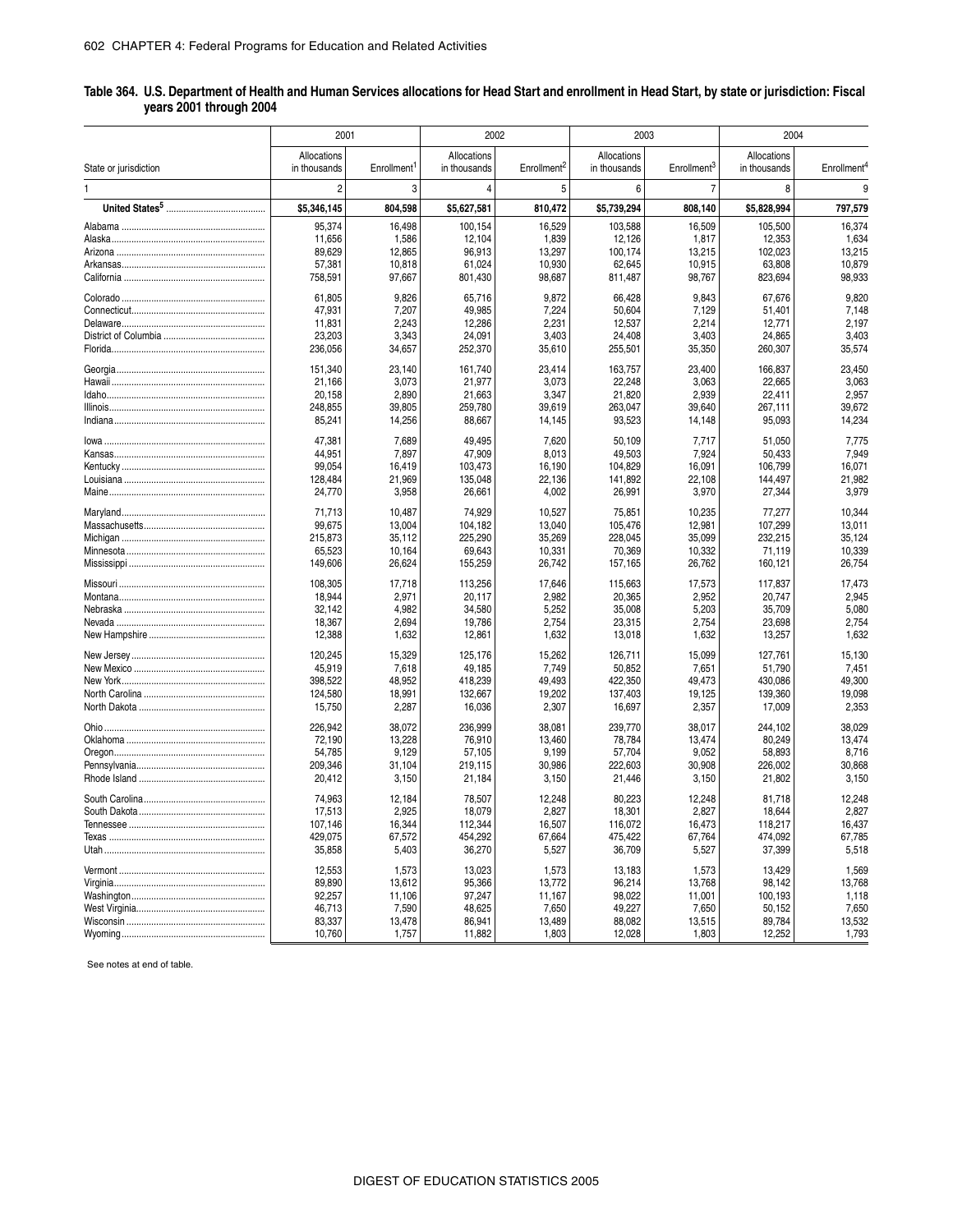#### **Table 364. U.S. Department of Health and Human Services allocations for Head Start and enrollment in Head Start, by state or jurisdiction: Fiscal years 2001 through 2004—Continued**

|                                                                                                                    | 2001                        |                          | 2002                          |                          |                                                   | 2003                     | 2004                                              |                         |  |
|--------------------------------------------------------------------------------------------------------------------|-----------------------------|--------------------------|-------------------------------|--------------------------|---------------------------------------------------|--------------------------|---------------------------------------------------|-------------------------|--|
| State or jurisdiction                                                                                              | Allocations<br>in thousands | Enrollment <sup>1</sup>  | Allocations<br>in thousands   | Enrollment               | Allocations<br>in thousands                       | Enrollment <sup>3</sup>  | Allocations<br>in thousands                       | Enrollment <sup>4</sup> |  |
|                                                                                                                    |                             |                          |                               |                          |                                                   |                          |                                                   |                         |  |
| <b>Other activities</b>                                                                                            |                             |                          |                               |                          |                                                   |                          |                                                   |                         |  |
| American Indian/Alaska Native programs<br>Training and other assistance<br>Research, demonstration, and evaluation | 246.905<br>171.289<br>-     | 33,355<br>23,632         | 257,815<br>210,255<br>181.794 | 33,850<br>23,837         | 260.201<br>183.412<br>169,688<br>20,000<br>26,051 | 33,609<br>23.802         | 264.621<br>186.704<br>174,078<br>20,000<br>39,746 | 33.154<br>23.737        |  |
|                                                                                                                    | 240,376                     | 43,650                   | 259,125                       | 44,290                   | 268,137                                           | 44,057                   | 261,973                                           | 41,500                  |  |
|                                                                                                                    | 216.476<br>14,381<br>9,519  | 35,894<br>6,209<br>1,547 | 234,304<br>14,943<br>9,878    | 36,920<br>6,209<br>1,161 | 243.016<br>15,128<br>9,992                        | 36,687<br>6,209<br>1.161 | 246.792<br>7,262<br>7,919                         | 37,498<br>3,060<br>942  |  |

—Not available.

†Not applicable.

<sup>1</sup>The distribution of enrollment by age was as follows: 4 percent were 5 years old and over; 54 percent were 4-year-olds; 35 percent were 3-year-olds; and 7 percent were under 3 years of age. Handicapped children accounted for 13 percent in Head Start programs. The racial/ethnic composition was American Indian/Alaska Native, 4 percent; Hispanic, 30 percent; Black, 34 percent; White, 30 percent; Asian, 2 percent; and Hawaiian/Pacific Islander, 1 percent.

 $2$ The distribution of enrollment by age was as follows: 5 percent were 5 years old and over; 52 percent were 4-year-olds; 36 percent were 3-year-olds; and 7 percent were under 3 years of age. Handicapped children accounted for 13 percent in Head Start programs. The racial/ethnic composition was American Indian/Alaska Native, 3 percent; Hispanic, 30 percent; Black, 33 percent; White, 28 percent; Asian, 2 percent; and Hawaiian/Pacific Islander, 1 percent.

 $3$ The distribution of enrollment by age was as follows: 5 percent were 5 years old and over; 53 percent were 4-year-olds; 34 percent were 3-year-olds; and 8 percent were under 3

years of age. Handicapped children accounted for 12.5 percent in Head Start programs. The racial/ethnic composition was American Indian/Alaska Native, 3.1 percent; Hispanic, 30.5 percent; Black, 31.5 percent; White, 27.9 percent; Asian, 1.8 percent; and Hawaiian/ Pacific Islander, 1.0 percent.

<sup>4</sup>The distribution of enrollment by age was as follows: 5 percent were 5 years old and over; 52 percent were 4-year-olds; 34 percent were 3-year-olds; and 9 percent were under 3 years of age. Handicapped children accounted for 12.7 percent in Head Start programs. The racial/ethnic composition was American Indian/Alaska Native, 3.1 percent; Hispanic, 31.2 percent; Black, 31.1 percent; White, 26.9 percent; Asian, 1.8 percent; Hawaiian/ Pacific Islander; 0.9 percent; and multiracial/other, 5.0 percent.

5Excludes other activities and other jurisdictions.

NOTE: Detail may not sum to totals because of rounding.

SOURCE: U.S. Department of Health and Human Services, Office of Human Development Services, unpublished tabulations. (This table was prepared July 2005.)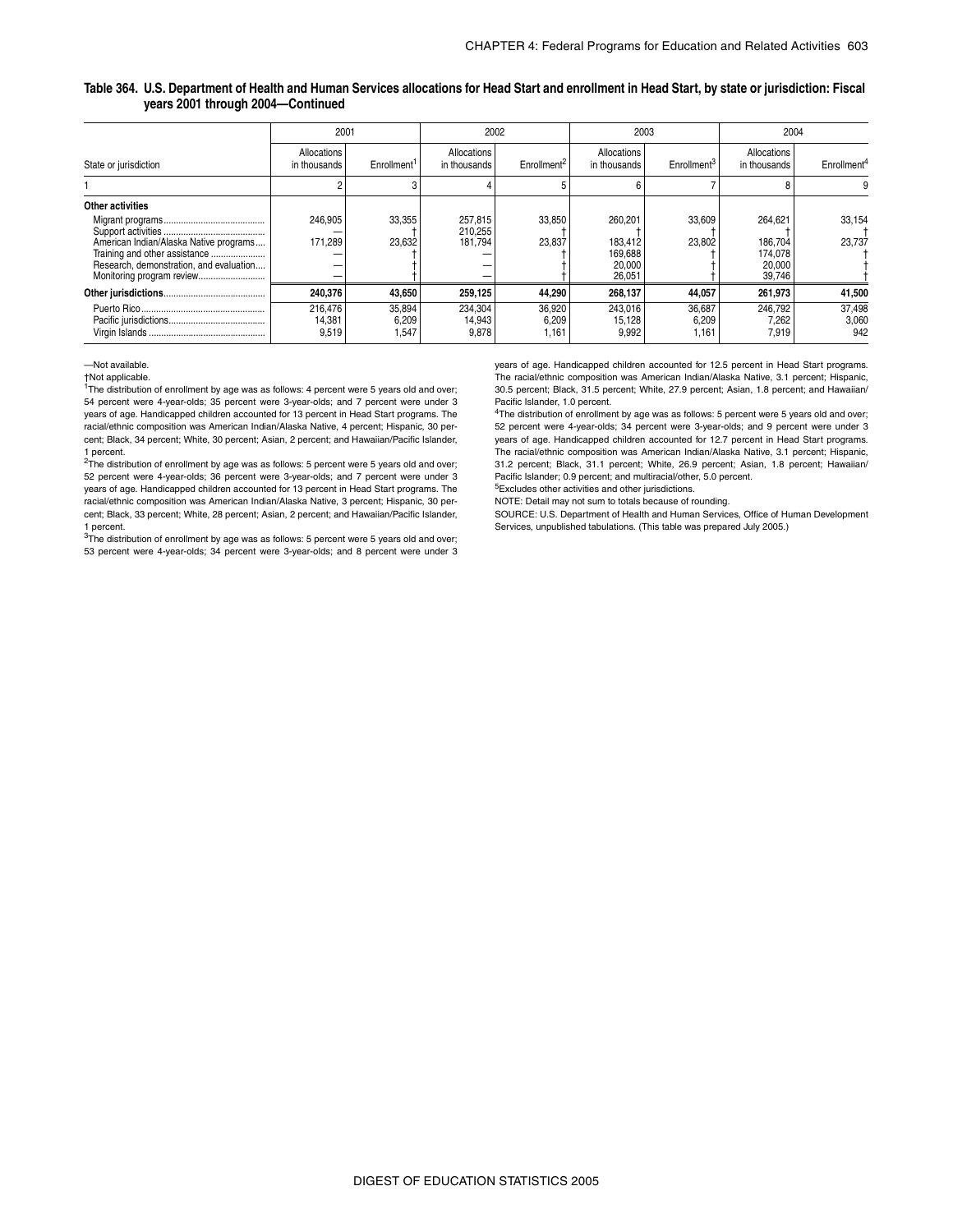#### \_ **Table 365. Federal science and engineering obligations to colleges and universities, by agency and state or jurisdiction: Fiscal year 2003** [In thousands of dollars]

|                                |                |                |                |              |            |                | Department   | National       |             |                    |
|--------------------------------|----------------|----------------|----------------|--------------|------------|----------------|--------------|----------------|-------------|--------------------|
|                                |                |                |                |              |            | Environmental  | of Health    | Aeronautics    | National    |                    |
|                                |                | Department     | Department     | Department   | Department | Protection     | and Human    | and Space      | Science     |                    |
| State or jurisdiction          | Total          | of Agriculture | of Defense     | of Education | of Energy  | Agency         | Services     | Administration | Foundation  | Other <sup>1</sup> |
|                                |                |                |                |              |            |                |              |                |             |                    |
| 1                              | $\overline{2}$ | 3              | $\overline{4}$ | 5            | 6          | $\overline{7}$ | 8            | 9              | 10          | 11                 |
|                                |                |                |                |              |            |                |              |                |             |                    |
| United States <sup>2</sup>     | \$26,522,155   | \$1,120,725    | \$2,525,399    | \$226,610    | \$760,176  | \$142,639      | \$15,809,087 | \$1,258,293    | \$3,926,093 | \$753,133          |
|                                | 448,686        | 32,693         | 32,398         | 4,124        | 9,818      | 834            | 280,161      | 41,394         | 37,010      | 10,254             |
|                                | 88,205         | 11,022         | 9,671          | 1,131        | 3,869      | 476            | 7,801        | 12,524         | 23,389      | 18,322             |
|                                | 302,847        | 14,261         | 19,068         | 7,122        | 7,371      | 2,709          | 136,899      | 22,792         | 81,236      | 11,389             |
|                                | 93,662         | 27,701         | 2,517          | 1,196        | 372        | 473            | 49,295       | 1,683          | 8,388       | 2,037              |
|                                |                |                | 292,225        |              |            |                |              |                |             | 52,829             |
|                                | 3,530,082      | 47,288         |                | 19,281       | 111,093    | 15,131         | 2,149,585    | 218,138        | 624,512     |                    |
|                                | 661,423        | 16,708         | 22,965         | 3,707        | 16,642     | 2,143          | 279,880      | 61,085         | 192,583     | 65,710             |
|                                | 478,978        | 9,350          | 18,104         | 4,450        | 9,672      | 4,282          | 377,067      | 4,297          | 37,912      | 13,844             |
|                                | 80,992         |                |                |              |            |                |              |                |             |                    |
|                                |                | 7,405          | 12,607         | 1,283        | 3,734      | 1,694          | 26,219       | 1,204          | 23,321      | 3,525              |
| District of Columbia           | 203,537        | 2,090          | 21,691         | 5,234        | 1,640      | 60             | 141,772      | 7,649          | 13,779      | 9,622              |
|                                | 628,408        | 32,276         | 91,075         | 8,324        | 22,143     | 5,035          | 280,629      | 33,049         | 124,451     | 31,426             |
|                                | 597,036        | 35,635         | 93,131         | 6,561        | 11,043     | 2,367          | 337,598      | 20,656         | 81,055      | 8,990              |
|                                |                |                |                |              |            |                |              |                |             |                    |
|                                | 180,643        | 13,403         | 41,090         | 3,073        | 2,376      | 1,022          | 42,943       | 11,131         | 26,392      | 39,213             |
|                                | 54,629         | 12,411         | 7,867          | 1,289        | 564        | $\Omega$       | 11,449       | 3,350          | 12,744      | 4,955              |
|                                | 974,748        | 29,753         | 60,008         | 13,389       | 29,912     | 5,437          | 593,918      | 13,949         | 216,411     | 11,971             |
|                                | 351,787        | 23,533         | 26,440         | 3,377        | 21,419     | 2,043          | 179,596      | 8,981          | 83,488      | 2,910              |
|                                | 300,415        | 33,387         | 10,255         | 1,908        | 6,855      |                | 194,794      | 9,033          | 29,607      |                    |
|                                |                |                |                |              |            | 3,326          |              |                |             | 11,250             |
|                                | 153,618        | 18,032         | 9,815          | 5,385        | 5,964      | 1,279          | 78,001       | 2,753          | 26,464      | 5,925              |
|                                | 217,601        | 29,049         | 3,889          | 3,378        | 5,521      | 954            | 125,081      | 5,629          | 20,870      | 23,230             |
|                                | 259,877        | 23,037         | 21,015         | 1,973        | 5,562      | 3,254          | 153,908      | 12,811         | 29,806      | 8,511              |
|                                | 44,223         | 9,430          | 6,760          | 1,148        | 1,233      | 1,004          | 3,414        | 873            | 16,739      | 3,622              |
|                                |                |                |                |              |            |                |              |                |             |                    |
|                                | 1,520,402      | 18,084         | 379,773        | 9,198        | 13,134     | 4,591          | 723,720      | 245,887        | 91,187      | 34,828             |
| Massachusetts                  | 1,489,621      | 11,196         | 116,881        | 7,092        | 78,205     | 9,955          | 912,419      | 57,806         | 268,530     | 27,537             |
|                                | 821,689        | 34,961         | 75,539         | 7,454        | 28,526     | 8,190          | 477,608      | 14,253         | 161,944     | 13,214             |
|                                | 355,594        | 24,795         | 11,554         | 3,055        | 7,517      | 870            | 235,568      | 6,194          | 60,668      | 5,373              |
|                                | 185,724        | 48,531         | 34,575         | 2,407        | 8,133      | 0              | 47,946       | 15,273         | 15,460      | 13,399             |
|                                |                |                |                |              |            |                |              |                |             |                    |
|                                | 617,884        | 32,812         | 14,922         | 4,383        | 6,424      | 2,387          | 496,302      | 11,592         | 45,396      | 3,666              |
|                                | 100,565        | 18,622         | 8,587          | 1,825        | 1,853      | $\Omega$       | 32,010       | 8,193          | 25,829      | 3,646              |
|                                | 125,980        | 19,802         | 14,957         | 1,526        | 2,874      | 0              | 62,637       | 2,711          | 18,167      | 3,306              |
|                                | 81,164         | 4,398          | 8,597          | 713          | 25,464     | 0              | 20,276       | 3,328          | 13,930      | 4,458              |
| New Hampshire                  | 163,697        | 5,525          | 4,730          | 364          | 936        | $\Omega$       | 91,751       | 11,664         | 14,857      | 33,870             |
|                                |                |                |                |              |            |                |              |                |             |                    |
| New Jersey                     | 433,152        | 12,896         | 47,829         | 1,603        | 10,339     | 2,739          | 239,454      | 14,882         | 92,598      | 10,812             |
| New Mexico                     | 173,477        | 12,814         | 32,115         | 1,690        | 5,465      | 605            | 66,939       | 22,959         | 28,923      | 1,967              |
|                                | 2,138,072      | 40,426         | 93,631         | 11,278       | 89,239     | 16,894         | 1,424,776    | 34,649         | 348,368     | 78,811             |
| North Carolina                 | 1,065,329      | 45,510         | 66,827         | 8,666        | 15,301     | 10,698         | 784,835      | 8,115          | 104,202     | 21,175             |
| North Dakota                   | 78,570         | 17,191         | 17,395         | 209          | 6,545      | 1,128          | 17,178       | 4,847          | 11,450      | 2,627              |
|                                |                |                |                |              |            |                |              |                |             |                    |
|                                | 683,792        | 30,525         | 80,010         | 8,020        | 17,039     | 1,174          | 430,599      | 27,848         | 75,550      | 13,027             |
| Oklahoma                       | 148,435        | 21,371         | 7,016          | 3,220        | 5,346      | 315            | 57,699       | 20,119         | 24,763      | 8,586              |
|                                | 326,441        | 18,307         | 15,036         | 2,949        | 5,818      | 6,102          | 205,330      | 8,485          | 51,684      | 12,730             |
| Pennsylvania                   | 1,570,869      | 31,062         | 219,074        | 9,963        | 32,451     | 5,858          | 1,050,316    | 32,078         | 182,823     | 7,244              |
| Rhode Island                   | 133,184        | 5,649          | 15,840         | 1,864        | 3,247      | 728            | 63,633       | 9,140          | 26,409      | 6,674              |
|                                |                |                |                |              |            |                |              |                |             |                    |
| South Carolina                 | 216,619        | 18,601         | 19,593         | 4,083        | 3,003      | 237            | 122,424      | 12,529         | 17,384      | 18,765             |
| South Dakota                   | 42,357         | 11,651         | 3,870          | 370          | 0          | 0              | 10,796       | 1,190          | 13,745      | 735                |
|                                | 458,667        | 28,335         | 15,391         | 4,980        | 9,372      | 1,557          | 348,628      | 8,692          | 37,718      | 3,994              |
|                                | 1,719,056      | 55,508         | 237,479        | 17,854       | 34,785     | 3,656          | 1,120,038    | 73,519         | 152,152     | 24,065             |
|                                | 282,629        | 11,382         | 45,020         | 1,774        | 9,314      | 3,317          | 150,487      | 26,914         | 31,901      | 2,520              |
|                                |                |                |                |              |            |                |              |                |             |                    |
|                                | 97,456         | 12,983         | 1,228          | 537          | 1,385      | 1,769          | 67,696       | 1,022          | 8,693       | 2,143              |
|                                | 458,744        | 26,018         | 47,693         | 5,674        | 8,482      | 31             | 242,782      | 39,351         | 68,662      | 20,051             |
| Washington                     | 720,595        | 24,277         | 55,681         | 1,301        | 22,851     | 4,576          | 473,625      | 9,324          | 107,532     | 21,428             |
| West Virginia                  | 62,296         | 14,348         | 1,608          | 898          | 2,366      | 0              | 16,553       | 21,004         | 1,350       | 4,169              |
| Wisconsin                      | 571,891        | 29,374         |                |              |            | 1,536          | 358,439      |                | 106,460     | 8,507              |
|                                |                |                | 26,390         | 4,061        | 26,482     |                |              | 10,642         |             |                    |
|                                | 26,807         | 5,307          | 3,967          | 266          | 1,477      | 203            | 6,613        | 1,102          | 7,601       | 271                |
| Other jurisdictions            | 131,743        | 23,935         | 3,027          | 2,682        | 750        | 0              | 67,186       | 4,471          | 28,154      | 1,538              |
| American Samoa                 | 1,759          | 1,744          | 0              | 0            | 0          | $\mathbf{0}$   | 0            | 0              | 0           | 15                 |
|                                | 5,246          | 2,935          | 176            | 205          | 0          | $\Omega$       | 1,576        | 0              | 188         | 166                |
|                                | 117,465        | 13,909         | 2,851          | 2,477        | 750        | 0              | 64,564       | 4,471          | 27,197      | 1,246              |
| Trust Territory of the Pacific | 3,231          | 3,231          | 0              | 0            | 0          | 0              | 0            | 0              | 0           | 0                  |
| Virgin Islands                 | 4,042          | 2,116          | 0              | 0            | 0          | 0              | 1,046        | 0              | 769         | 111                |
|                                |                |                |                |              |            |                |              |                |             |                    |

<sup>1</sup>Includes U.S. Department of Commerce, U.S. Department of Housing and Urban Development, U.S. Department of the Interior, Agency for International Development, U.S. Department of Labor, U.S. Department of State, U.S. Department of Transportation, Bureau of Engraving and Printing, General Services Administration, Office of Justice Programs, Social Security Administration, and Nuclear Regulatory Commission.

*cation Statistics* tables for previous years because prior to fiscal year 1999, data include obligations to federally funded research and development centers administered by colleges and universities. Detail may not sum to totals because of rounding.

2Excludes other jurisdictions. NOTE: Dollars reflect actual obligations during the fiscal year regardless of when the funds were actually spent by a recipient institution. Data are not comparable with *Digest of Edu-* SOURCE: National Science Foundation, Division of Science Resources Statistics, *Survey of Federal Science and Engineering Support to Universities, Colleges, and Nonprofit Institutions, Fiscal Year 2003*. (This table was prepared September 2005.)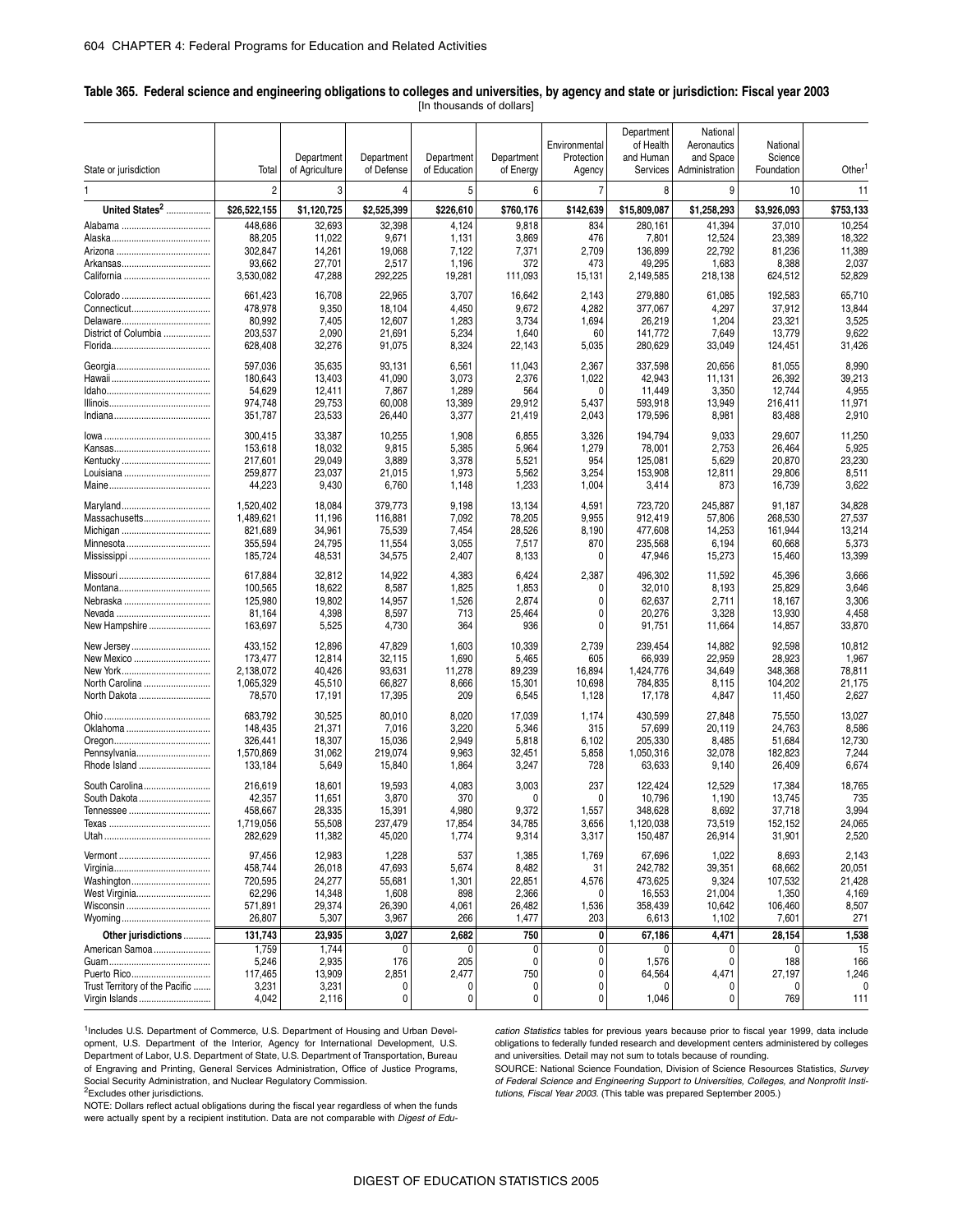#### . **Table 366. Summary of federal funds for research, development, and R&D plant, by performers and fields of science: Fiscal years 1997 through 2005**

[In millions of current dollars]

|                                                               | Actual              |                     |                     |                     |                     |                     |                     | Estimated           |                      |                   |
|---------------------------------------------------------------|---------------------|---------------------|---------------------|---------------------|---------------------|---------------------|---------------------|---------------------|----------------------|-------------------|
|                                                               |                     |                     |                     |                     |                     |                     |                     |                     |                      | Percent           |
|                                                               |                     |                     |                     |                     |                     |                     |                     |                     |                      | change,           |
| Performers and fields of science                              | 1997                | 1998                | 1999                | 2000                | 2001                | 2002                | 2003                | 2004                |                      | 2005 2004 to 2005 |
|                                                               | $\overline{2}$      | 3                   | $\overline{4}$      | 5                   | 6                   | $\overline{7}$      | 8                   | 9                   | 10                   | 11                |
| Total outlays for research, development, and                  | \$70,892.0          | \$72,295.6          | \$72,613.9          | \$74,077.0          | \$79,692.2          | \$85,100.8          | \$93,938.6          | \$100,939.2         | \$106,722.7          | 5.7               |
|                                                               | 68,897.2<br>1,994.8 | 70,434.5<br>1,861.1 | 70,585.2<br>2,028.7 | 69,807.3<br>4,269.7 | 75,335.7<br>4,356.5 | 80,712.5<br>4,388.3 | 89,780.7<br>4,157.9 | 97,273.9<br>3,665.2 | 103,086.9<br>3,635.8 | 6.0<br>$-0.8$     |
| Total obligations for research, development, and              | 71,744.7            | 73,743.5            | 77,386.6            | 77,356.1            | 84,003.0            | 90,157.7            | 97,927.9            | 106,488.4           | 110,193.1            | 3.5               |
| Research and development obligations                          | 69,829.9            | 71,903.3            | 75,340.8            | 72,863.2            | 79,933.2            | 85,853.0            | 93,661.3            | 102,720.5           | 106,486.7            | 3.7               |
| Performers                                                    |                     |                     |                     |                     |                     |                     |                     |                     |                      |                   |
|                                                               | 16,720.0            | 17.114.0            | 18,084.7            | 17,149.8            | 20,219.8            | 21,044.8            | 22,861.6            | 24,718.4            | 24,812.1             | 0.4               |
|                                                               | 31,418.0            | 31,839.7            | 31,901.6            | 27,735.5            | 27,006.2            | 29,538.2            | 33,852.7            | 38,935.6            | 42,937.8             | 10.3              |
| FFRDCs <sup>2</sup> administered by industrial firms          | 1,128.2             | 1,188.8             | 1,328.1             | 1,100.9             | 1,186.6             | 1,351.1             | 1,507.6             | 1,562.4             | 1,639.3              | 4.9               |
|                                                               | 12,561.1            | 13,365.9            | 14,959.1            | 16,815.1            | 19,587.9            | 21,290.1            | 22,693.5            | 23,960.8            | 23,900.3             | $-0.3$            |
| FFRDCs <sup>2</sup> administered by universities and colleges | 3,701.1             | 3,890.2             | 3,896.5             | 4,053.2             | 4,617.7             | 4,641.2             | 4,754.2             | 4,951.5             | 4,955.4              | 0.1               |
|                                                               | 2,962.1             | 3,155.1             | 3,608.8             | 4,216.6             | 5,138.8             | 5,739.1             | 5,706.7             | 6,106.2             | 5,971.5              | $-2.2$            |
| FFRDCs <sup>2</sup> administered by nonprofit institutions    | 821.0               | 603.0               | 913.3               | 1,231.5             | 1,269.1             | 1,404.8             | 1,352.8             | 1,587.6             | 1,463.9              | $-7.8$            |
|                                                               | 261.1               | 447.5               | 357.5               | 224.0               | 450.6               | 452.2               | 400.0               | 501.3               | 419.3                | $-16.4$           |
|                                                               | 257.5               | 299.1               | 291.3               | 336.7               | 456.5               | 391.6               | 532.4               | 396.8               | 387.1                | $-2.4$            |
|                                                               | 29,365.6            | 30,922.3            | 33,527.5            | 38,470.5            | 44,713.7            | 48,006.7            | 51,071.8            | 54,449.7            | 54,698.0             | 0.5               |
| Performers                                                    |                     |                     |                     |                     |                     |                     |                     |                     |                      |                   |
|                                                               | 7,667.2             | 7,964.7             | 8,685.8             | 9,449.6             | 11,130.9            | 11.857.4            | 12,419.6            | 13,298.5            | 13,282.5             | $-0.1$            |
|                                                               | 4,392.1             | 4,635.1             | 4,579.8             | 4,801.2             | 5,262.3             | 5,786.8             | 6,042.4             | 6,607.9             | 6,686.8              | 1.2               |
| FRDCs <sup>2</sup> administered by industrial firms           | 759.6               | 844.1               | 879.3               | 700.3               | 822.3               | 937.3               | 1.103.5             | 1,157.7             | 1,232.8              | 6.5               |
|                                                               | 11,173.2            | 11,741.0            | 13,203.8            | 16,015.9            | 18,657.1            | 20.285.4            | 21,676.5            | 22.865.5            | 22,994.5             | 0.6               |
| FFRDCs <sup>2</sup> administered by universities and colleges | 2.598.9             | 2,743.0             | 2,554.1             | 2,773.2             | 3,096.3             | 3,219.4             | 3,272.6             | 3,493.6             | 3,518.3              | 0.7               |
|                                                               | 2,294.9             | 2,425.2             | 2,806.7             | 3,719.8             | 4,577.9             | 4,723.0             | 5,196.3             | 5,544.4             | 5,520.0              | $-0.4$            |
| FFRDCs <sup>2</sup> administered by nonprofit institutions    | 217.5               | 214.5               | 469.5               | 696.1               | 739.4               | 749.6               | 779.0               | 829.8               | 845.8                | 1.9               |
|                                                               | 144.0               | 240.1               | 232.4               | 162.5               | 308.7               | 275.5               | 305.8               | 363.7               | 327.4                | $-10.0$           |
|                                                               | 118.1               | 114.5               | 116.1               | 152.0               | 118.9               | 172.3               | 276.1               | 288.6               | 289.9                | 0.5               |
| Fields of science                                             |                     |                     |                     |                     |                     |                     |                     |                     |                      |                   |
|                                                               | 12,661.3            | 13,557.6            | 15,422.5            | 17,964.7            | 23,057.3            | 25,476.8            | 27,772.2            | 29,745.9            | 29,790.6             | 0.2               |
|                                                               | 545.4               | 591.0               | 632.6               | 1,626.7             | 741.9               | 905.9               | 1,104.4             | 1,149.8             | 1,157.0              | 0.6               |
|                                                               | 4,148.7             | 4,209.7             | 4,066.2             | 4,787.9             | 4,600.8             | 4,983.2             | 5,021.6             | 5,384.3             | 5,373.4              | $-0.2$            |
|                                                               | 3,045.7             | 3,062.0             | 3,095.3             | 3,328.8             | 3,251.7             | 3,418.3             | 3,740.9             | 3,957.3             | 3,915.9              | $-1.0$            |
| Mathematics and computer sciences                             | 1,671.8             | 1,836.8             | 1,980.6             | 2,205.6             | 2,610.6             | 2,630.7             | 1,104.4             | 1,149.8             | 1,157.0              | 0.6               |
|                                                               | 5,690.3             | 5,895.4             | 6,263.4             | 6,346.4             | 8,197.0             | 8,274.9             | 8,405.1             | 9,043.6             | 9,147.1              | 1.1               |
|                                                               | 696.3               | 806.1               | 854.9               | 1,050.3             | 1,008.6             | 1,038.5             | 1,025.8             | 1,067.2             | 1,081.4              | 1.3               |
|                                                               | 906.1               | 963.7               | 1,212.1             | 1,160.2             | 1,245.8             | 1,278.4             | 1,329.3             | 1,295.8             | 1,391.2              | 7.4               |
|                                                               | 14,942.2            | 15,613.0            | 17,443.7            | 19,569.8            | 21,958.1            | 23,668.3            | 24,751.4            | 26,436.4            | 26,860.3             | 1.6               |
| Performers                                                    |                     |                     |                     |                     |                     |                     |                     |                     |                      |                   |
|                                                               | 2,688.6             | 2,917.8             | 3,255.2             | 3,621.8             | 4,193.8             | 4,460.0             | 4,662.1             | 4,814.2             | 5,106.5              | 6.1               |
|                                                               | 1,166.7             | 1,119.7             | 1,082.8             | 1,356.5             | 917.1               | 1,231.9             | 1,279.6             | 1,677.4             | 1.674.8              | $-0.2$            |
| FFRDCs <sup>2</sup> administered by industrial firms          | 294.7               | 326.4               | 313.4               | 171.3               | 175.1               | 239.6               | 312.8               | 332.4               | 342.2                | 2.9               |
| FFRDCs <sup>2</sup> administered by universities and          | 7,695.8             | 7,952.2             | 9,107.1             | 10,056.7            | 11,792.2            | 12,668.2            | 13,151.8            | 13,759.5            | 13,924.5             | 1.2               |
|                                                               | 1,600.0             | 1,642.3             | 1,565.5             | 1,674.0             | 1,762.1             | 1,805.2             | 1,827.8             | 2,037.1             | 1,985.0              | $-2.6$            |
|                                                               | 1,289.6             | 1,397.6             | 1,650.0             | 1,985.3             | 2,441.7             | 2,531.7             | 2,703.9             | 2,951.5             | 2,920.6              | $-1.0$            |
| FFRDCs <sup>2</sup> administered by nonprofit                 |                     |                     |                     |                     |                     |                     |                     |                     |                      |                   |
|                                                               | 88.4                | 121.8               | 354.9               | 521.6               | 540.5               | 563.4               | 582.1               | 621.0               | 655.1                | 5.5               |
|                                                               | 68.4                | 84.9                | 61.4                | 75.7                | 71.5                | 71.5                | 85.4                | 89.5                | 93.1                 | 4.0               |
|                                                               | 49.9                | 50.4                | 53.4                | 106.9               | 64.0                | 96.8                | 146.1               | 153.8               | 158.5                | 3.1               |
| Fields of science                                             |                     |                     |                     |                     |                     |                     |                     |                     |                      |                   |
|                                                               | 7,203.8             | 7,853.4             | 9.197.1             | 10,049.0            | 12,835.5            | 14.024.1            | 14,765.3            | 15.494.9            | 15,669.0             | 1.1               |
|                                                               | 293.9               | 312.0               | 347.3               | 817.8               | 292.9               | 464.6               | 543.8               | 559.0               | 574.4                | 2.8               |
|                                                               | 2,976.4             | 2,941.4             | 3,089.8             | 3,470.6             | 3,327.1             | 3,405.9             | 3,454.0             | 3,850.2             | 3,849.8              | 0.0               |
|                                                               | 1,543.5             | 1,528.7             | 1,615.7             | 1,838.4             | 1,663.0             | 1,833.3             | 1,899.5             | 2,145.3             | 2,127.1              | $-0.9$            |
| Mathematics and computer sciences                             | 661.4               | 705.5               | 734.9               | 798.3               | 957.8               | 998.7               | 1,120.2             | 1,171.4             | 1,186.3              | 1.3               |
|                                                               | 1,583.0             | 1,594.4             | 1,639.7             | 1,764.2             | 1,911.5             | 1,864.9             | 1,913.1             | 2,152.0             | 2,362.0              | 9.8               |
|                                                               | 221.0               | 224.8               | 246.5               | 308.0               | 278.4               | 361.7               | 352.8               | 357.9               | 369.9                | 3.3               |
|                                                               | 459.3               | 452.7               | 572.5               | 523.6               | 691.7               | 715.2               | 702.7               | 705.6               | 721.8                | 2.3               |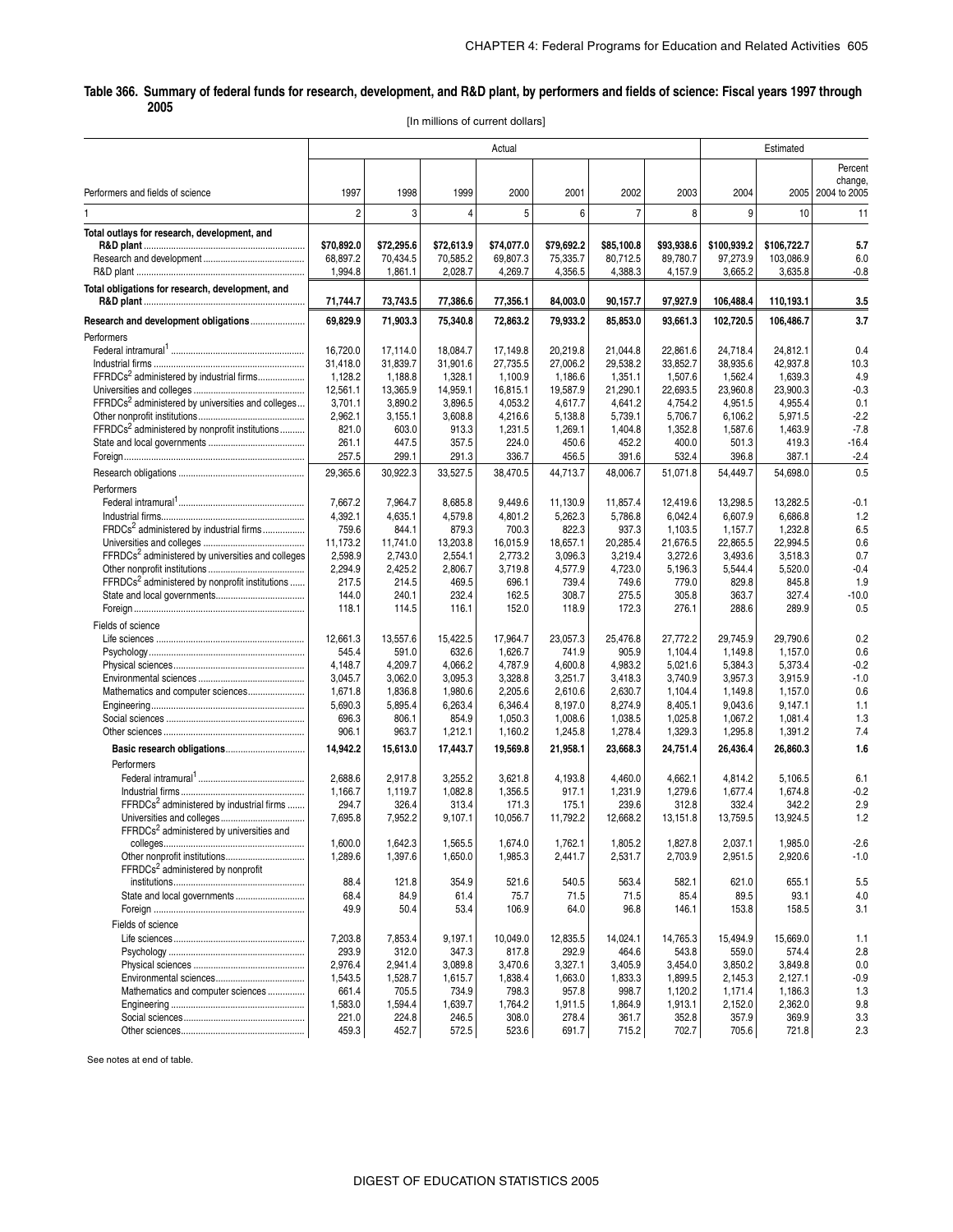#### **Table 366. Summary of federal funds for research, development, and R&D plant, by performers and fields of science: Fiscal years 1997 through 2005—Continued**

[In millions of current dollars]

| Performers and fields of science<br>1997<br>2000<br>2001<br>2002<br>2003<br>2004<br>2005 2004 to 2005<br>1998<br>1999<br>$\overline{7}$<br>$\overline{2}$<br>3<br>5<br>8<br>9<br>10<br>$\Delta$<br>6<br>1.<br>14,423.4<br>15,309.3<br>16,083.7<br>18,900.7<br>22,755.6<br>24,338.4<br>26,320.4<br>28,013.3<br>27,837.7<br>Performers<br>4,978.7<br>5,827.8<br>7,397.4<br>5.046.9<br>5,430.6<br>6.937.2<br>7,757.5<br>8.484.3<br>8,175.9<br>3,225.5<br>3,497.0<br>3,444.6<br>4,554.9<br>4,762.8<br>4,930.5<br>5,012.0<br>3,515.4<br>4,345.2<br>FFRDCs <sup>2</sup> administered by industrial firms<br>464.9<br>565.8<br>528.9<br>697.7<br>790.7<br>890.6<br>517.7<br>647.2<br>825.2<br>3,477.4<br>3,788.9<br>4,096.7<br>5,959.2<br>6,864.9<br>7,617.2<br>8,524.7<br>9,106.0<br>9,070.0<br>FFRDCs <sup>2</sup> administered by universities and<br>998.8<br>1,100.7<br>988.6<br>1.099.2<br>1,334.2<br>1,444.8<br>1,456.6<br>1,533.3<br>1,414.1<br>1,005.3<br>1,027.7<br>2,136.2<br>2,191.3<br>2,492.5<br>2,592.9<br>2,599.4<br>1,156.7<br>1,734.5<br>FFRDCs <sup>2</sup> administered by nonprofit<br>129.2<br>92.6<br>174.5<br>198.9<br>197.0<br>208.8<br>190.7<br>114.6<br>186.2<br>State and local governments<br>75.5<br>86.9<br>220.4<br>155.2<br>171.0<br>237.1<br>204.0<br>274.2<br>234.3<br>130.0<br>68.2<br>64.1<br>62.8<br>45.1<br>54.9<br>75.6<br>134.8<br>131.4 |                   |  | Actual |  |  | Estimated |         |
|----------------------------------------------------------------------------------------------------------------------------------------------------------------------------------------------------------------------------------------------------------------------------------------------------------------------------------------------------------------------------------------------------------------------------------------------------------------------------------------------------------------------------------------------------------------------------------------------------------------------------------------------------------------------------------------------------------------------------------------------------------------------------------------------------------------------------------------------------------------------------------------------------------------------------------------------------------------------------------------------------------------------------------------------------------------------------------------------------------------------------------------------------------------------------------------------------------------------------------------------------------------------------------------------------------------------------------------------------------------------------|-------------------|--|--------|--|--|-----------|---------|
|                                                                                                                                                                                                                                                                                                                                                                                                                                                                                                                                                                                                                                                                                                                                                                                                                                                                                                                                                                                                                                                                                                                                                                                                                                                                                                                                                                            |                   |  |        |  |  |           | Percent |
|                                                                                                                                                                                                                                                                                                                                                                                                                                                                                                                                                                                                                                                                                                                                                                                                                                                                                                                                                                                                                                                                                                                                                                                                                                                                                                                                                                            |                   |  |        |  |  |           | change, |
|                                                                                                                                                                                                                                                                                                                                                                                                                                                                                                                                                                                                                                                                                                                                                                                                                                                                                                                                                                                                                                                                                                                                                                                                                                                                                                                                                                            |                   |  |        |  |  |           |         |
|                                                                                                                                                                                                                                                                                                                                                                                                                                                                                                                                                                                                                                                                                                                                                                                                                                                                                                                                                                                                                                                                                                                                                                                                                                                                                                                                                                            |                   |  |        |  |  |           | 11      |
|                                                                                                                                                                                                                                                                                                                                                                                                                                                                                                                                                                                                                                                                                                                                                                                                                                                                                                                                                                                                                                                                                                                                                                                                                                                                                                                                                                            |                   |  |        |  |  |           | $-0.6$  |
|                                                                                                                                                                                                                                                                                                                                                                                                                                                                                                                                                                                                                                                                                                                                                                                                                                                                                                                                                                                                                                                                                                                                                                                                                                                                                                                                                                            |                   |  |        |  |  |           |         |
|                                                                                                                                                                                                                                                                                                                                                                                                                                                                                                                                                                                                                                                                                                                                                                                                                                                                                                                                                                                                                                                                                                                                                                                                                                                                                                                                                                            |                   |  |        |  |  |           | $-3.6$  |
|                                                                                                                                                                                                                                                                                                                                                                                                                                                                                                                                                                                                                                                                                                                                                                                                                                                                                                                                                                                                                                                                                                                                                                                                                                                                                                                                                                            |                   |  |        |  |  |           | 1.7     |
|                                                                                                                                                                                                                                                                                                                                                                                                                                                                                                                                                                                                                                                                                                                                                                                                                                                                                                                                                                                                                                                                                                                                                                                                                                                                                                                                                                            |                   |  |        |  |  |           | 7.9     |
|                                                                                                                                                                                                                                                                                                                                                                                                                                                                                                                                                                                                                                                                                                                                                                                                                                                                                                                                                                                                                                                                                                                                                                                                                                                                                                                                                                            |                   |  |        |  |  |           | $-0.4$  |
|                                                                                                                                                                                                                                                                                                                                                                                                                                                                                                                                                                                                                                                                                                                                                                                                                                                                                                                                                                                                                                                                                                                                                                                                                                                                                                                                                                            |                   |  |        |  |  |           |         |
|                                                                                                                                                                                                                                                                                                                                                                                                                                                                                                                                                                                                                                                                                                                                                                                                                                                                                                                                                                                                                                                                                                                                                                                                                                                                                                                                                                            |                   |  |        |  |  |           | 5.3     |
|                                                                                                                                                                                                                                                                                                                                                                                                                                                                                                                                                                                                                                                                                                                                                                                                                                                                                                                                                                                                                                                                                                                                                                                                                                                                                                                                                                            |                   |  |        |  |  |           | 0.2     |
|                                                                                                                                                                                                                                                                                                                                                                                                                                                                                                                                                                                                                                                                                                                                                                                                                                                                                                                                                                                                                                                                                                                                                                                                                                                                                                                                                                            |                   |  |        |  |  |           |         |
|                                                                                                                                                                                                                                                                                                                                                                                                                                                                                                                                                                                                                                                                                                                                                                                                                                                                                                                                                                                                                                                                                                                                                                                                                                                                                                                                                                            |                   |  |        |  |  |           | $-8.7$  |
|                                                                                                                                                                                                                                                                                                                                                                                                                                                                                                                                                                                                                                                                                                                                                                                                                                                                                                                                                                                                                                                                                                                                                                                                                                                                                                                                                                            |                   |  |        |  |  |           | $-14.5$ |
|                                                                                                                                                                                                                                                                                                                                                                                                                                                                                                                                                                                                                                                                                                                                                                                                                                                                                                                                                                                                                                                                                                                                                                                                                                                                                                                                                                            |                   |  |        |  |  |           | $-2.5$  |
|                                                                                                                                                                                                                                                                                                                                                                                                                                                                                                                                                                                                                                                                                                                                                                                                                                                                                                                                                                                                                                                                                                                                                                                                                                                                                                                                                                            | Fields of science |  |        |  |  |           |         |
| 5,457.6<br>5,704.1<br>6,225.3<br>7,915.7<br>10,221.8<br>11,452.7<br>13,007.0<br>14,251.0<br>14,121.6                                                                                                                                                                                                                                                                                                                                                                                                                                                                                                                                                                                                                                                                                                                                                                                                                                                                                                                                                                                                                                                                                                                                                                                                                                                                       |                   |  |        |  |  |           | $-0.9$  |
| 251.5<br>279.0<br>285.3<br>808.9<br>449.0<br>441.3<br>560.6<br>590.8<br>582.5                                                                                                                                                                                                                                                                                                                                                                                                                                                                                                                                                                                                                                                                                                                                                                                                                                                                                                                                                                                                                                                                                                                                                                                                                                                                                              |                   |  |        |  |  |           | $-1.4$  |
| 1,172.4<br>1,523.6<br>1,268.3<br>976.4<br>1,317.3<br>1,273.6<br>1,577.4<br>1,567.6<br>1,534.1                                                                                                                                                                                                                                                                                                                                                                                                                                                                                                                                                                                                                                                                                                                                                                                                                                                                                                                                                                                                                                                                                                                                                                                                                                                                              |                   |  |        |  |  |           | $-0.7$  |
| 1,502.2<br>1.533.2<br>1,479.5<br>1,490.3<br>1.588.6<br>1.841.4<br>1,812.0<br>1.788.8<br>1,585.0                                                                                                                                                                                                                                                                                                                                                                                                                                                                                                                                                                                                                                                                                                                                                                                                                                                                                                                                                                                                                                                                                                                                                                                                                                                                            |                   |  |        |  |  |           | $-1.3$  |
| Mathematics and computer sciences<br>1,010.5<br>1,131.4<br>1.245.7<br>1,407.3<br>1,652.8<br>1,632.0<br>1.552.2<br>1.634.4<br>1,655.1                                                                                                                                                                                                                                                                                                                                                                                                                                                                                                                                                                                                                                                                                                                                                                                                                                                                                                                                                                                                                                                                                                                                                                                                                                       |                   |  |        |  |  |           | 1.3     |
| 4,107.3<br>4,301.0<br>4,623.7<br>4,582.2<br>6,285.5<br>6,492.0<br>6,891.6<br>6,785.1<br>6,410.0                                                                                                                                                                                                                                                                                                                                                                                                                                                                                                                                                                                                                                                                                                                                                                                                                                                                                                                                                                                                                                                                                                                                                                                                                                                                            |                   |  |        |  |  |           | $-1.5$  |
| 475.3<br>581.3<br>608.3<br>742.3<br>730.2<br>676.9<br>673.0<br>709.2<br>711.6                                                                                                                                                                                                                                                                                                                                                                                                                                                                                                                                                                                                                                                                                                                                                                                                                                                                                                                                                                                                                                                                                                                                                                                                                                                                                              |                   |  |        |  |  |           | 0.3     |
| 446.8<br>510.9<br>639.6<br>636.6<br>554.1<br>563.3<br>626.6<br>590.2<br>669.4                                                                                                                                                                                                                                                                                                                                                                                                                                                                                                                                                                                                                                                                                                                                                                                                                                                                                                                                                                                                                                                                                                                                                                                                                                                                                              |                   |  |        |  |  |           | 13.4    |
| 40,981.0<br>51,788.7<br>40,464.3<br>41,813.1<br>34,392.7<br>35,219.5<br>37,846.3<br>42,589.5<br>48,270.9                                                                                                                                                                                                                                                                                                                                                                                                                                                                                                                                                                                                                                                                                                                                                                                                                                                                                                                                                                                                                                                                                                                                                                                                                                                                   |                   |  |        |  |  |           | 7.3     |
| Performers                                                                                                                                                                                                                                                                                                                                                                                                                                                                                                                                                                                                                                                                                                                                                                                                                                                                                                                                                                                                                                                                                                                                                                                                                                                                                                                                                                 |                   |  |        |  |  |           |         |
| 9.052.7<br>9,149.3<br>9,398.9<br>9.088.9<br>10,442.0<br>7,700.2<br>9,187.4<br>11,419.9<br>11,529.7                                                                                                                                                                                                                                                                                                                                                                                                                                                                                                                                                                                                                                                                                                                                                                                                                                                                                                                                                                                                                                                                                                                                                                                                                                                                         |                   |  |        |  |  |           | 1.0     |
| 27,025.8<br>27.321.8<br>22,934.4<br>36,251.0<br>27.204.6<br>21.744.0<br>23.751.4<br>27,810.3<br>32.327.7                                                                                                                                                                                                                                                                                                                                                                                                                                                                                                                                                                                                                                                                                                                                                                                                                                                                                                                                                                                                                                                                                                                                                                                                                                                                   |                   |  |        |  |  |           | 12.1    |
| FFRDCs <sup>2</sup> administered by industrial firms<br>368.6<br>344.7<br>448.8<br>400.6<br>413.7<br>404.1<br>406.5<br>364.3<br>404.7                                                                                                                                                                                                                                                                                                                                                                                                                                                                                                                                                                                                                                                                                                                                                                                                                                                                                                                                                                                                                                                                                                                                                                                                                                      |                   |  |        |  |  |           | 0.4     |
| 1,387.9<br>1,755.3<br>799.3<br>930.8<br>1,004.7<br>1,017.0<br>905.8<br>1,624.8<br>1,095.3                                                                                                                                                                                                                                                                                                                                                                                                                                                                                                                                                                                                                                                                                                                                                                                                                                                                                                                                                                                                                                                                                                                                                                                                                                                                                  |                   |  |        |  |  |           | $-17.3$ |
| FFRDCs <sup>2</sup> administered by universities and colleges<br>1,102.1<br>1,147.2<br>1,342.3<br>1,279.9<br>1,521.4<br>1,421.8<br>1,481.6<br>1,457.9<br>1.437.1                                                                                                                                                                                                                                                                                                                                                                                                                                                                                                                                                                                                                                                                                                                                                                                                                                                                                                                                                                                                                                                                                                                                                                                                           |                   |  |        |  |  |           | $-1.4$  |
| 667.2<br>729.9<br>802.0<br>496.8<br>1,016.1<br>510.3<br>561.7<br>560.8<br>451.5                                                                                                                                                                                                                                                                                                                                                                                                                                                                                                                                                                                                                                                                                                                                                                                                                                                                                                                                                                                                                                                                                                                                                                                                                                                                                            |                   |  |        |  |  |           | $-19.6$ |
| FFRDCs <sup>2</sup> administered by nonprofit institutions<br>603.4<br>535.4<br>388.5<br>443.7<br>529.7<br>655.2<br>573.7<br>757.7<br>618.0                                                                                                                                                                                                                                                                                                                                                                                                                                                                                                                                                                                                                                                                                                                                                                                                                                                                                                                                                                                                                                                                                                                                                                                                                                |                   |  |        |  |  |           | $-18.4$ |
| 117.1<br>207.4<br>125.1<br>61.5<br>176.7<br>94.1<br>91.9<br>141.9<br>137.6                                                                                                                                                                                                                                                                                                                                                                                                                                                                                                                                                                                                                                                                                                                                                                                                                                                                                                                                                                                                                                                                                                                                                                                                                                                                                                 |                   |  |        |  |  |           | $-33.2$ |
| 139.3<br>175.2<br>184.7<br>337.6<br>219.2<br>256.3<br>97.3<br>184.6<br>108.3                                                                                                                                                                                                                                                                                                                                                                                                                                                                                                                                                                                                                                                                                                                                                                                                                                                                                                                                                                                                                                                                                                                                                                                                                                                                                               |                   |  |        |  |  |           | $-10.2$ |
| 1.914.8<br>1.840.2<br>4.492.8<br>4.304.7<br>4.266.5<br>3,767.8<br>3.706.4<br>2.045.8<br>4.069.8                                                                                                                                                                                                                                                                                                                                                                                                                                                                                                                                                                                                                                                                                                                                                                                                                                                                                                                                                                                                                                                                                                                                                                                                                                                                            |                   |  |        |  |  |           | $-1.6$  |
| Performers                                                                                                                                                                                                                                                                                                                                                                                                                                                                                                                                                                                                                                                                                                                                                                                                                                                                                                                                                                                                                                                                                                                                                                                                                                                                                                                                                                 |                   |  |        |  |  |           |         |
| 608.3<br>475.3<br>573.3<br>520.4<br>483.3<br>414.8<br>609.7<br>464.2<br>476.2                                                                                                                                                                                                                                                                                                                                                                                                                                                                                                                                                                                                                                                                                                                                                                                                                                                                                                                                                                                                                                                                                                                                                                                                                                                                                              |                   |  |        |  |  |           | 2.6     |
| 389.8<br>487.7<br>544.7<br>2.814.6<br>2.179.8<br>2.524.9<br>1.817.0<br>1,875.5<br>1.895.8                                                                                                                                                                                                                                                                                                                                                                                                                                                                                                                                                                                                                                                                                                                                                                                                                                                                                                                                                                                                                                                                                                                                                                                                                                                                                  |                   |  |        |  |  |           | 1.1     |
| FFRDCs <sup>2</sup> administered by industrial firms<br>60.5<br>45.6<br>172.8<br>27.6<br>41.8<br>109.1<br>145.7<br>182.4<br>83.7                                                                                                                                                                                                                                                                                                                                                                                                                                                                                                                                                                                                                                                                                                                                                                                                                                                                                                                                                                                                                                                                                                                                                                                                                                           |                   |  |        |  |  |           | $-54.1$ |
| 238.6<br>686.9<br>139.5<br>141.2<br>213.5<br>284.7<br>241.1<br>347.2<br>395.8                                                                                                                                                                                                                                                                                                                                                                                                                                                                                                                                                                                                                                                                                                                                                                                                                                                                                                                                                                                                                                                                                                                                                                                                                                                                                              |                   |  |        |  |  |           | 14.0    |
| FFRDCs <sup>2</sup> administered by universities and colleges<br>548.8<br>663.6<br>615.5<br>613.8<br>615.9<br>583.3<br>578.4<br>568.7<br>541.9                                                                                                                                                                                                                                                                                                                                                                                                                                                                                                                                                                                                                                                                                                                                                                                                                                                                                                                                                                                                                                                                                                                                                                                                                             |                   |  |        |  |  |           | $-4.7$  |
| 16.7<br>12.2<br>55.5<br>27.9<br>70.7<br>60.3<br>10.9<br>29.1<br>54.8                                                                                                                                                                                                                                                                                                                                                                                                                                                                                                                                                                                                                                                                                                                                                                                                                                                                                                                                                                                                                                                                                                                                                                                                                                                                                                       |                   |  |        |  |  |           | 10.0    |
| FFRDCs <sup>2</sup> administered by nonprofit institutions<br>52.0<br>357.5<br>333.9<br>12.1<br>70.7<br>193.5<br>388.8<br>250.8<br>228.3                                                                                                                                                                                                                                                                                                                                                                                                                                                                                                                                                                                                                                                                                                                                                                                                                                                                                                                                                                                                                                                                                                                                                                                                                                   |                   |  |        |  |  |           | $-9.0$  |
| 0.9<br>5.3<br>0.8<br>0.8<br>1.4<br>2.0<br>0.9                                                                                                                                                                                                                                                                                                                                                                                                                                                                                                                                                                                                                                                                                                                                                                                                                                                                                                                                                                                                                                                                                                                                                                                                                                                                                                                              |                   |  |        |  |  |           | 10.0    |
| 0.1<br>5.5<br>40.4<br>11.7<br>23.4<br>23.4<br>23.4<br>0.1                                                                                                                                                                                                                                                                                                                                                                                                                                                                                                                                                                                                                                                                                                                                                                                                                                                                                                                                                                                                                                                                                                                                                                                                                                                                                                                  |                   |  |        |  |  |           | #       |

—Not available.

#Rounds to zero.

<sup>1</sup>Includes costs associated with the administration of intramural and extramural programs

by federal personnel as well as actual intramural performance.<br><sup>2</sup>Federally funded research and development centers.

NOTE: Some data have been revised from previously published figures. Detail may not sum to totals because of rounding. Totals do not include the U.S. Department of Homeland Security. SOURCE: National Science Foundation, *Federal Funds for Research and Development*, 1997 through 2005. (This table was prepared November 2005.)